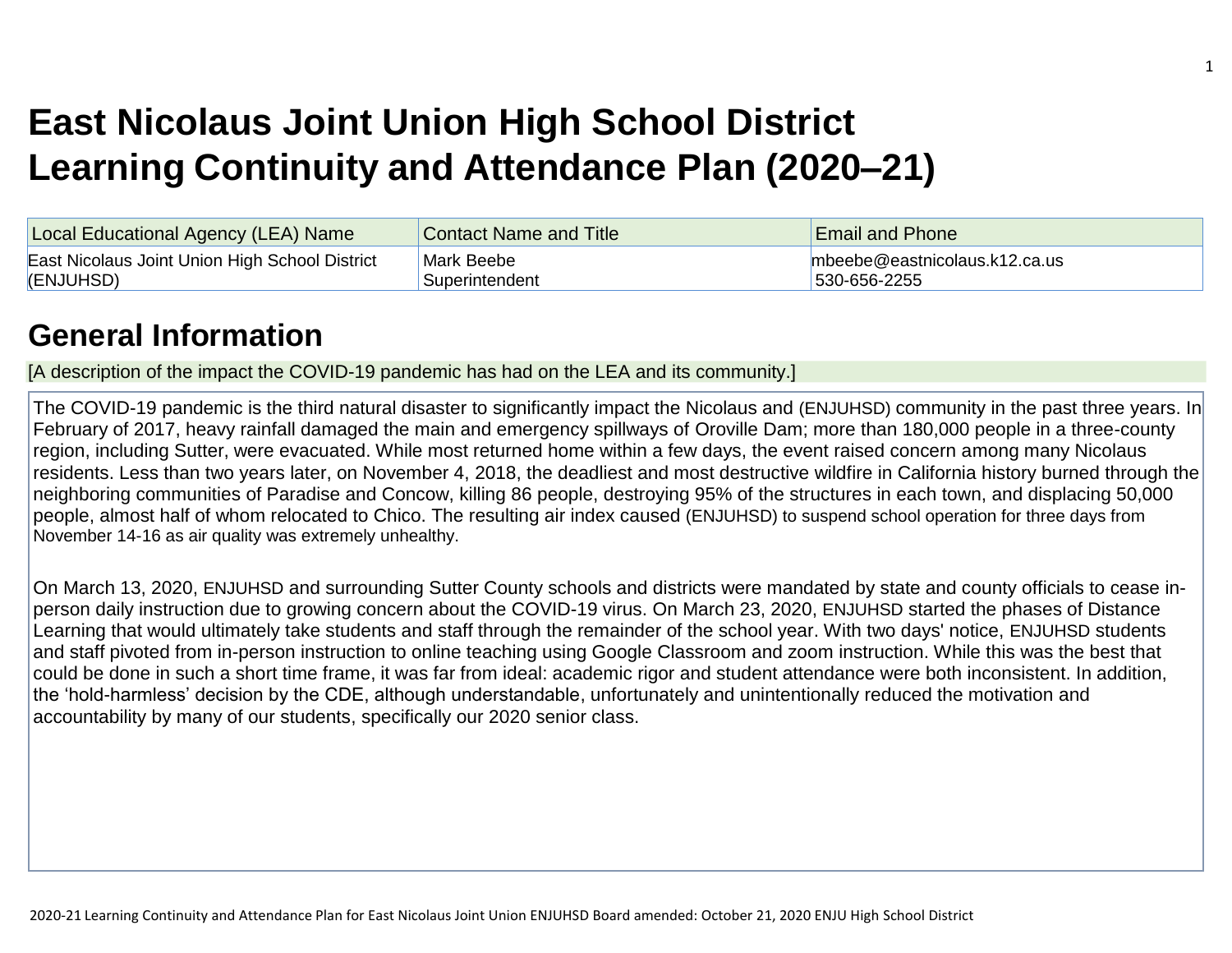ENJUHSD was preparing to enter the 2020-21 school year in a hybrid AM/PM model, as approved by our local board on June 11, 2020. Things quickly changed on Monday, July 20, as we received confirmation that Sutter County was placed on the State's monitoring list for COVID-19. Based on these county restrictions, it was determined that ENJUHSD will begin the 2020-2021 School in our Phase 1 Instructional Model, which is Online Learning. Online instruction will be vastly different than the 96-hour emergency transition to distance learning families experienced last spring. The 2020-2021 online learning will be structured, more rigorous, and curriculum content will be designed for a virtual learning environment. It will also include increased social-emotional supports to address the increased trauma experienced by our community during the COVID-19 pandemic.

Phase 1 – Distance learning until a sufficient reduction in the virus is maintained and the county health officer provides clearance to reopen.

Phase 2 - Hybrid model of instruction providing students to return to school at least half day to receive in-person instruction until a full reopening is possible.

- Phase 3 Full day reopening with restrictions as safety protocols as prescribed by county health guidelines.
- Phase 4 Full day reopening without restrictions and safety protocols.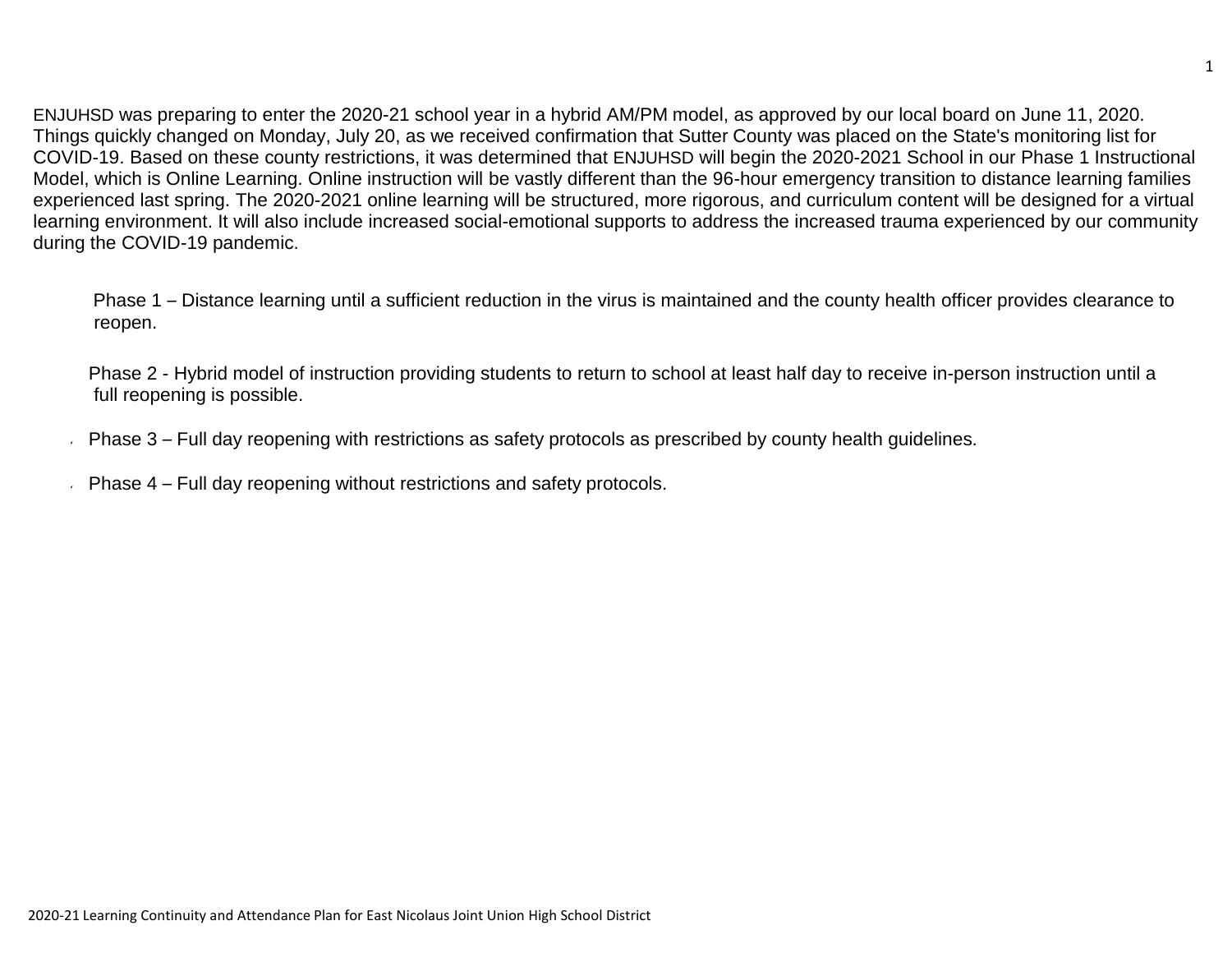## **[Stakeholder Engagement](http://www.doc-tracking.com/screenshots/20LCP/Instructions/20LCPInstructions.htm#stakeholderengagement)**

[A description of the efforts made to solicit stakeholder feedback.]

ENJUHSD has regularly sought stakeholder engagement on a variety of school plans and improvement efforts. Although the current COVID situation has severely curtailed our ability to hold in-person meetings, we have used a variety of strategies to solicit input into our Learning Continuity Plan from all stakeholders. The Board of Education considered instructional models, safety guidelines and protocols, and general stakeholder concerns during meetings on June 11, June 23, July 29, and August 12<sup>th</sup>. Our system is small and we were able to safely have in person meetings in a large spaces. This allowed our stakeholders' thoughts and questions as well as providing us a place to document questions we needed to research. We received a good deal of input from all stakeholders during these meetings. In addition, we used the following strategies to gather input from specific stakeholder groups:

1) Students

- In late spring, 2020, we communicated with secondary student groups to get feedback on the distance learning experiences: what worked and what needed to be changed
- Students have shared and in some cases spearheaded planning on topics such as virtual graduation ceremonies and a desire to organize a new club for students to support each other through this new distance-learning environment
- Students have participated in our board meetings, as mentioned above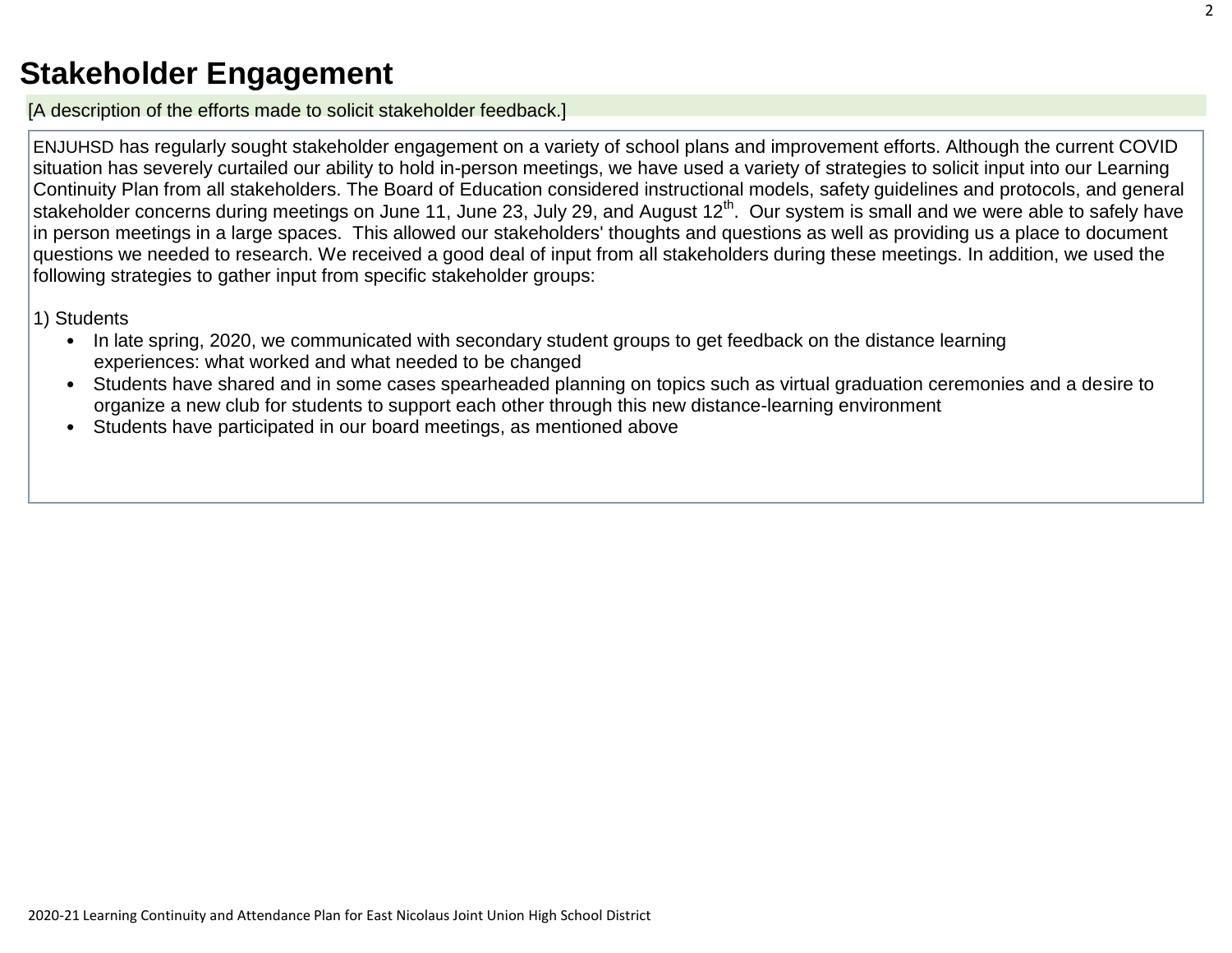#### 2) Parents and families

- Throughout the spring and summer of 2020, parents were invited to share thoughts and concerns about COVID-era schooling via email, phone calls, and board meetings.
- Parent input specific to online and distance-learning models of instruction was gathered through a series of surveys, in English and Spanish, sent to parents in spring and summer of 2020.
- We will present the Learning Continuity Plan to our site councils prior to September 9, 2020, for review and comment. As required, our superintendent will respond to all these comments in writing.
- A series of Facebook Live videos on our district Facebook page has generated questions and comments from parents and families and teachers

### 3) Teachers and staff:

- We consulted weekly throughout the summers via email with a core group of approximately 5 ENJUHSD teachers including Special Education service providers, counselors, administrators, union representatives, and ad-hoc parent groups.
- All certificated and classified staff were surveyed in the summer regarding their preferences for a work environment for the fall (Traditional or online), and any health conditions that would necessitate accommodations to avoid exposure to COVID-19
- Certificated and classified staff were also surveyed by their bargaining units regarding concerns or questions about work placements while COVID restrictions remained in effect.
- A series of Facebook Live videos on our district Facebook page has generated questions and comments from parents and families and teachers
- 4) Stakeholders who speak languages other than English
	- Our parent survey was translated into Spanish as well as English  $\sqrt{2}$
	- Bilingual administrative staff and other site staff strive to keep Spanish-speaking stakeholders informed and involved. Although we have only a handful of Bi-lingual parents and 2 EL students at ENJUHSD, it is always important to us to connect with ALL in our ENHS community. .

### 5) Stakeholders without access to the Internet:

- ENJUHSD staff has provided information through Facebook, Instagram, Twitter, Website, emails, and All-Call.
- Sutter County office of Education (SCSOS) also provides information about school closures, options for reopening, where to access free meals from Nutrition Services, etc.
- SCSOS's Targeted case managers and our homeless/foster liaison can provide outreach and elicit feedback from families without access the internet
- Because connectivity is essential for online instruction, our IT department has been working to provide free internet access qualifying families through a special programs through Comcast, DML, Verizon, and AT & T plus mobile hot spots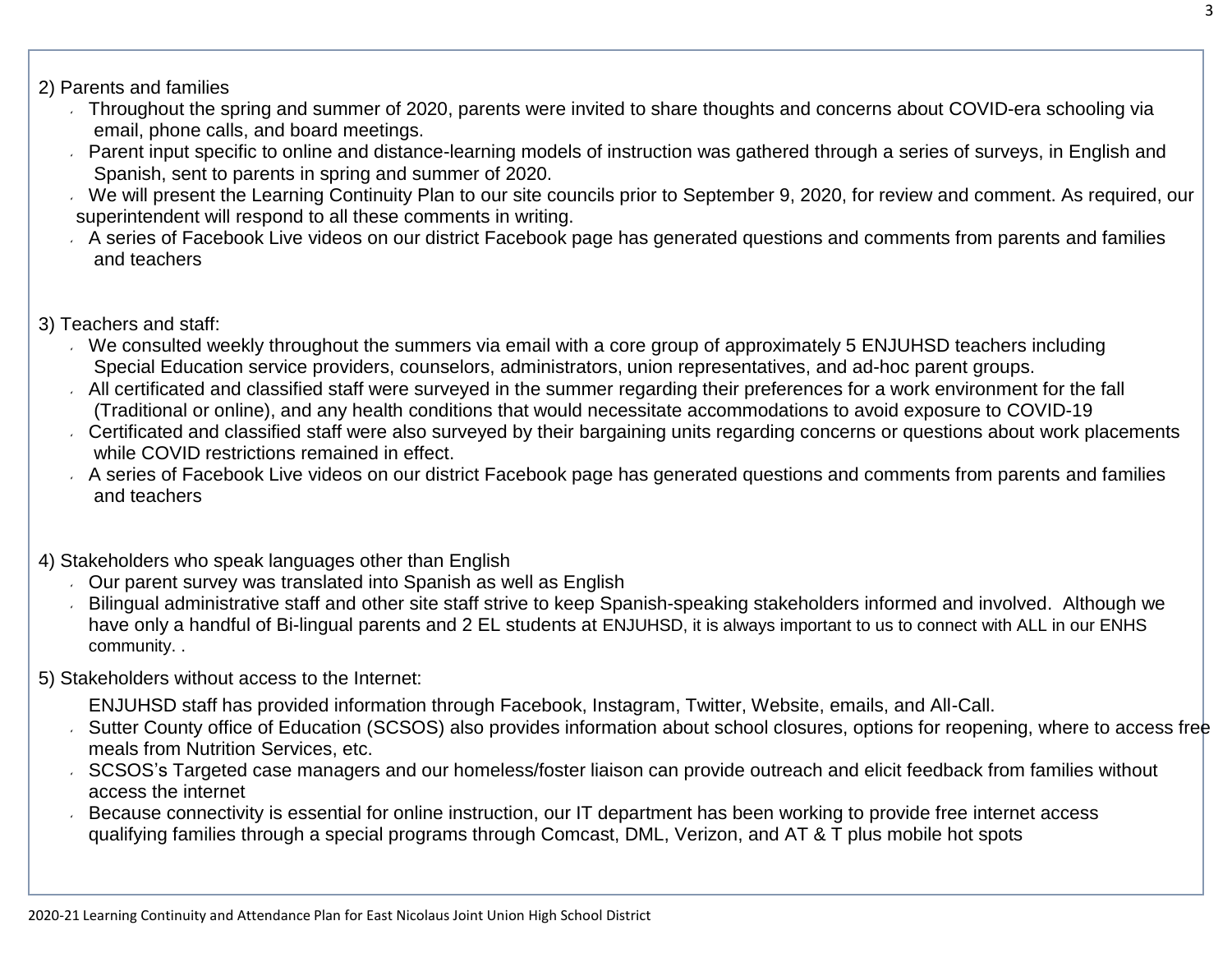We considered all stakeholder input before finalizing our Distance Plan. The input was also shared with the Board, as part of a pro/con list on the various instructional models at their July 29 and August 12th meeting, before their August 18th vote on which schedule and MOU's to adopt.

[A description of the options provided for remote participation in public meetings and public hearings.]

We provided multiple options for remote and live participation in these public meetings and hearings, as described above. These options included:

1) Weekly meetings with teachers, counselors and community members were held via Zoom

2) All school board meetings were accessible to the public due to live meetings. Parents and teachers received notices to the board meetings where the learning models were discussed and voted on so that they could provide input

3) Our superintendent and site leadership have actively solicited feedback through email, and have responded to all who provided input or had questions

4) Our district maintains an active social media presence, and has been pushing out information and requests for input via Facebook Live videos, Instagram, and Twitter.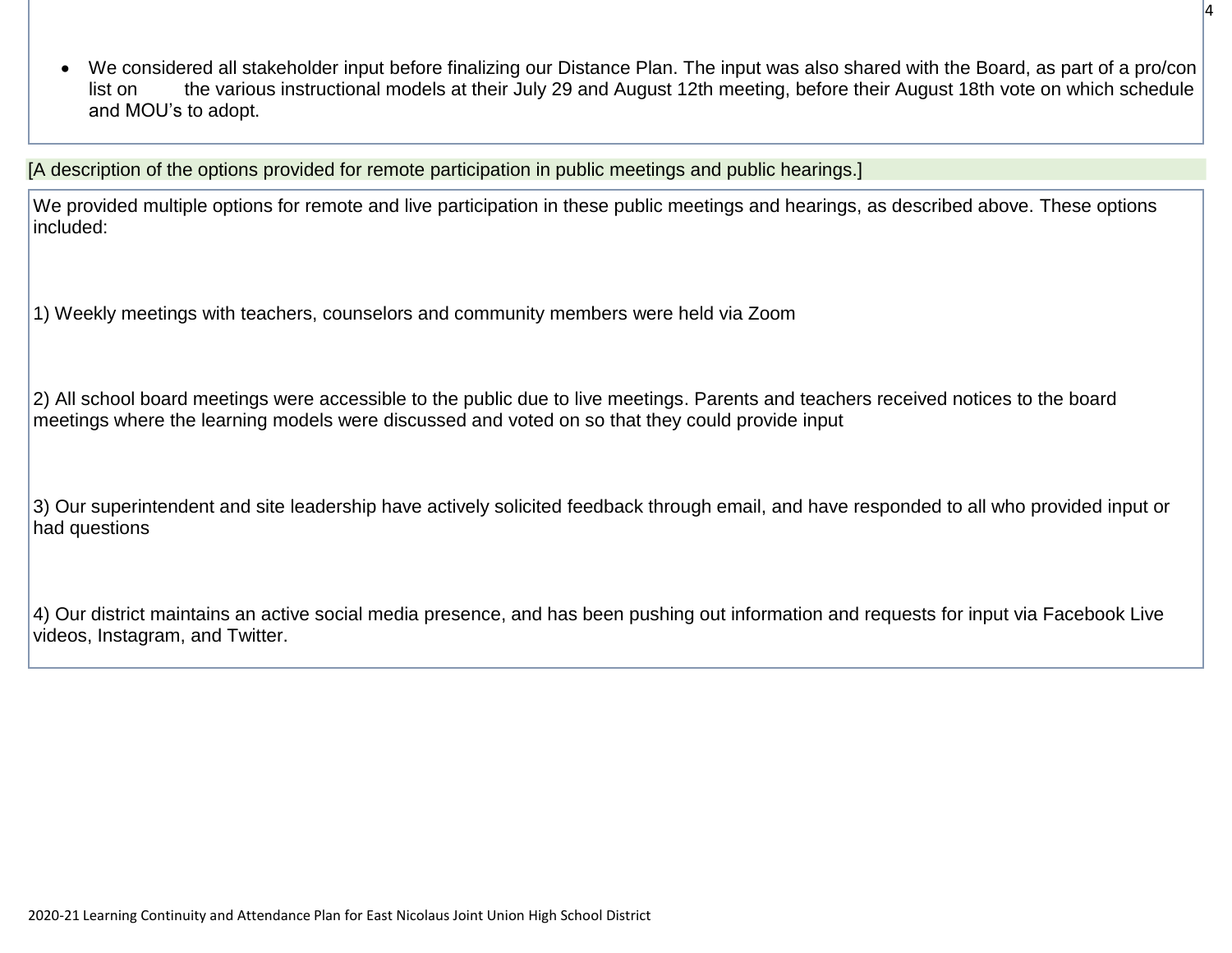Beginning in May, 2020, a series of surveys were sent to ENJUHSD parents to gather feedback about models of instruction for the 2020- 21 school year. Feedback from the parent surveys, detailed below, illuminated a variety of concerns, ranging from childcare to socialemotional concerns to instructional models. Key trends identified from the parent surveys included

a) Concerns about children's safety in returning to school: while 80% of parents surveyed preferred the traditional (pre-COVID) model of instruction, and were comfortable with in-person instruction that included Department of Health-recommended safety measures, another 20% preferred to either a hybrid model or distance learning.

b) Concerns about academic progress: 50% of respondents were "concerned" or "extremely concerned" about their child's educational progress during distance learning; only 30% were "not at all concerned."

c) Concerns about social / emotional health: 70% were "extremely concerned" or "concerned" about their child's social or emotional wellbeing and 30% were "slightly concerned."

d) Concerns about childcare: Slightly more than half of respondents expressed concerns about childcare.

General themes that emerged from staff feedback, gathered through the weekly Zoom meetings, written comments on Board meetings and websites, and emails to the superintendent and district staff, included

a) Concerns about their own safety and well-being if students returned to school, given our current rising infection rate

- b) Concerns about transitioning to a new online curriculum
- c) Concerns about further learning loss if ENJUHSD was forced to move back and forth between in-person and online

learning

- d) Concerns about adequately meeting the social-emotional needs of students in an all-online environment
- e) Concerns about childcare, and managing their own children's distance-learning experience

f) Concerns about access to technology for all students

2020-21 Learning Continuity and Attendance Plan for East Nicolaus Joint Union High School District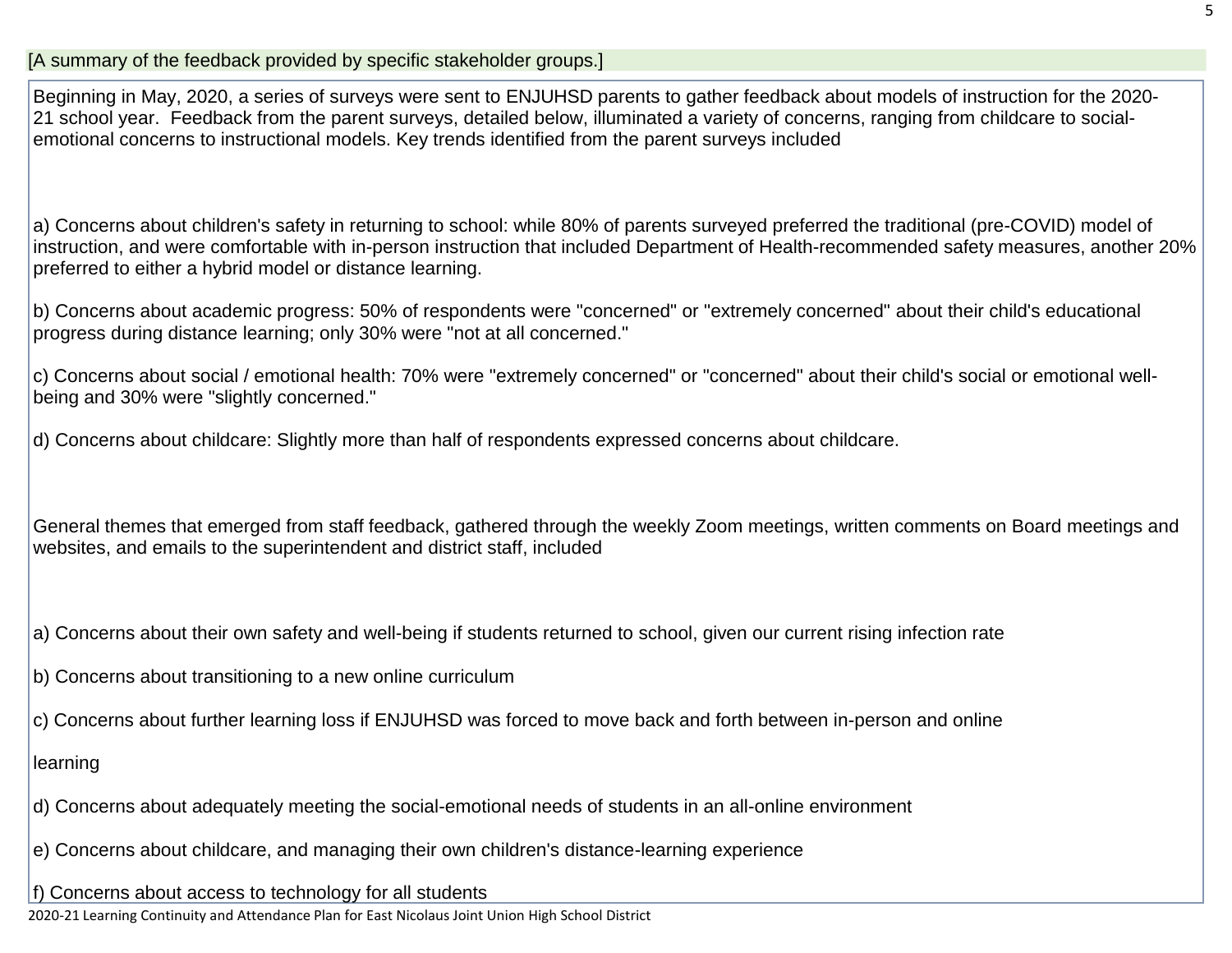Among parents and teachers both, there are groups who feel strongly that students should go back into the classroom now, and a minority of those who feel strongly that it is not safe for students or teachers until the infection rate goes down in the Tri- County area. To best address all needs, ENJUHSD offered parents and students the option: to return to the classroom, pending Health Department approval and with safety measures in place, or to opt for an all-online environment for the first semester. Fortunately, we already had an online program in place with our own Independent Study through APEX. It served approximately 20 students during the 2019-20 year; in fall of 2020-21, in response to COVID-19, it increased to approximately 35.

As students and families opted in to ENHS Independent Study, the district adjusted staffing to accommodate the student population. Staff with medical conditions that put them more at risk for complications from COVID were given the opportunity to teach from home.

As it happened, Sutter County moved to Stage 1 just before school opened, so all schools began the year online in a distance learning plan. As a Union high school district ENJUHSD is not available for the waiver.

[A description of the aspects of the Learning Continuity and Attendance Plan that were influenced by specific stakeholder input.]

Nearly all aspects of the Learning Continuity Plan were influenced by stakeholder input. Our Three Phase Plan addresses this

Specifically:

Our in-person instructional model was developed in response to concerns about safety when we return to the classroom: by seeing only half their students at a time, it will be easier to maintain social distance

Our distance-learning program was selected in response to feedback from parents and students that the academic program in the spring was not consistent and not always rigorous. Adopting specific curricula for all teachers to follow will help ensure a standard and consistent education across the district, and mitigate further learning loss

In addition, the selected distance-learning models (APEX, ICEV, and CANVAS) are similar to our pre-COVID curriculum, and thus will ensure continuity of instruction when we transition back into a less restrictive environment.

The diversity of views among parents about having students physically in the classroom or being online led to the expansion of our ENHS Independent Program as a part of our distance-learning program.

Parent and staff input about access to technology guided the aspects of our plan related to Access to Devices and Connectivity and Distance-Learning Professional Development. When the Cares Act dollars were distributed, our district immediately began purchasing the necessary items needed for our online instruction during Phase 1 as well as the board-approved hybrid AM/PM model we will transition to when we move to Phase 2. These items included curriculum, technology, and various additional resources to provide quality, consistent with instruction and mitigate learning loss.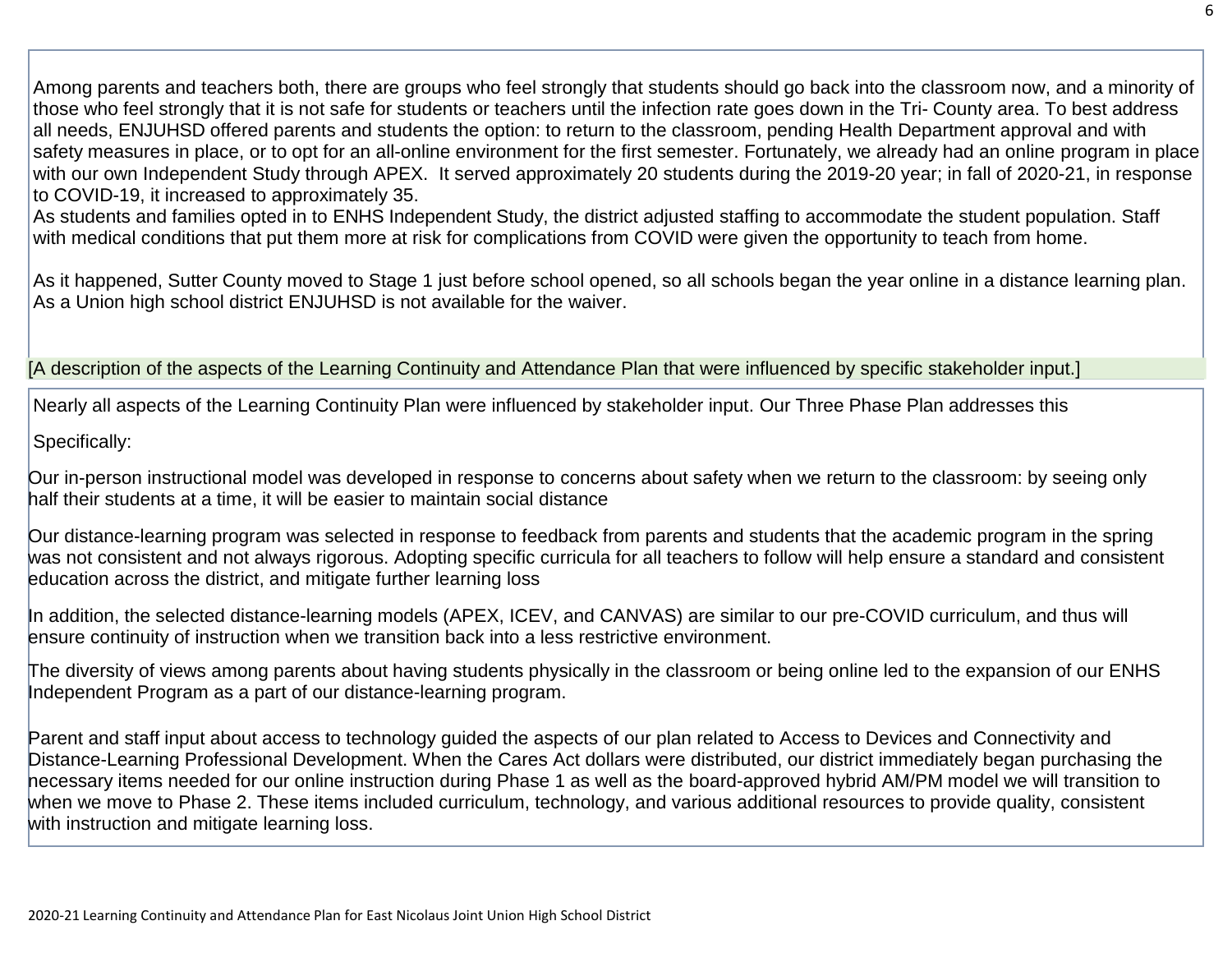## **[Continuity](http://www.doc-tracking.com/screenshots/20LCP/Instructions/20LCPInstructions.htm#ContinuityofLearning) of Learning**

## **In-Person [Instructional](http://www.doc-tracking.com/screenshots/20LCP/Instructions/20LCPInstructions.htm#ContinuityofLearning1) Offerings**

[A description of the actions the LEA will take to offer classroom-based instruction whenever possible, particularly for students who have experienced significant learning loss due to school closures in the 2019–2020 school year or are at a greater risk of experiencing learning loss due to future school closures.]

Although Sutter County is currently in Stage 1, precluding in-person instruction, we are preparing for a safe return to in-person instruction when our county moves to Stage 2. The primary components of our plan are a modified instructional schedule, plans and protocols to ensure student and staff safety, and interventions and supports for all students, particularly those who are at greater risk of learning loss. These are described more fully below, and some details are pending agreement with our certificated and classified bargaining units. 1) An instructional schedule model that facilitates student academic learning, emotional well-being, and safety.

The following schedule options were approved by our ENJUHSD Board of Trustees for the modified in-person instruction. These schedules would result in only half the student body being on campus at any one time. We will ensure student learning and competency development by delivering and analyzing student assessments while in a hybrid model of in-person instruction until we resume regular operations in a full-day manner. Social-emotional well-being will continue to hold importance as we deliver a hybrid model of classes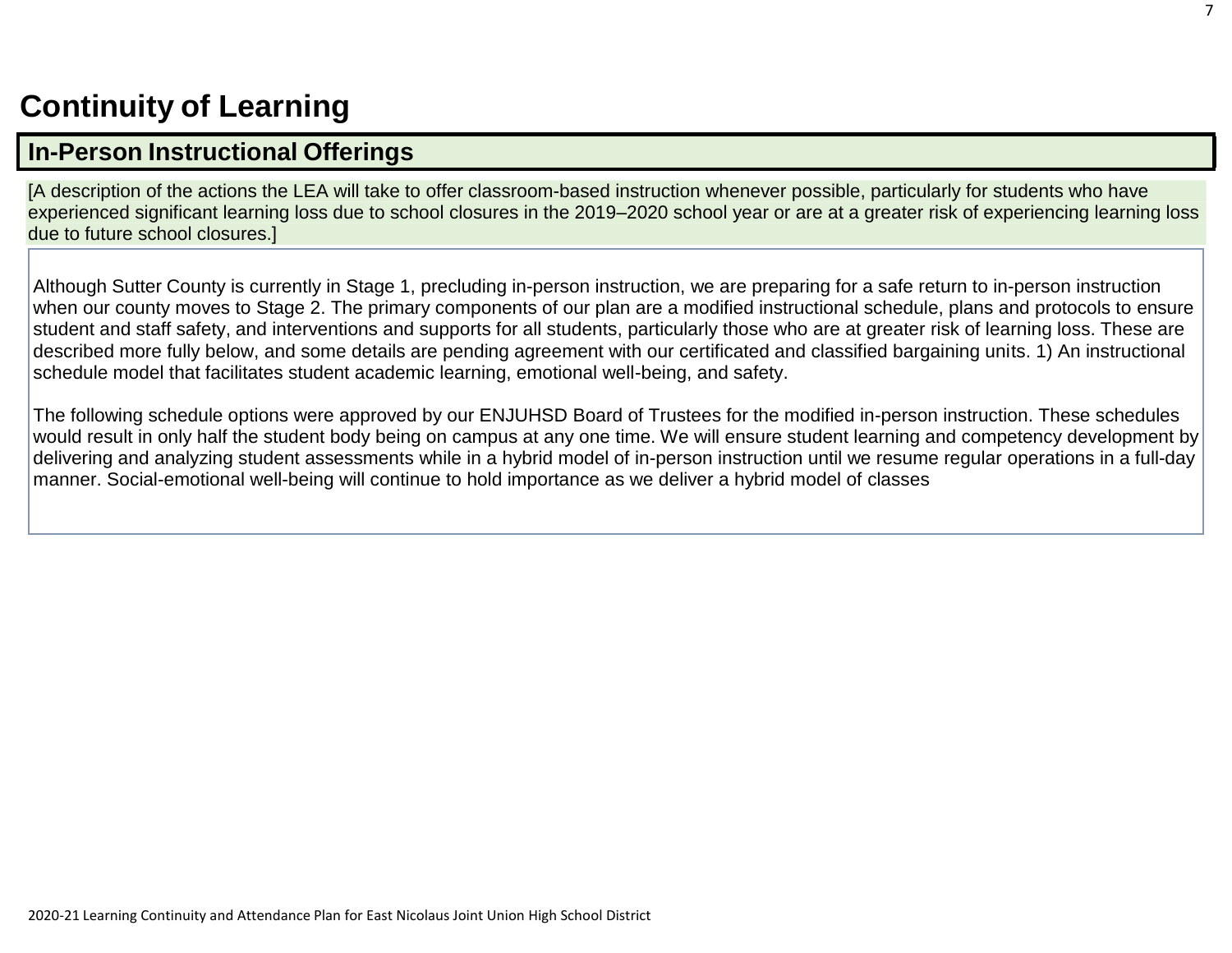SECONDARY LEVEL (Grades 9 - 12) MODIFIED TRADITIONAL IN-PERSON INSTRUCTION Hybrid Model Students take all 6 classes all year and earn 5 credits per semester each.

Students attend weekly but have either an A or B schedule based on Alpha (A-L, M-Z).

Student Group A and Student Group B each represent half of the student body.

Students would attend class on a modified block schedule with 4 classes on Monday and Thursday, 3 classes on Tuesday and Friday, and synchronous with significant amount of asynchronous learning on Wednesday's.

We could potentially move into or out of this schedule into full-traditional attendance within the school year.

2) Plans and Protocols to Ensure Student and Staff Safety:

In all schedule options, enhanced safety protocols will be in effect. These include:

Sanitation:

 Hand sanitizer dispensers placed at entrance to each classroom and in common areas of school grounds Daily disinfecting on high-volume touch points throughout the campuses

Cleaning protocols to ensure proper disinfecting:

Limit the sharing of supplies between students; disinfect between uses if sharing is unavoidable

Custodial staff has been provided with Personal Protective Equipment (PPE) including gloves, eye protection, respiratory protection, and other appropriate protective equipment as required by product instructions.

Disinfecting products approved for use against COVID-19 will be selected when feasible, from the Environmental Protection Agency (EPA) List N: Disinfectants for Use Against SARS-CoV-2 and follow product instructions.

MERV-13 filters will be installed at all district sites upon availability.

Day custodial staff will disinfect high touch common areas every half hour and the staff and student restrooms, break rooms, work areas and other high touch surfaces every hour.

Night custodial staff will disinfect all classrooms including tables, chairs, counters, and doorknobs.

Custodial staff will clean between classes.

Areas used by any staff/student with a temperature of 100.4 or higher or exhibiting symptoms will be closed off and not used before cleaning and disinfection.

To reduce risk of exposure, custodial staff will wait 24 hours before clearing and disinfecting.

If it is not possible to wait 24 hours, staff will wait as long as feasible before cleaning and disinfecting.

2020-21 Learning Continuity and Attendance Plan for East Nicolaus Joint Union High School District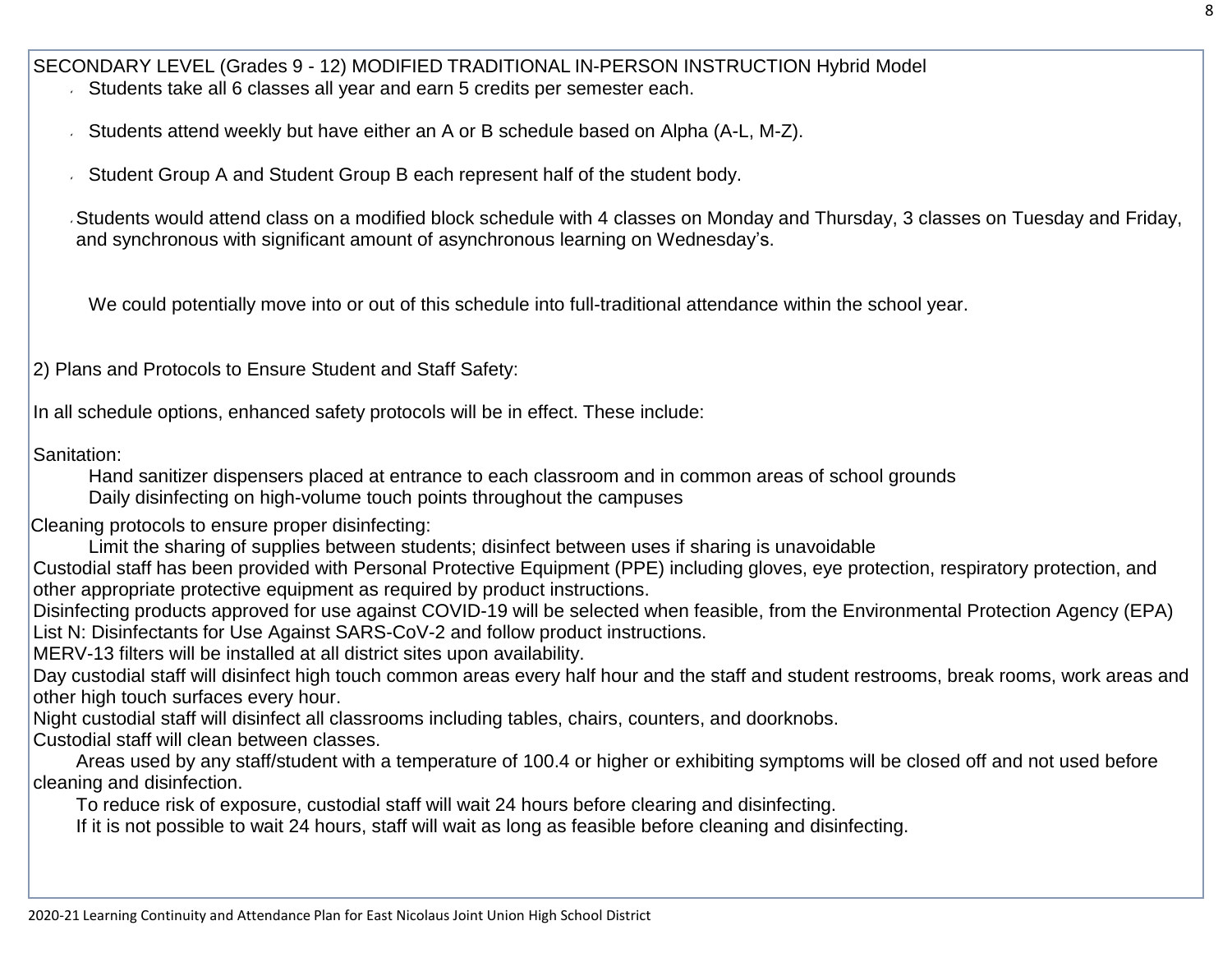Classroom/Learning Environment

Students will not share desks, equipment, or supplies and all classrooms will be disinfected between cohorts of children (i.e between classes). Some students may be assigned seating locations at a shared table while still maintaining approximately six (6) feet of distance Computer labs and libraries will not be available for student/staff use.

In order to avoid congregation of staff members, staff rooms will not be available for staff breaks/lunch breaks.

Students will be discouraged from bringing materials from home as much as possible

#### **Transportation**

Buses will be disinfected as soon as all students exit the bus. Handrails, seats, backs of seats, windows will be disinfected. As much as possible, bus drivers will be assigned to a bus that they drive in the morning and afternoon. Bus drivers and students will be required to wear facial coverings unless deemed exempt by CDPH guidelines. Bus drivers will take student temperatures before a student enters the bus. If a student has a temperature of 100.4 or higher, they will be excluded from the bus.

Students attend in small cohorts of generally no more than 15-20 in a classroom, assigned to a specific desk.

Students will be physically distanced by six (6) feet from one another and wearing masks

There will be no co-mingling of cohorts. ( A-L, M-Z)

Students will wash their hands or use hand sanitizer upon entering the classroom.

The Alpha Hybrid Cohort model, students will "grab and go" all meals, breakfast, snack, lunch and supper, at the end of their school day. All meals will be eaten at home.

Entrance, Egress, and Movement Within the School

School campuses will not be open to visitors and parental access will be limited.

Any student, parent, caregiver, staff member showing COVID-19 symptoms will be excluded from campus.

Cohorts of students will be assigned a timeframe for arrival and departure and will enter and exit from an assigned point of entry. Campuses will not be accessible until 15 minutes prior to the start of the school day.

Parents will be encouraged to remain in their vehicles and drop off students at the designated drop-off zones.

Upon entry to a school's campus, students will go directly to their classroom, wearing a facial covering, to prevent mingling with people outside their cohort..

Drinking fountains will not be accessible throughout the campus.

Students will be encouraged to bring their own water bottles.

Libraries and computer labs will not be accessible or used at this time.

Signs/markers will be placed to assist with six (6) feet physical distancing.

Restroom signs will be posted to:

Limit entry to students from specific classrooms nearby; Limit the number of students using it at one time; Indicate where to wait in line.

2020-21 Learning Continuity and Attendance Plan for East Nicolaus Joint Union High School District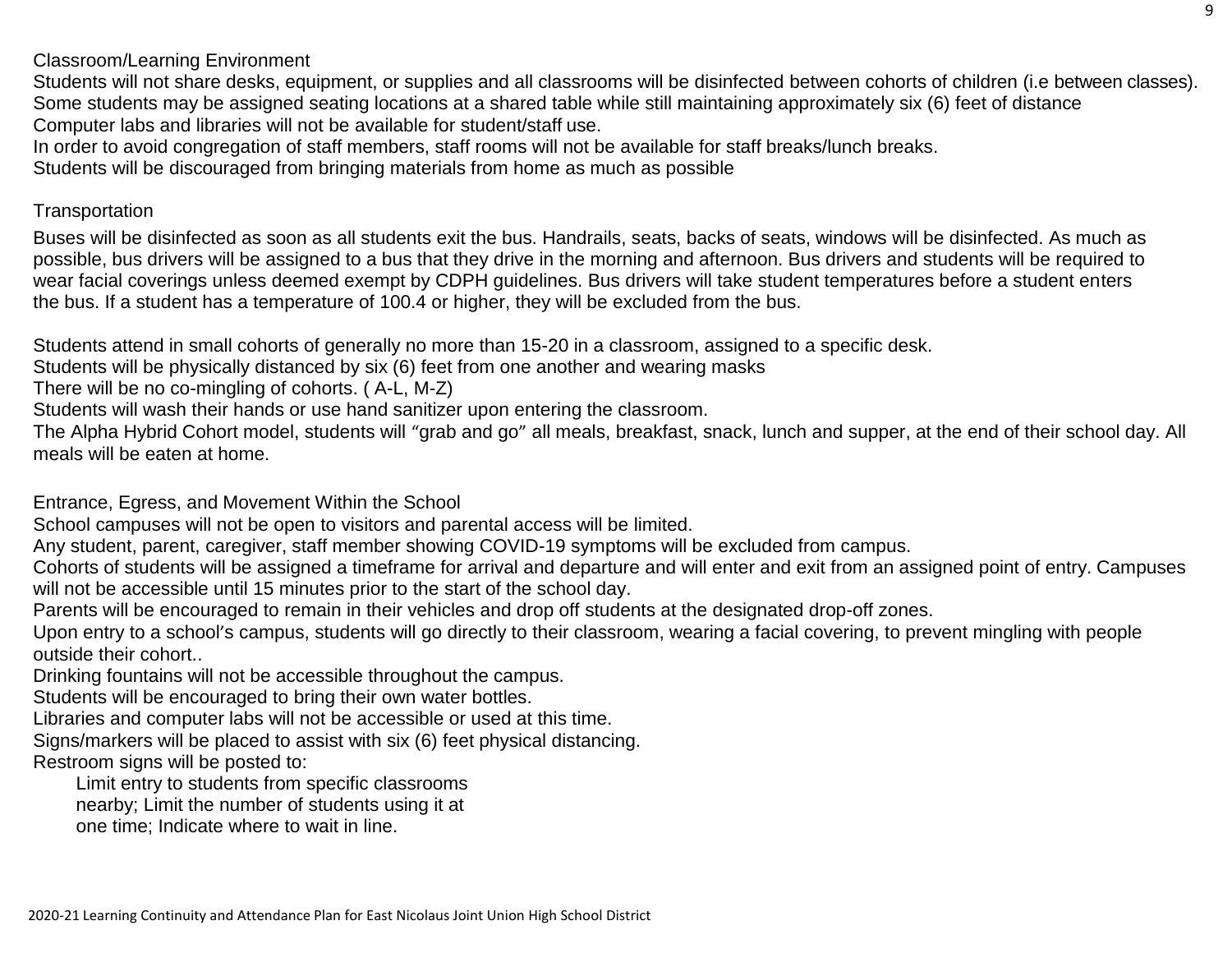Face Coverings and Other Essential Protective Gear

Facial coverings shall be worn by all mandated grade level students and staff:

While waiting to enter the school campus;

While on school grounds, except when eating or drinking;

While leaving school campus;

While on a school bus.

The following individuals are exempt from wearing a face covering as defined by CDPH: Persons younger than two; persons with a medical condition, mental health condition or disability that prevents a face covering; persons who are hearing impaired, where the ability to see the mouth is essential for communication. Those individuals who have a medical or mental health condition or disability will be required to submit a doctor's note verifying the exemption.

All visitors will be required to wear a facial covering when visiting the school office.

Students, in the mandated age groups or staff who refuse to wear facial coverings and do not have one of the CDPH exemptions to wearing facial coverings, will be removed from the campus.

Gloves available for use on campus when needed and upon request.

Food handlers, health care staff, and classified staff engaged in deep cleaning and disinfecting shall wear all required Personal Protective Equipment (PPE) including disposable gloves, eye protection, disposable gowns, and facial coverings.

ENHS will have a supply of disposable face coverings for anyone who is unable to provide their own.

Personal Protective Equipment (PPE) required for staff in the identified isolation room for students/staff symptomatic shall include, gowns, facial coverings, gloves and goggles.

Again, failure to wear facial covering on campus shall result in exclusion from campus.

Health Screenings for Students and Staff

#### **Students**

Passive screening will be used for students entering campus. Parents will be provided with a COVID-19 Symptoms Checklist and instructed to screen their students before leaving for school. Screening should include checking their students temperature to ensure temperature is below 100.4 degrees Fahrenheit without the use of fever reducing medications. Additionally, parents will be instructed to keep their students home if they have symptoms consistent with COVID-19 or if they have had close contact with a person diagnosed with COVID-19.

#### **Staff**

Passive screening will be used for staff entering campus. Staff has been provided with a COVID-19 Symptoms Checklist and instructed to self-screen before leaving for work. Screening protocols include staff checking their temperature to ensure temperature is below 100.4 degrees Fahrenheit. Staff has been instructed to stay home if they have had any COVID-19 symptoms in the last 24 hours or in close contact with someone who has COVID-19 symptoms or a positive test.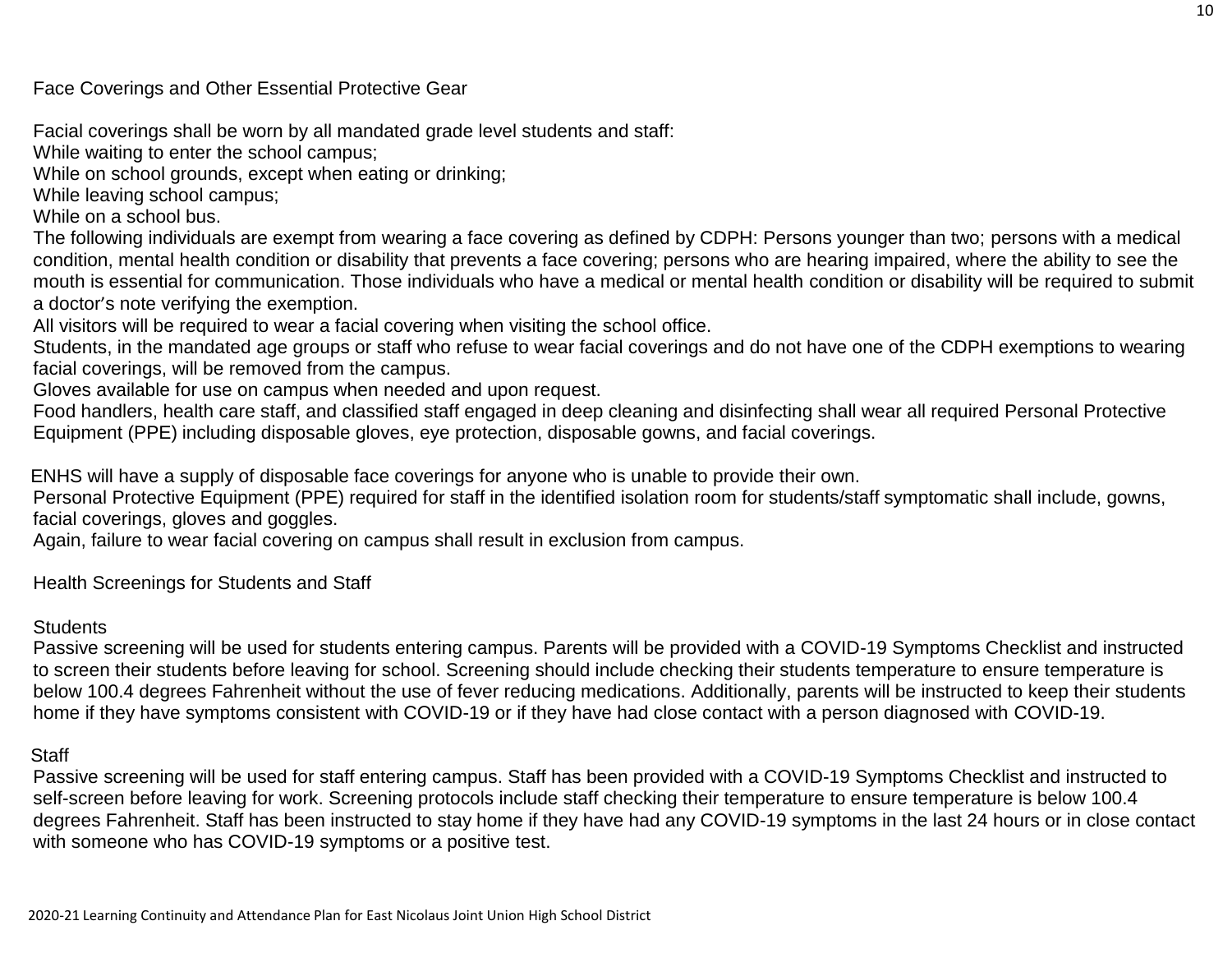Healthy Hygiene Practices

Each site will implement routines to ensure personal health and safety practices including:

All students will wash hands upon entering campus.

Students/staff will be instructed and reminded to sanitize hands:

After using restroom;

Before and after eating;

When entering a classroom or office;

After taking off or putting on their face covering;

After prolonged exposure in high touch areas;

Before and after each task when preparing food in any class.

Classes will use video and print resources as instruction for students in handwashing and other hygiene practices. Examples include: Windows and doors will be kept open

All Certificated and Classified were mandated to participate in the Keenan Safe Schools Training, Coronavirus : Reopening your Organization, as part of their annual mandated professional development.

Identification and Tracing of Contacts

Identification

If a student or staff member shows any symptoms related to COVID-19 while at school the following will be implemented: Student will be immediately sent to the "isolation" room on campus to be sent home and testing is recommended. Our stage area with outdoor access is our isolation area.

Staff is immediately sent home and testing is recommended.

Students/staff may return to school after 24 hours, are symptom free, and fever free without the use of fever reducing medication. Students will have their temperature checked and be monitored when they return to school, following possible symptoms

If a student or staff member has a close contact, defined as within six feet for more than 15 minutes with or without a mask, with a confirmed COVID-19 case the following will be implemented:

Student will be immediately sent to the "isolation" room on campus, sent home, and testing recommended.

Staff is immediately sent home and testing recommended.

Quarantine for 14 days from last exposure to the positive case.

If a student or staff member has a confirmed case of COVID-19 the following will be implemented:

Local public health department will be notified through the Bi-County DOC manager (docopschief@co.yuba.ca.us).

2020-21 Learning Continuity and Attendance Plan for East Nicolaus Joint Union High School District infected individual for contact tracing.Individuals will be excluded from school for 10 days from onset of symptoms or test date. Health department will work directly with the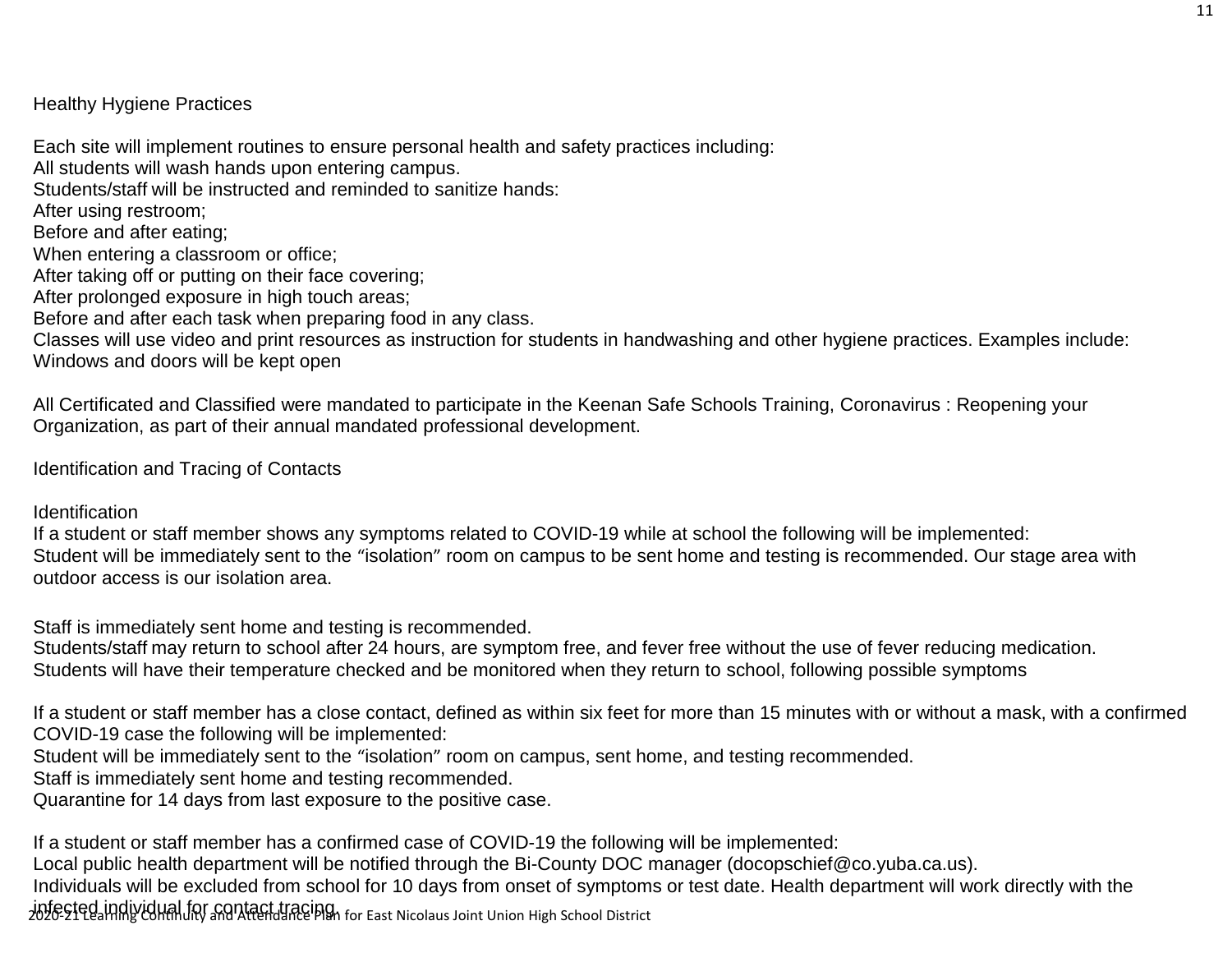School staff will identify contacts at the school, quarantine and exclude close contacts for 14 days after the last date the case was present at school while infectious.

Recommend testing for all close contacts.

Isolate areas where infected individual spent significant amount of time. Wait 24 hours and then disinfect and clean classroom and primary spaces where infected individual spent significant amount of time.

School community notified of a known COVID-19 case.

Before returning to the school environment, for individuals who have been tested within Sutter County and were positive for COVID-19, a release will be requested by the Sutter County Department of Public Health or their personal medical provider.

#### Tracing of Contacts

ENJUHSD has identified three district office administrators to serve as the COVID-19 Liaisons and lead contact tracers. Each site has an identified assistant principal to serve as the site COVID-19 Liaison and contract tracer. Staff identified as contract tracers have been trained on contact tracing protocols by Dr. Homer Rice for the Bi-County Public Health Department.

COVID-19 Liaison responsibilities include:

Managing and supporting contact tracing;

Notifying exposed individuals;

Creating and maintaining a database of exposed students and staff;

Communicating with and providing requested information to the local health department.

Physical Distancing

General Campus The following will be implemented to maximize physical distancing on the school campus:

Smaller student/staff cohorts will be implemented (half the student enrollment at any one time) to minimize the mixing of student groups and maximize physical distancing.

No shared equipment will be used.

No meals will be served during the Alpha Hybrid model. All meals, breakfast, snack, lunch and supper will be distributed through a "grab and go" model and eaten at home.

#### Classrooms

Desk/table configuration in classrooms will allow for approximately six feet of physical distance between each student and minimize face-toface contact. Students will be assigned a specific desk. Desk shields have been ordered and will be provided for all student desks as an added layer of protection. Some students may be assigned seating locations at a shared table while still maintaining approximately six (6) feet of distance. Students will be expected to wear masks in classrooms in grades 3rd through 5th throughout the day. Staff will be required to wear facial coverings in the classroom. Additionally, no side by side, close proximity group seating or group work will be allowed.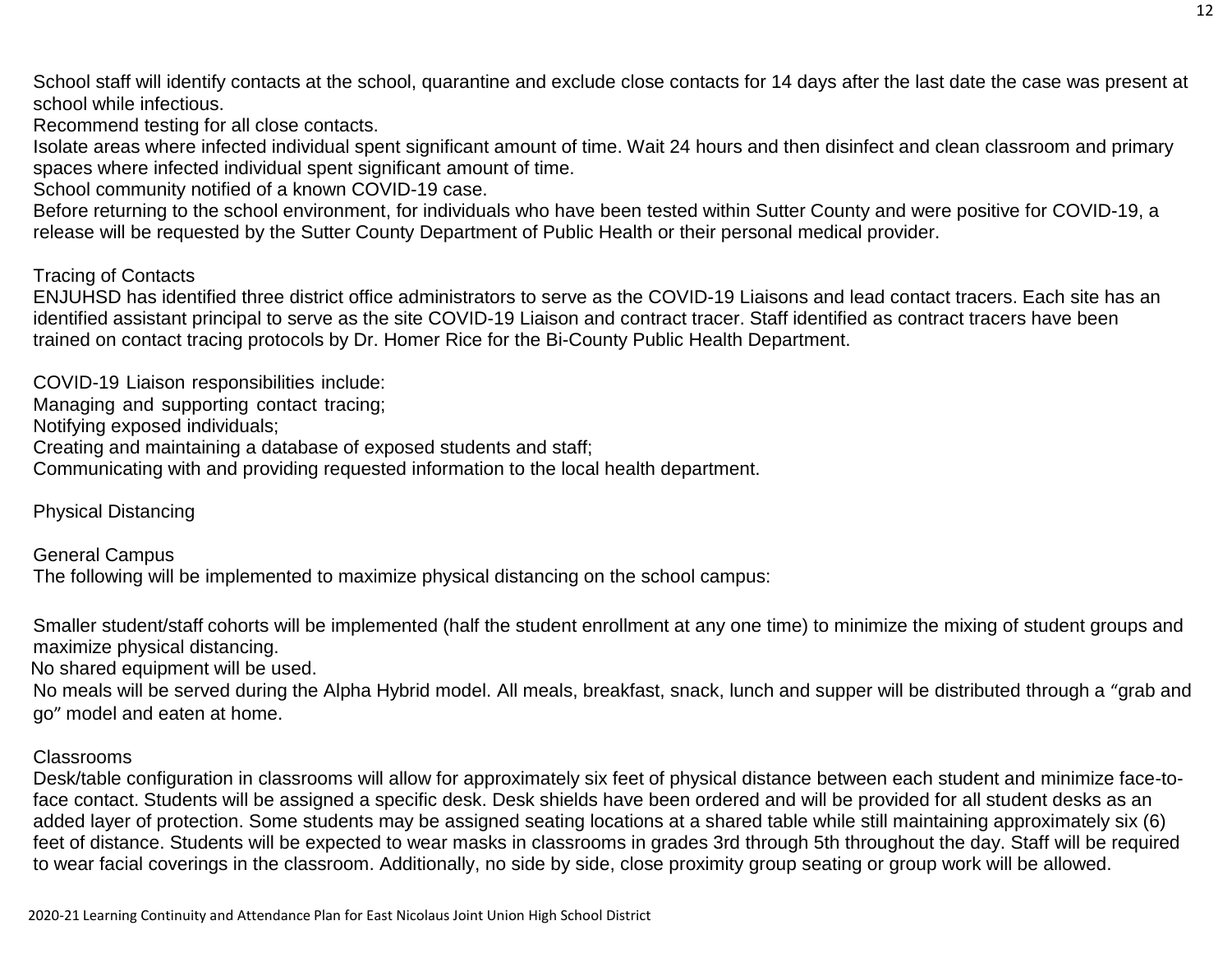#### Staff Training

Prior to the return of students to campus, staff will be provided with COVID-19 professional development to establish expectations regarding wearing of facial coverings, six (6) feet physical distancing, and healthy hygiene practices. Training will be provided to staff and students on proper use, removal, and washing of cloth face coverings. Staff have been mandated to participate in the Public School Works online training entitled COVID-19 Employee Safety. Additionally, suggested on-line training includes Coronavirus Awareness and Coronavirus: Managing Stress and Anxiety. Staff will be trained in health and safety protocols which include: Physical distancing of six (6) feet or more; Mandatory use of facial coverings;

Enhanced sanitation practices, including hand washing protocols; in accordance with CDPH and Cal/OSHA guidance; Use of the pre-work screening checklist;

COVID-19 specific symptoms identification;

Family Education

Families will be provided information and training of the following topics:

Proper use of Personal Protective Equipment;

Transmission prevention including social distancing, use of facial coverings, and frequent handwashing;

Use of the daily symptom checklist;

Guidelines for families about when to keep their child home from school.

Testing of Students and Staff

Student Testing

Students who have COVID-19 symptoms will be isolated immediately and sent home. The following recommendations will be made: Testing will be recommended through:

Their personal health care provider;

OptumServe No-Cost Testing [https://LHI.care/covidtesting.](https://lhi.care/covidtesting)

Students may return to school after 24 hours, if they are symptom free, and fever free without the use of fever reducing medication. Students will have their temperature checked and be monitored when they return to school, following possible symptoms

Students who have been exposed to someone with a confirmed case of COVID-19 will be isolated immediately and sent home. The following recommendations will be made:

Testing will be recommended through:

Their personal health care provider;

OptumServe No-Cost Testing [https://LHI.care/covidtesting.](https://lhi.care/covidtesting)

Student will be instructed to self quarantine for 14 days after exposure

School-based close contacts will be identified and instructed to self- quarantine and testing will be recommended

2020-21 Learning Continuity and Attendance Plan for East Nicolaus Joint Union High School District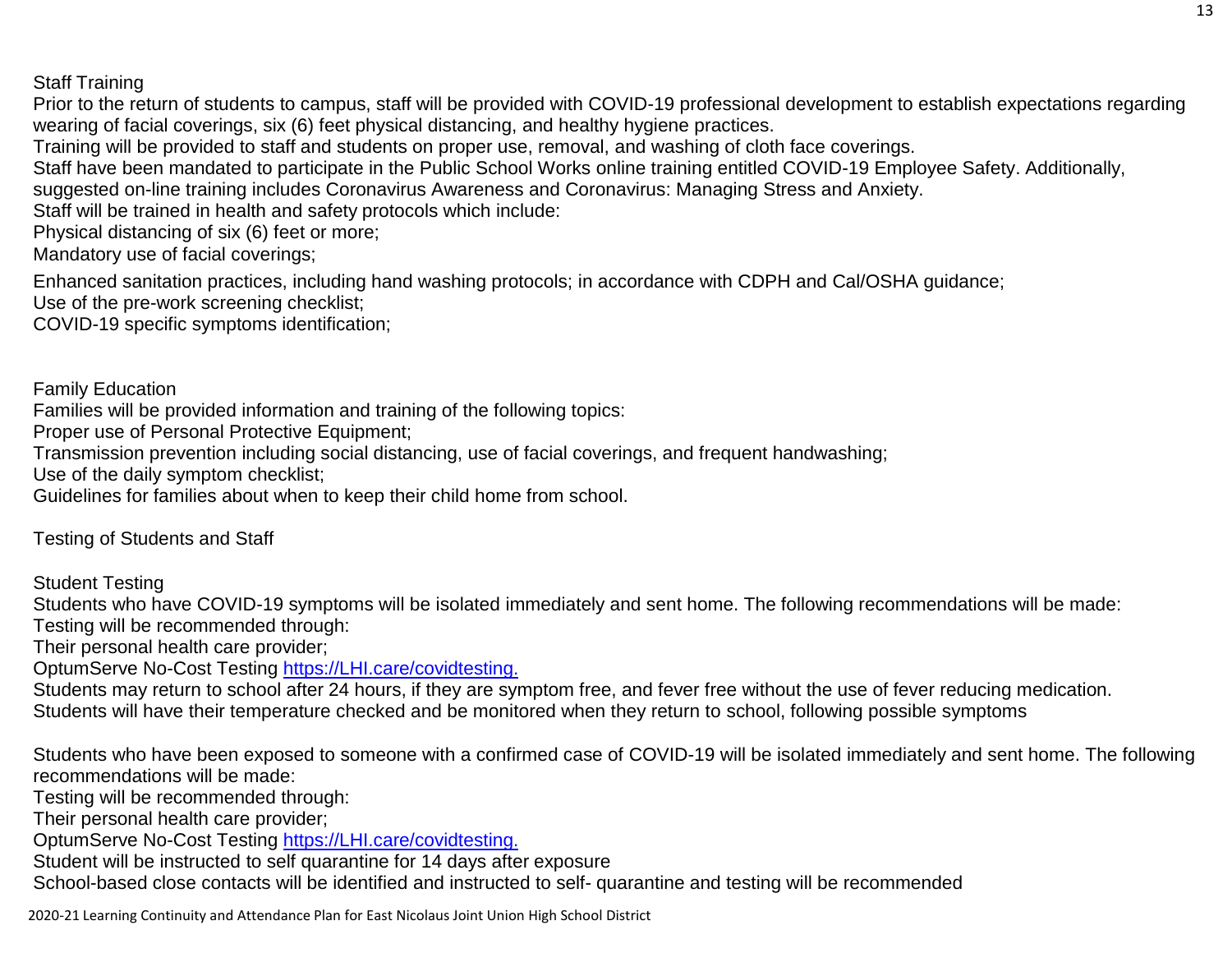Staff Testing

Staff who have COVID-19 symptoms will be isolated immediately and sent home. The following recommendations will be made:

Testing will be recommended through:

Their personal health care provider;

OptumServe No-Cost Testing [https://LHI.care/covidtesting.](https://lhi.care/covidtesting)

Staff may return to school after 24 hours, if they are symptom free, and fever free without the use of fever reducing medication.

Staff who have been exposed to someone with a confirmed case of COVID-19 will be isolated immediately and sent home. The following recommendations will be made:

Testing will be recommended through:

Their personal health care provider;

OptumServe No-Cost Testing [https://LHI.care/covidtesting.](https://lhi.care/covidtesting)

Staff will be instructed to self quarantine for 14 days after exposure

School-based close contacts will be identified and instructed to self- quarantine and testing will be recommended.

Trigger for Switching to Distance Learning

ENJUHSD will revert back to Distance Learning when the following occurs:

ENHS shall revert back to distance learning when multiple cohorts (classrooms) have cases or five (5) percent of students and staff test positive within a 14-day period.

Closure decisions will be made in consultation with the Bi-County Health Officer.

Decisions to revert back to Distance Learning for a school(s) or the District, will be made by the District Superintendent and ENJUHSD Board. After 14 days of closure, Districts may return to in-person instruction with the approval of the Bi-county Health Officer.

Communication Plan

East Nicolaus Joint Union High School District and its Site Administration will communicate with staff and parents about positive COVID-19 cases and exposures at the school. All confidentiality requirements will be followed as outlined by the Family Educational Rights and Privacy Act (FERPA) and Health Insurance Portability and Accountability Act (HIPAA).

Notification to local health officials, staff, and families will occur immediately upon receiving notification of a positive COVID-19 case. All notifications will be done in a format that maintains confidentiality, as required by FERPA and HIPAA.

Staff will be notified of the infected area that will be closed until cleaned and signage posted.

Communication to staff and families will occur through a variety of platforms including emails, website postings, social media, text messaging, and auto-dialer.

Communication will be provided in families' home language as required by Education Code.

Interventions and supports, driven by a systematic cycle of assessments, for students who have experienced learning loss as a result of COVID-19 closures in spring.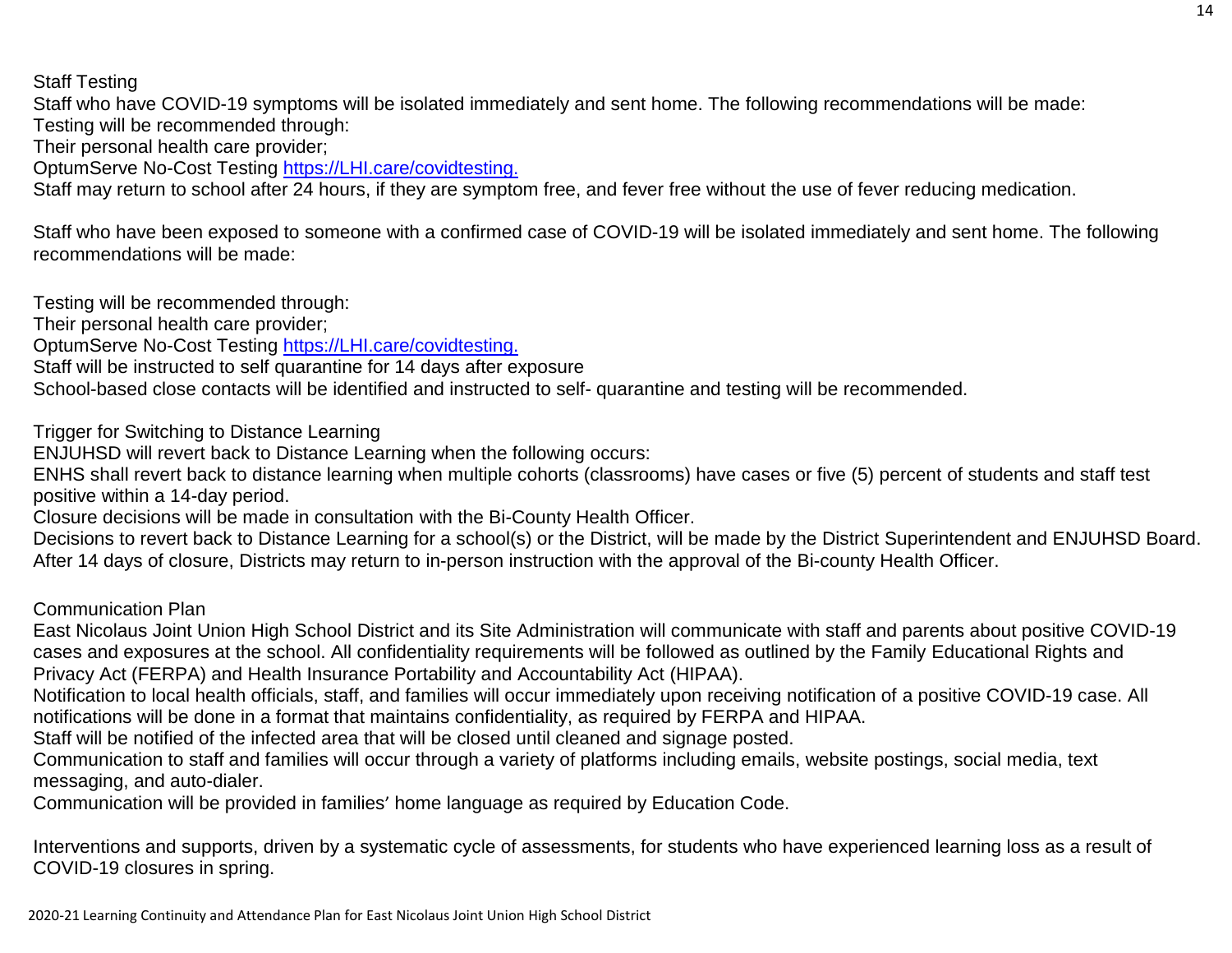ENHS students will use a combination of APEX / ICEV / CANVAS and Google Classroom to access their primary academic instruction. APEX is a WASC-accredited online learning platform the ENJUHSD has been using for over three years for our independent study option, credit recovery and other programs. Each unit in APEX / ICEV / CANVAS has timely assessments embedded within them. Teachers will use both formative and summative assessments to identify students working below grade level. The instructional schedule we have selected includes time built in for providing timely interventions and additional support for these students.

A system of assessments is implemented to assess each student's baseline academic level, identify potential learning loss, and monitor ongoing academic progress. The systems of assessments include:

Initial diagnostic assessment and screening

Formative and summative assessments after each lesson or unit

Progress monitoring and assessment of goals and objectives for students with disabilities

Multiple mastery opportunities in the assessment phase

Interactive study and tutorial units that is accessible during mastery phase and assessment objectives.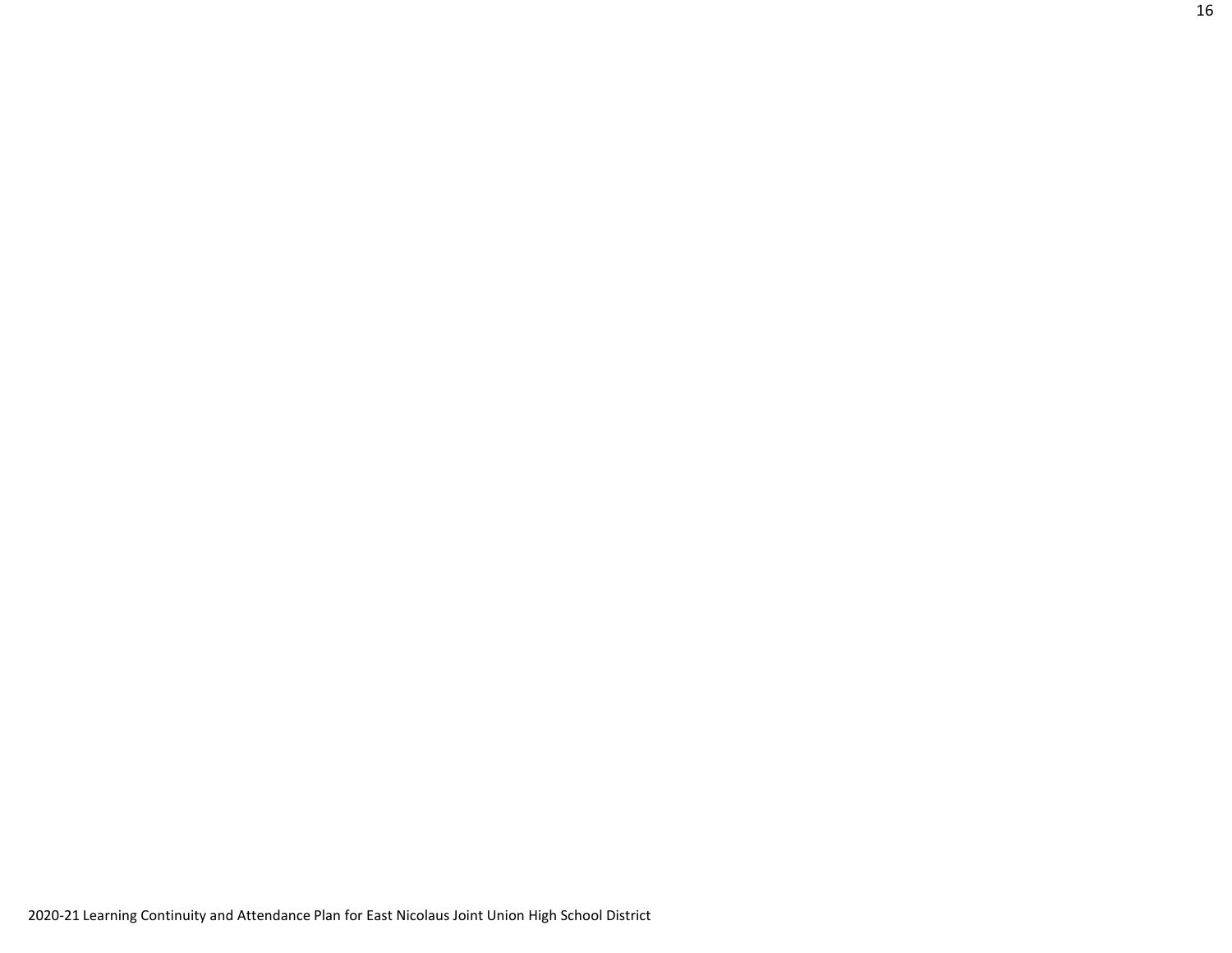## **Actions Related to In-Person Instructional Offerings [additional rows and actions may be added [as necessary\]](http://www.doc-tracking.com/screenshots/20LCP/Instructions/20LCPInstructions.htm#ContinuityofLearning2)**

| <b>Description</b>                                                                                                                                                                                                                                                                                                                                                                             | <b>Total Funds</b> | Contributing |
|------------------------------------------------------------------------------------------------------------------------------------------------------------------------------------------------------------------------------------------------------------------------------------------------------------------------------------------------------------------------------------------------|--------------------|--------------|
| Administrators, teachers, and staff develop and implement safe and healthy learning and work<br>environments guidelines and protocols based upon resources and information provided by the<br>California Department of Education, California Department of Public Health, and the Centers for<br>Disease Control and Prevention to address the safety needs of all students and staff members. | No Add'l<br>Cost   | <b>No</b>    |
| District and school administrators provide personal protective equipment for all students and<br>staff to promote safe and healthy learning and work environments for all.                                                                                                                                                                                                                     | 20000              | <b>No</b>    |
| District and schools provide personnel trained in sanitizing and disinfecting to ensure all<br>students and staff are operating within safe and healthy learning and work environments.                                                                                                                                                                                                        | 2000               | <b>No</b>    |
| Administrators, teachers, and staff create and implement a hybrid learning model that<br>Includes five, half days of in-person learning, daily independent work, and weekly intervention<br>blocks for students with specific intention targeted toward the needs of those who have not yet<br>met academic standards.                                                                         | 10,000             | Yes          |
| Teachers provide weekly intervention during in-person and virtual class times to address<br>the needs of students who have not yet met academic standards through intervention and<br>language development strategies to address student learning loss that may have or will<br>occur as a result of school closures.                                                                          | 57099              | Yes          |
| <b>Sanitation Cost</b>                                                                                                                                                                                                                                                                                                                                                                         | 6,000              | <b>No</b>    |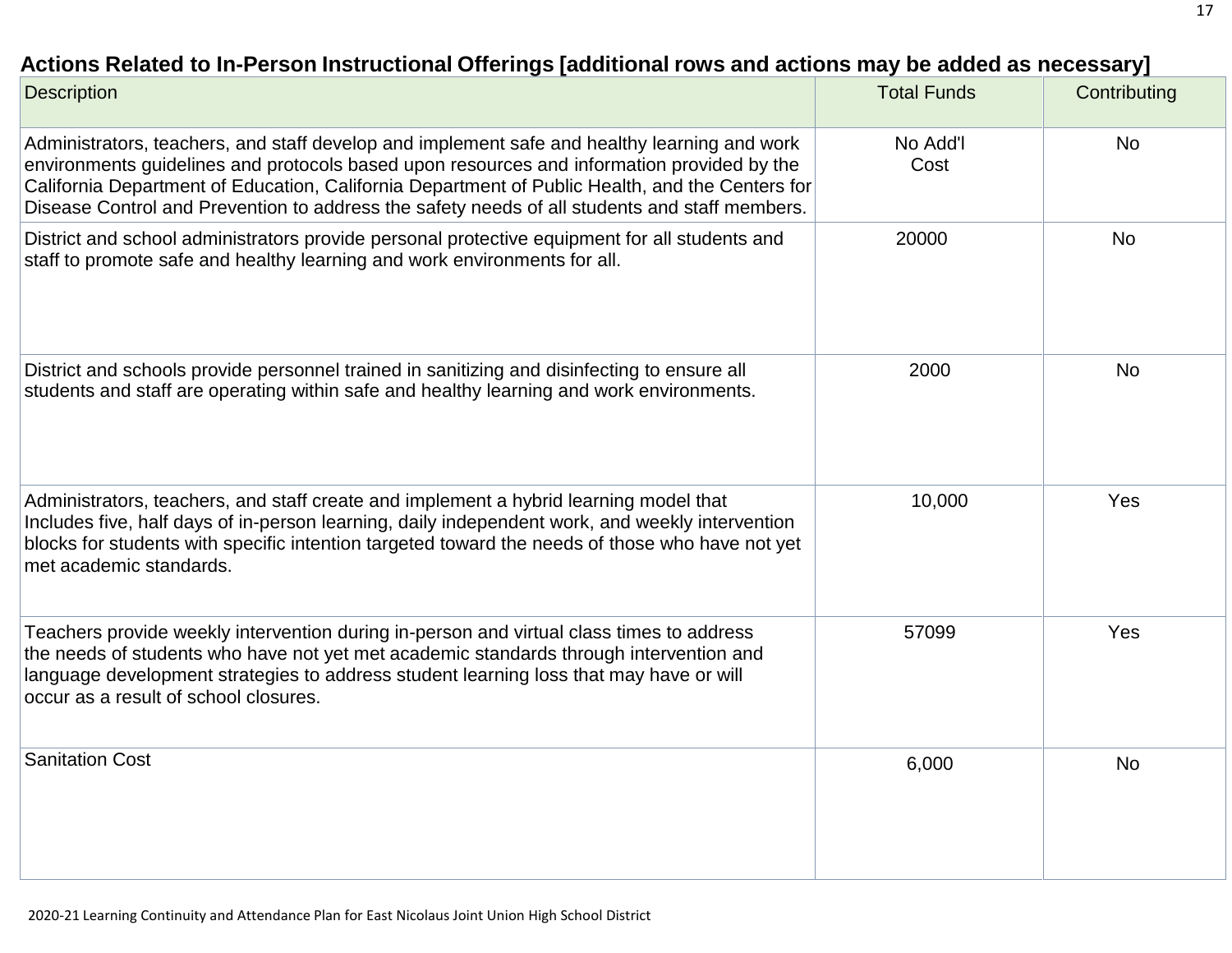| Laptops for teachers and support staff           | 5,000  | No  |
|--------------------------------------------------|--------|-----|
|                                                  |        |     |
| <b>Plexiglas Dividers</b>                        | 10,000 | No  |
| APEX / ICEV / Canvas Curriculum (grades 9-12)    | 15,000 | Yes |
| <b>SCSOS RSAI Curriculum (Special Education)</b> | 3,000  | Yes |
| Home to School Transportation                    | 5000   | Yes |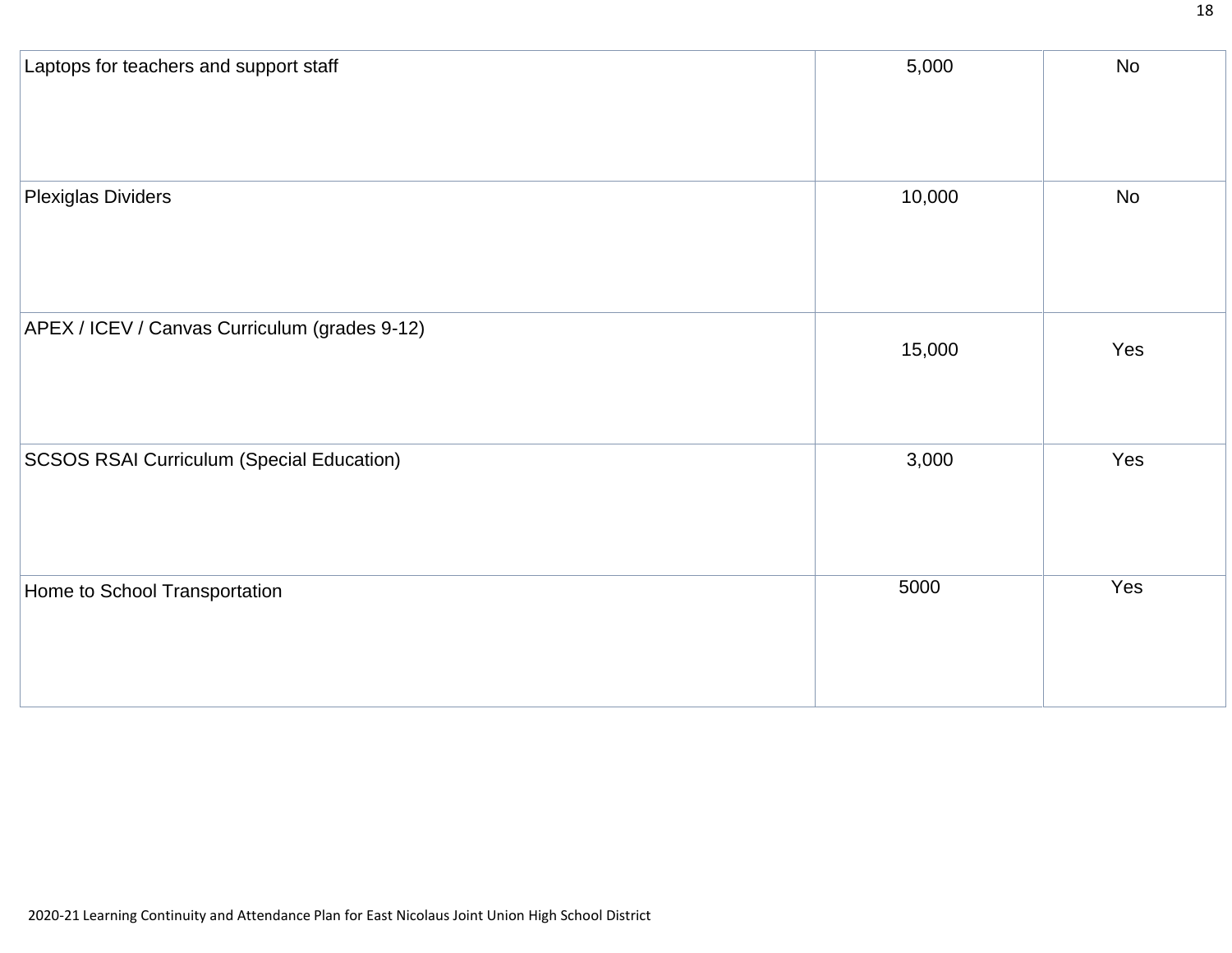| <b>Description</b>                          | <b>Total Funds</b> | Contributing |
|---------------------------------------------|--------------------|--------------|
| Catapult                                    | 7,000              | Yes          |
| Webcams for teachers                        | 1000               | Yes          |
| Special Education APEX curriculum revisions | 1,000              | Yes          |
|                                             |                    |              |
| Wireless access points at schools           | 20,000             | Yes          |
| Verizon / AT&T Mobile Hot Spots             | 50000              | Yes          |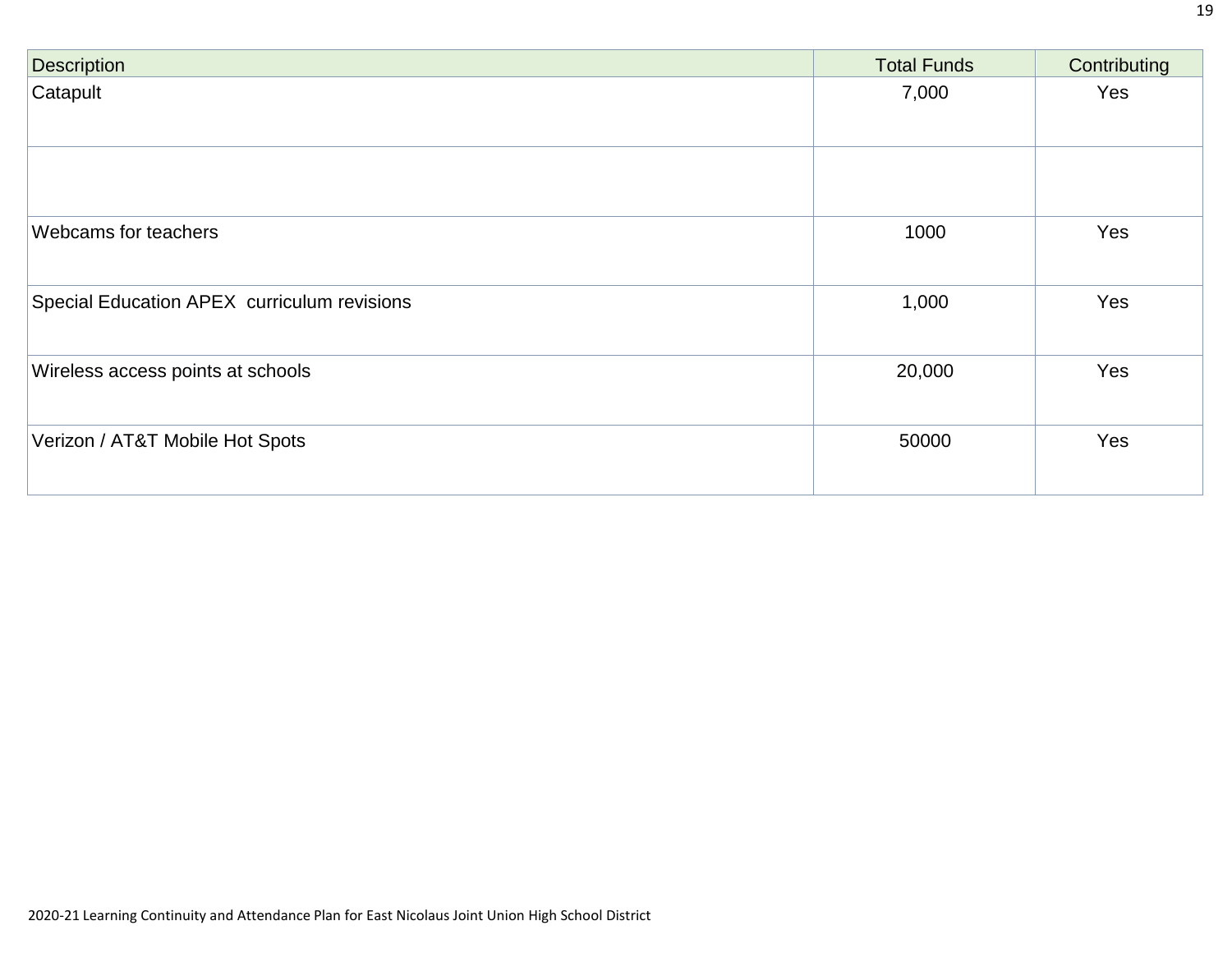## **[Distance Learning](http://www.doc-tracking.com/screenshots/20LCP/Instructions/20LCPInstructions.htm#DistanceLearningProgram) Program**

## **Continuity of [Instruction](http://www.doc-tracking.com/screenshots/20LCP/Instructions/20LCPInstructions.htm#DistanceLearningProgram1)**

[A description of how the LEA will provide continuity of instruction during the school year to ensure pupils have access to a full curriculum of substantially similar quality regardless of the method of delivery, including the LEA's plan for curriculum and instructional resources that will ensure instructional continuity for pupils if a transition between in-person instruction and distance learning is necessary.]

The curriculum and schedule chosen for our distance learning will ensure continuity of instruction as we transition from online to in-person learning. At ENHS it is substantially similar to the curriculum being used before our COVID shut-down, which will help to mitigate learning loss. In addition, the synchronous / asynchronous schedule being used during distance-learning will help students become accustomed to having instruction during the first 120 / 90 minutes of the day, followed by 140 minutes of independent work. This, too, will ease the transition to in-person instruction: the models adopted by our ENJUHSD Board for Stage 2 and Stage 3 in-person instruction include a possible combination of in-person / partial day and independent work.

The District has developed a Distance Learning Model that ensures continuity of instruction for students. Plans have been collaboratively developed with teachers and administrators based upon stakeholder feedback obtained through distance learning surveys administered in May/June 2020. In this learning model, students learn at home in a structured virtual format. Teachers utilize a variety of instructional strategies including scheduled, interactive, whole-class, and small group instruction in addition to independent work. Multiple virtual classroom sessions are held throughout each school day and attendance is compulsory. Students earn grades on assignments and report cards as they would in the traditional school setting. Multiple virtual classroom sessions will be conducted daily Monday-Friday to ensure students maintain access to a full curriculum that includes lessons in English language arts, mathematics, science, history/social studies, physical education and some elective courses such as band. Instruction is provided through the use of the district adopted materials and supplemental programs.

#### Curriculum:

ENHS students will use a combination of APX / ICEV / CANVAS and Google Apps to access their primary academic instruction. APEX / ICEV / CANVAS are WASC-accredited online learning platform the ENJUHSD has been using for multiple years now for our independent study, credit recovery, and other programs. Each secondary student is enrolled in career and/or college preparatory courses appropriate to each of their 4-year plans. The instruction, pacing, and assessments are course-specific to meet or exceed CDE Online Learning requirements. In addition, parents have access to on-going grade updates through their Parent Portal, and progress reports will be automatically disseminated to parents via Aeries Communication.

#### Scheduling:

ENJUHSD: ENHS classes will adhere to a weekly block schedule of classes. The first 120 (three days) / 90 (two days) minutes of each day will be devoted to synchronous learning. During this time, teachers are required to host a whole class session and take attendance for each class as scheduled while ensuring time remains in the period for independent student learning using APEX / ICEV / CANVAS. Each morning, teachers will teach either four / three classes, alternating between Periods 1, 3 ,5, 7 one day or 2, 4, 6 the next. During the scheduled synchronous time, teachers will remain available for student contact.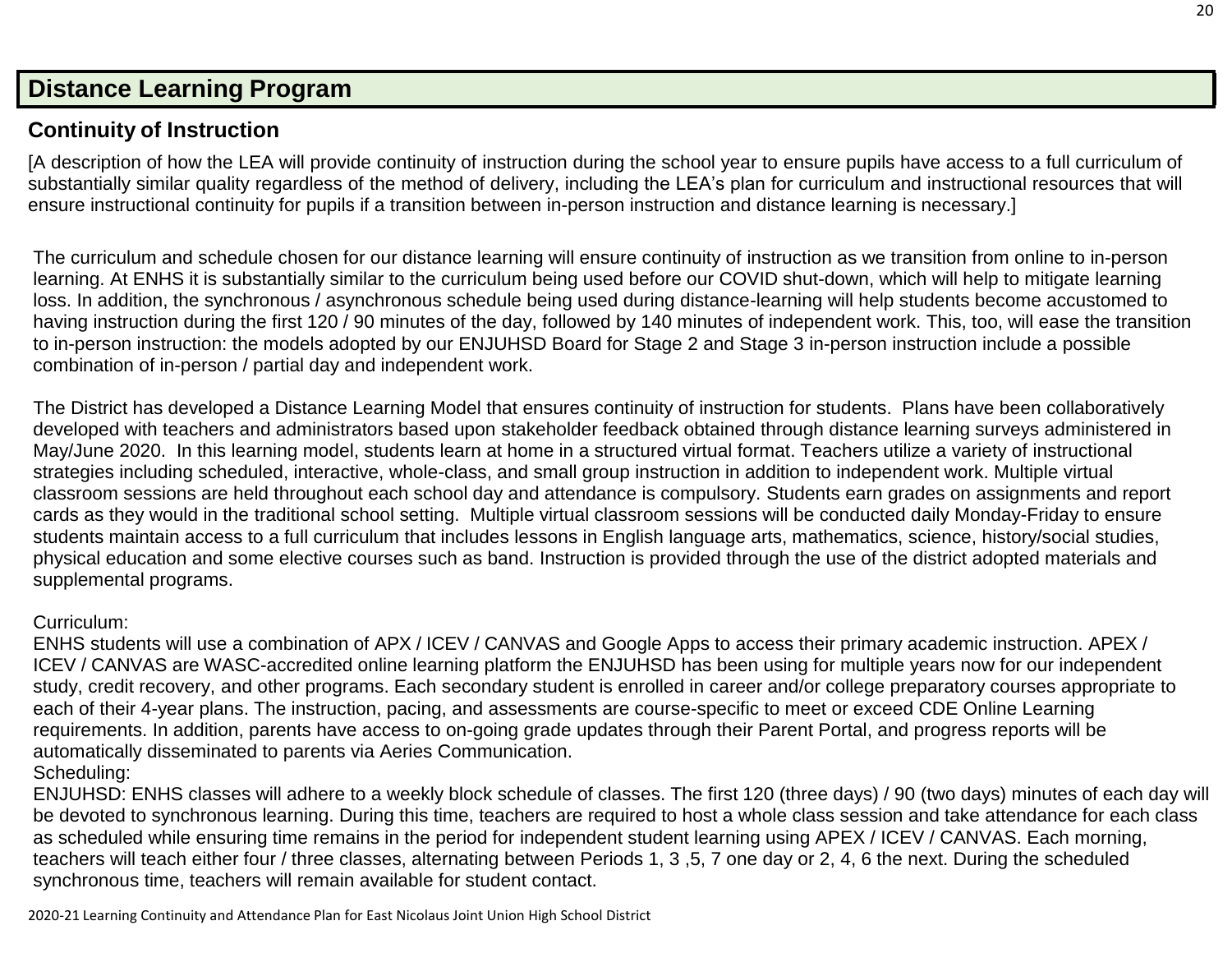The rest of the day is available, either on or off site, for planning, collaboration, remediation, acceleration, and intervention. Any classes that typically meet outside of the normal school day (e.g., 8th period) will be scheduled as per mutual agreement between teacher and site administrator so as not to conflict with the daily schedule. The afternoon / morning hours are devoted to Asynchronous learning time, with teachers providing remediation, acceleration, and intervention for students as needed. Teachers will also use the afternoon time for planning and collaboration, working either on-site or off-site.

Special Education: Students with disabilities will be provided access to a continuum of services as identified in their Individual Education Plan (IEP). Students with disabilities will have access to the general education environment during synchronous and asynchronous schedules within the general education learning models and as identified in the secondary schedules. Online learning platforms and instructional interventions are implemented to meet student IEP goals and objectives. A secure and HIPPA compliant online assessment platform has been put in place to conduct required psycho-educational assessments. Professional Development sessions were provided to special education providers covering online instructional methods, instruction and curriculum, and assessment platforms. Service providers are scheduling delivery of IEP identified services during the instructional day in collaboration with general education teachers to ensure students with disabilities have access to the general education core instruction to the greatest extent possible. To support teachers who are being asked to deliver high-quality and engaging instruction entirely online, SCSOS and ENJUHSD has invested in a wide variety of new technology:

- New HP Windows laptops were ordered for teachers in our district.
- 100 new Chromebooks have been ordered to augment our supply. Staff members who are still using the older Dell Chromebooks will receive a new Chromebook. Over 200 chrome books have been given out to students.
- 20 Webcams have been ordered for teachers. These can be used for Zoom, Google Meets, Google Classroom, Castify, on a desktop computer, or Chromebook.

150 hot spots were ordered due to our rural and inefficient connectivity.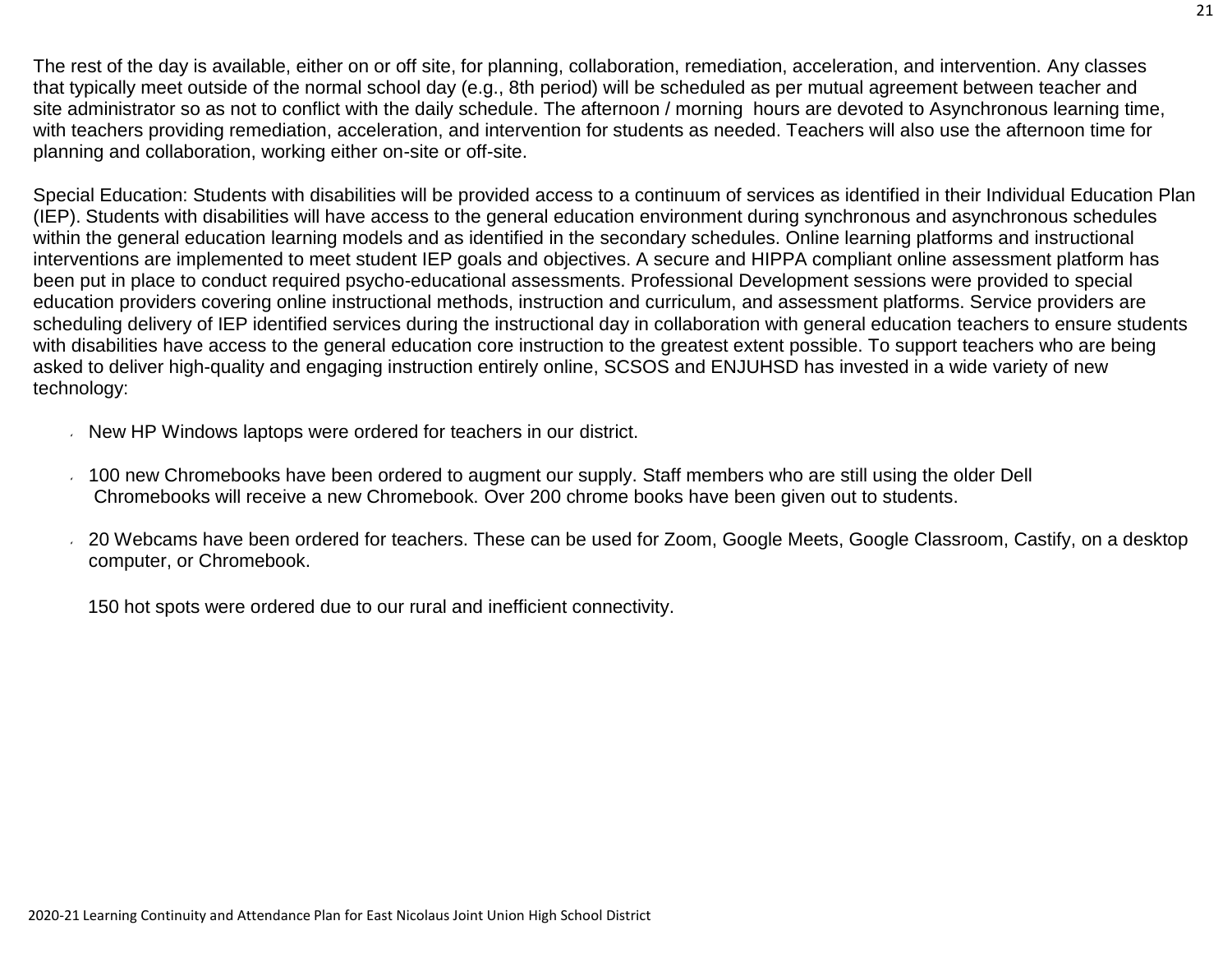### **Access to Devices and [Connectivity](http://www.doc-tracking.com/screenshots/20LCP/Instructions/20LCPInstructions.htm#DistanceLearningProgram2)**

[A description of how the LEA will ensure access to devices and connectivity for all pupils to support distance learning.]

Process Used to Ascertain Access and Connectivity Needs of Students:

During last spring's closures, school staff -- administrators, IT, teachers, and office staff -- were key to identifying the technology- related needs of students and families. Because we knew their students and families, we were quickly able to identify which ones might have specific needs and reach out to them. A parent survey was distributed with questions about internet connectivity. District IT staff was then able to provide the specific supports needed, whether that was a device or internet access. Once online instruction was underway in the spring, school staff again reached out to families whose students were not logging in.

Plan for Ensuring Access to Devices, Connectivity and Technical Support:

The district has provided Chromebooks to enable all students to access distance learning during Stage 1. These were distributed through the individual school sites, with each site designating days/times for students to pick up a device.

For families without reliable internet connections, the district has offered several options. Families with financial barriers to accessing Wi-Fi for online learning may apply to the Comcast Internet Essentials program, AT&T, T-Mobil, Verizon, and local provider DML which all offer low-cost internet for families meeting their eligibility guidelines. East Nicolaus has purchased enough Wi-Fi hot spots for all students and families who need to connect.. All families with students at schools with 40% or higher free and reduced counts automatically qualify. The families with students at schools without 40% or higher free and reduced counts may still qualify based upon enrollment in a variety of government-assistance programs.

To further ensure access to distance learning for all students, our IT Department created a Tech Support Line last spring. This Tech Support Line has continued into our Stage 1 Learning and offers phone support to teachers and parents. Three of our Technology Aides are manning the phones throughout the day.

Finally, all ENJUHSD parents received a "Chromebook 1:1 Parent Handout". This provides step-by-step information to parents to support their students' use of the Chromebook.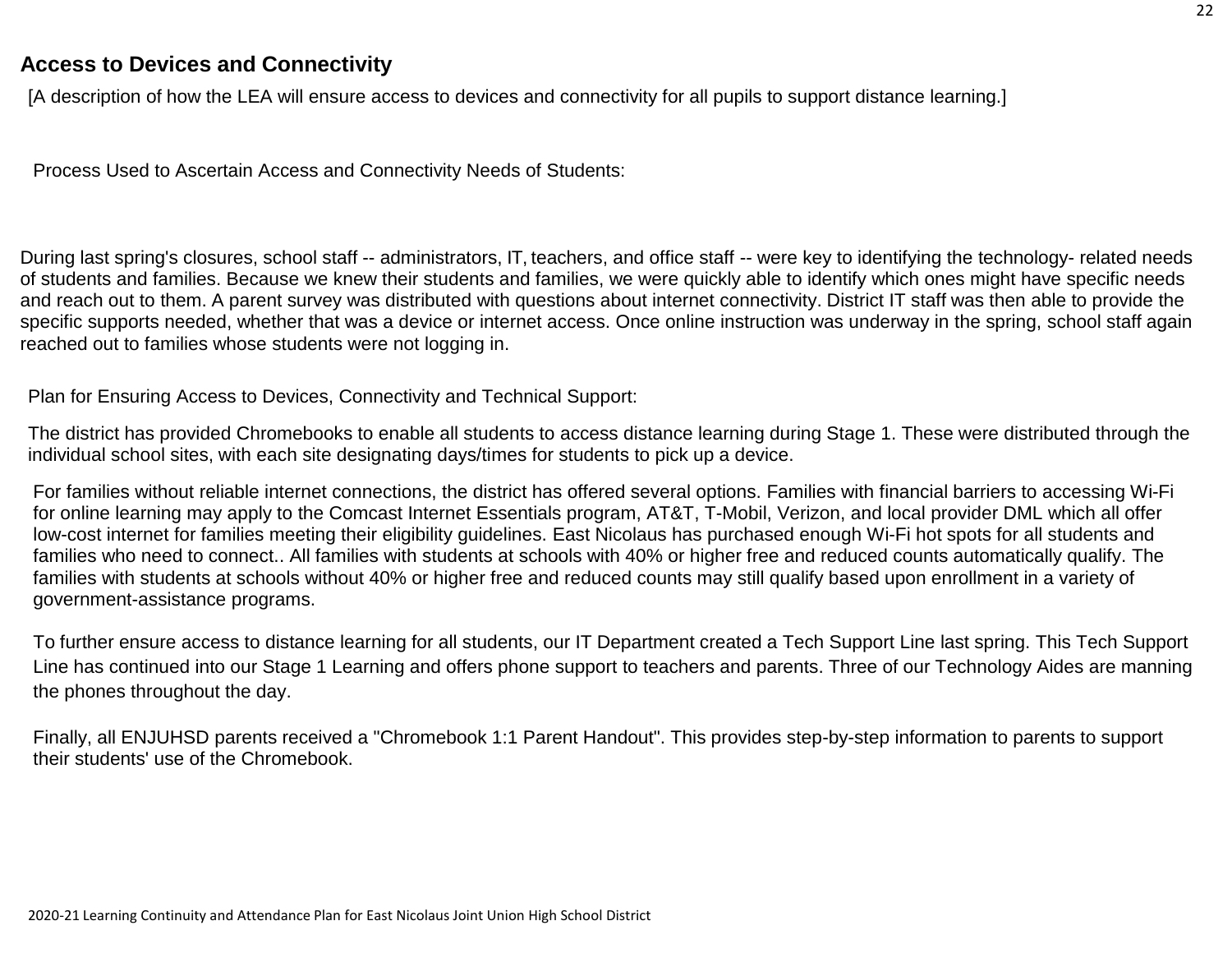Ensuring that families with unique circumstances have access to devices and connectivity:

Some areas of our district have an internet connection which is not strong or reliable enough to handle the demands of online learning. To help meet these needs, the district has purchased 150 Verizon cellular hot spots. These are being distributed to families in need who are not in Comcast or other broadband provider service areas.

Our office administrative and administrators plus IT were instrumental in reaching students and families who were unable to access devices and connectivity following school closures in 2019-20.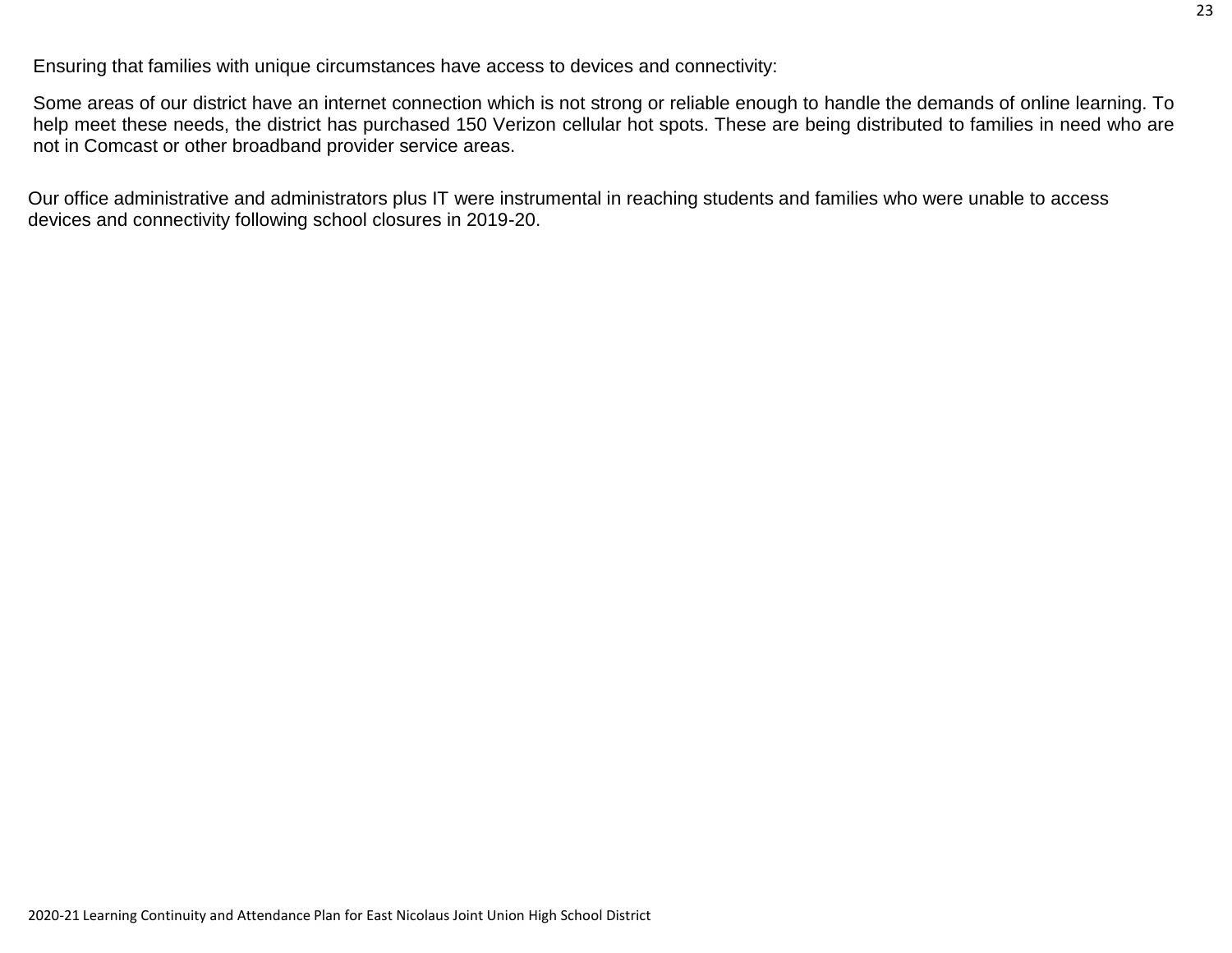## **Pupil [Participation](http://www.doc-tracking.com/screenshots/20LCP/Instructions/20LCPInstructions.htm#DistanceLearningProgram3) and Progress**

[A description of how the LEA will assess pupil progress through live contacts and synchronous instructional minutes, and a description of how the LEA will measure participation and time value of pupil work.]

The attendance expectation from the California Department of Education is that teachers will connect with students in daily, live interaction. To meet this, all students log into Zoom or Google Meet at 9:00 a.m. so that teachers can take roll, engage with students, and lay out the expectations for work to be done during the day. The remainder of the synchronous time combines student independent work and teacherdirected activities and instruction. At ENHS, students check in at the beginning of each class period. Teachers assess student progress by monitoring work completed and identifying students who need additional support, intervention, re-teaching, or acceleration to be offered during asynchronous time in the afternoon. Teachers will use breakout rooms on Zoom to facilitate smaller groups of students working together in a virtual environment.

To track attendance in our student information system, the California Department of Education has instructed teachers and staff to denote the following:

DL Engaged: Student is present for any part of the live, daily online lesson(s) and/or the student takes part in asynchronous learning activities

DL Not Engaged: Student is absent from the live, daily online lesson(s) and the student does not take part in the asynchronous learning activities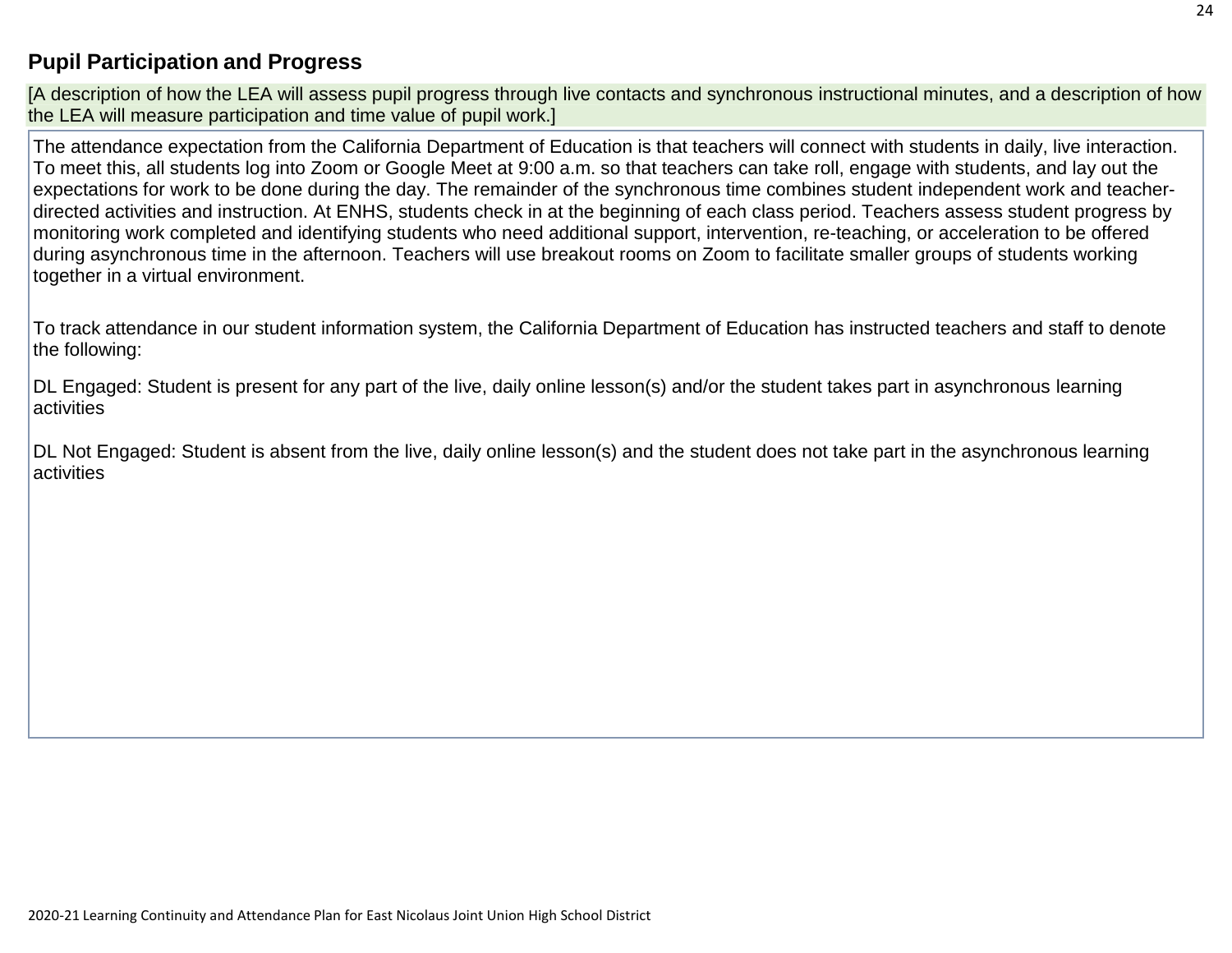### **[Distance Learning](http://www.doc-tracking.com/screenshots/20LCP/Instructions/20LCPInstructions.htm#DistanceLearningProgram4) Professional Development**

[A description of the professional development and resources that will be provided to staff to support the distance learning program, including technological support.]

ENJUHSD is offering two additional professional development days for our teachers at a standard rate of pay. Teachers can choose to attend two or one training day, either August 12 or 13. Special Education staffs have multiple days of professional development as driven by our contract with SCSOS. August 17 and 18 is a contractual day for teachers and an annual professional development day as the first contractual day of the new school year.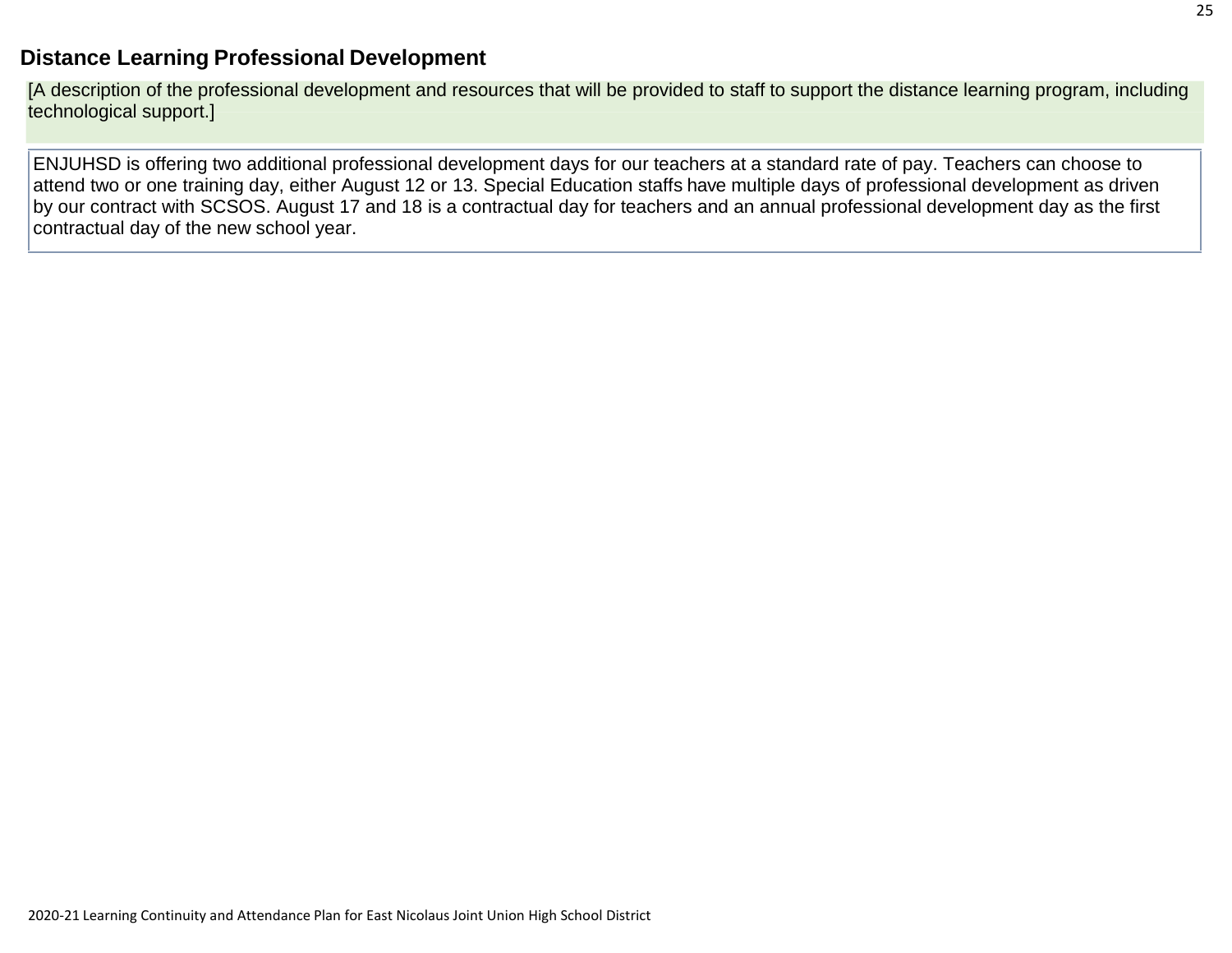#### ENHS:

#### August 12, 13, 17, and 18:

- APEX / ICEV / CANVAS Introduction (9-12 grade curriculum)
- APEX / ICEV / CANVAS Course Exploration
- Online Instructional Practices: General
- **Zoom and Google Apps: Usage and Best Practices**
- Sample Period
- APEX PD delivered by APEX rep
- Google Classroom Set-up
- Google Codes
- Zoom codes and planning

Special Education:

SCSOS driven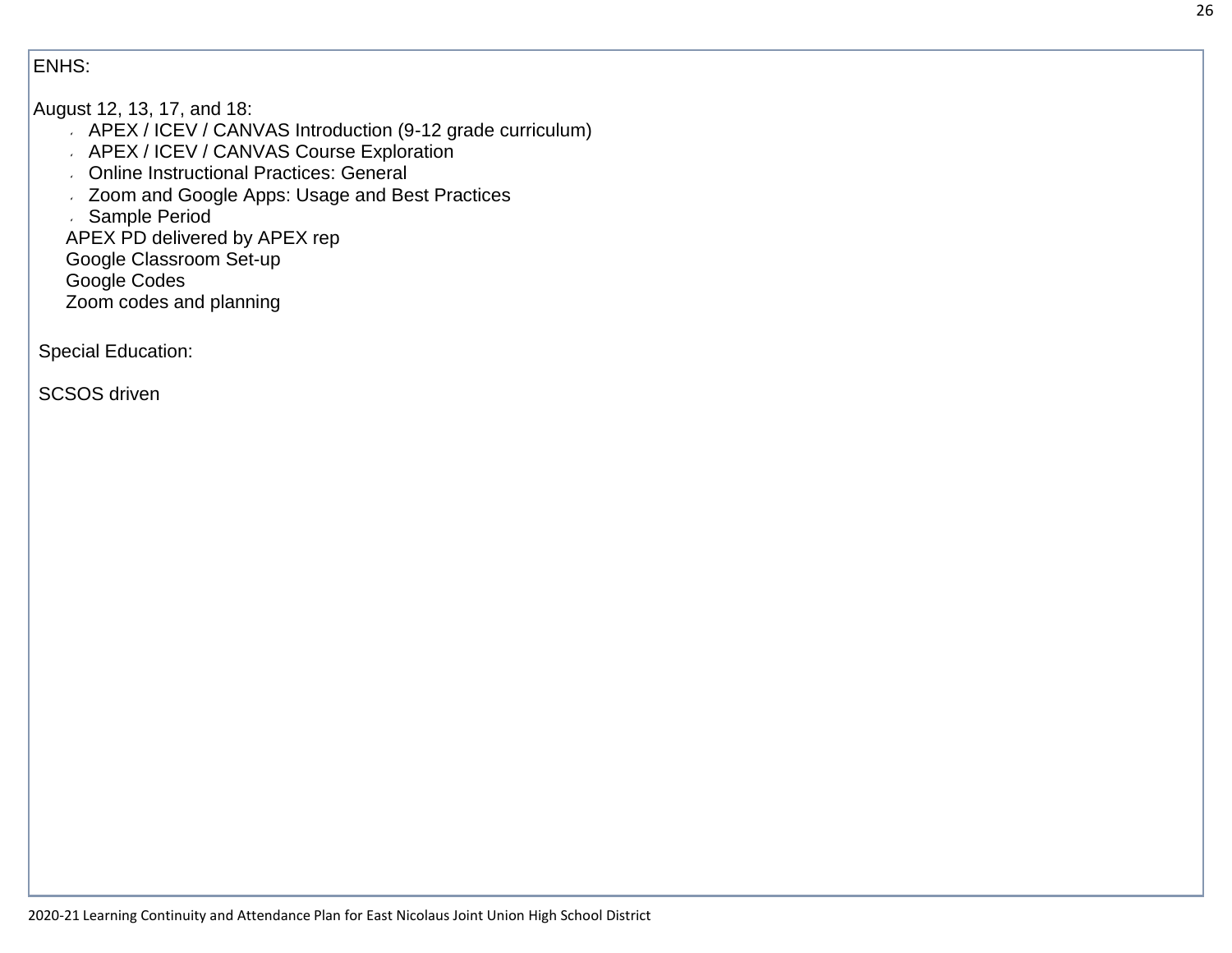### **Staff Roles and [Responsibilities](http://www.doc-tracking.com/screenshots/20LCP/Instructions/20LCPInstructions.htm#DistanceLearningProgram5)**

[A description of the new roles and responsibilities of affected staff as a result of COVID-19.]

Many of our classified staff members have a new role/responsibility as a result of COVID-19. They have assumed new roles with IT, ensuring that connection and hardware problems are resolved remotely and through technological communication, assisting staff in various technological roles, and providing nutritional services. Certificated staff, too, have assumed new roles in response to COVID. All of our teachers are providing online instruction, which shifts their role to more of a facilitator. MOU's were developed with the ENTA bargaining unit to adapt to our distance learning and remote education.

Additionally, our bus drivers are delivering meals to designated sites in our rural community.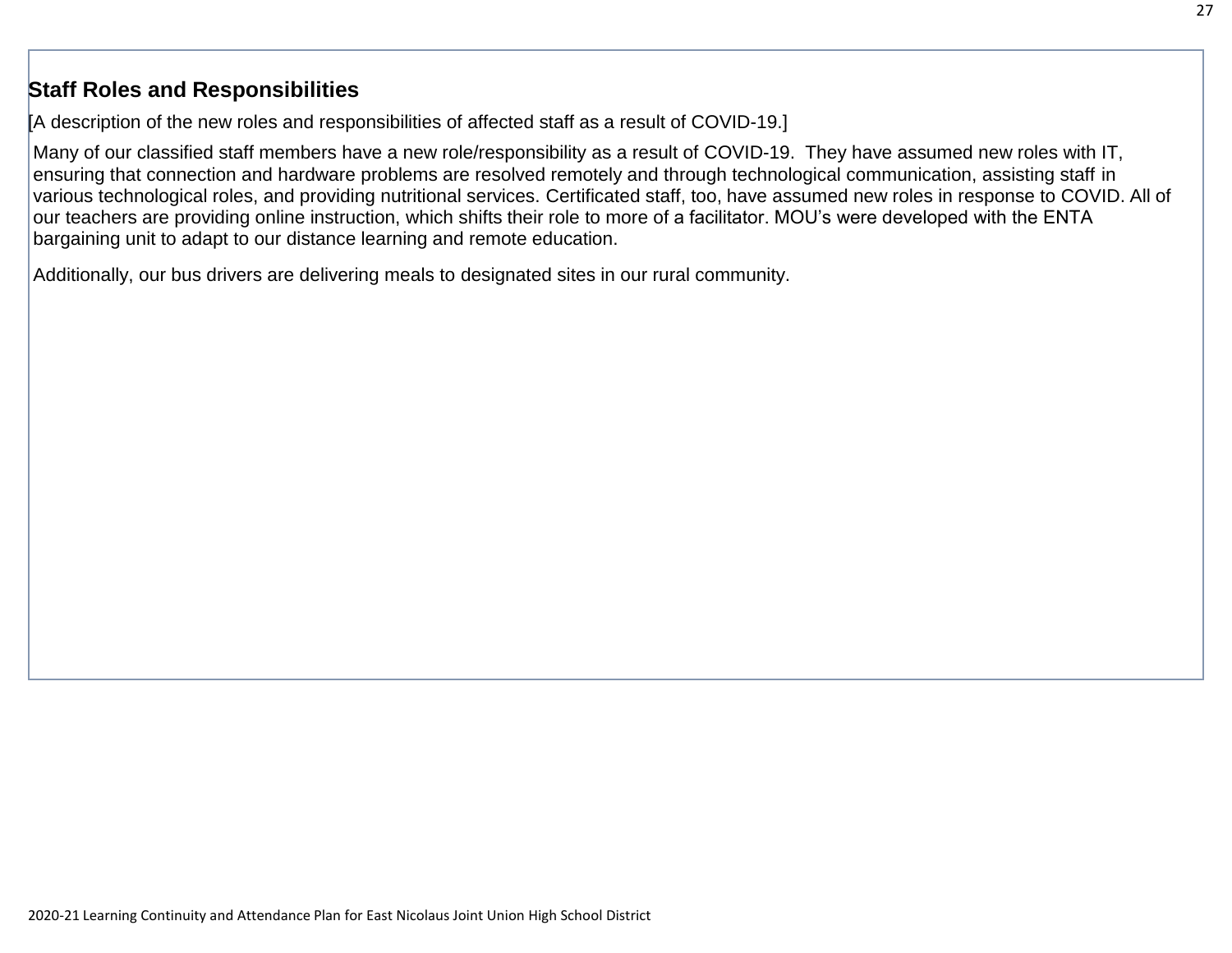### **Supports [for Pupils](http://www.doc-tracking.com/screenshots/20LCP/Instructions/20LCPInstructions.htm#DistanceLearningProgram6) with Unique Needs**

[A description of the additional supports the LEA will provide during distance learning to assist pupils with unique needs, including English learners, pupils with exceptional needs served across the full continuum of placements, pupils in foster care, and pupils who are experiencing homelessness.]

Our 2 English Learners will receive Designated English Language Development (ELD) instruction in the afternoons through individual one on one's with teachers during their office hours. The majority of these services will be taking place in the afternoons. ENJUHSD has partnered with SCSOS to service the needs of our Foster / Homeless Youth.

Family outreach with personalized support \*Expanded educator training

\*Virtual tutoring/small group support

Protocols to ensure ongoing outreach efforts have been developed. All classroom teachers, special education case carriers, school administrators, and our counselor who provide educationally related mental health services contact families to determine students' needs and ascertain if there are any barriers to student participation in distance learning. Each week classroom teachers collect data on student participation in distance learning. Teachers note students who do not complete assignments and/or do not attend virtual, interactive lessons. Teachers, case carriers, and school administrators personally email and call the families of these students to determine barriers to student engagement. Ongoing personalized support is provided to families to reduce or eliminate identified barriers. This includes, but is not limited to, motivational discussions with students, providing any needed supplies including technology equipment, and free internet services. Counselors who provide educationally related mental health services contact families to provide wellness services to students on their caseload.

Specific student academic needs will be determined through a systematic cycle of assessments that include diagnostic assessments in both English language arts and mathematics administered at the beginning of the school year and two additional times throughout the year to monitor student progress and inform instruction for teachers. To ensure teachers have the ability to provide quality, virtual, differentiated instruction professional development was provided to teachers and instructional aides. Professional development opportunities for teachers included sessions on how to provide virtual, small group tutoring and accommodations through distance learning. Instructional aides will be available for student support. Several professional development sessions were made available to educators to prepare them for the transition to distance learning provided through online platforms. Additionally, instructional coaches are available to any teacher in the district to ask questions about online platforms, resources, programs, and/or virtual instructional strategies.

To meet the individualized academic needs of students, virtual tutoring/small group support in the areas of English language arts, math, and English language development is provided daily by specific classroom teachers with some additional support offered through instructional aides. Additionally, case carriers provide instructional support for students with an Individualized Education Plan (IEP).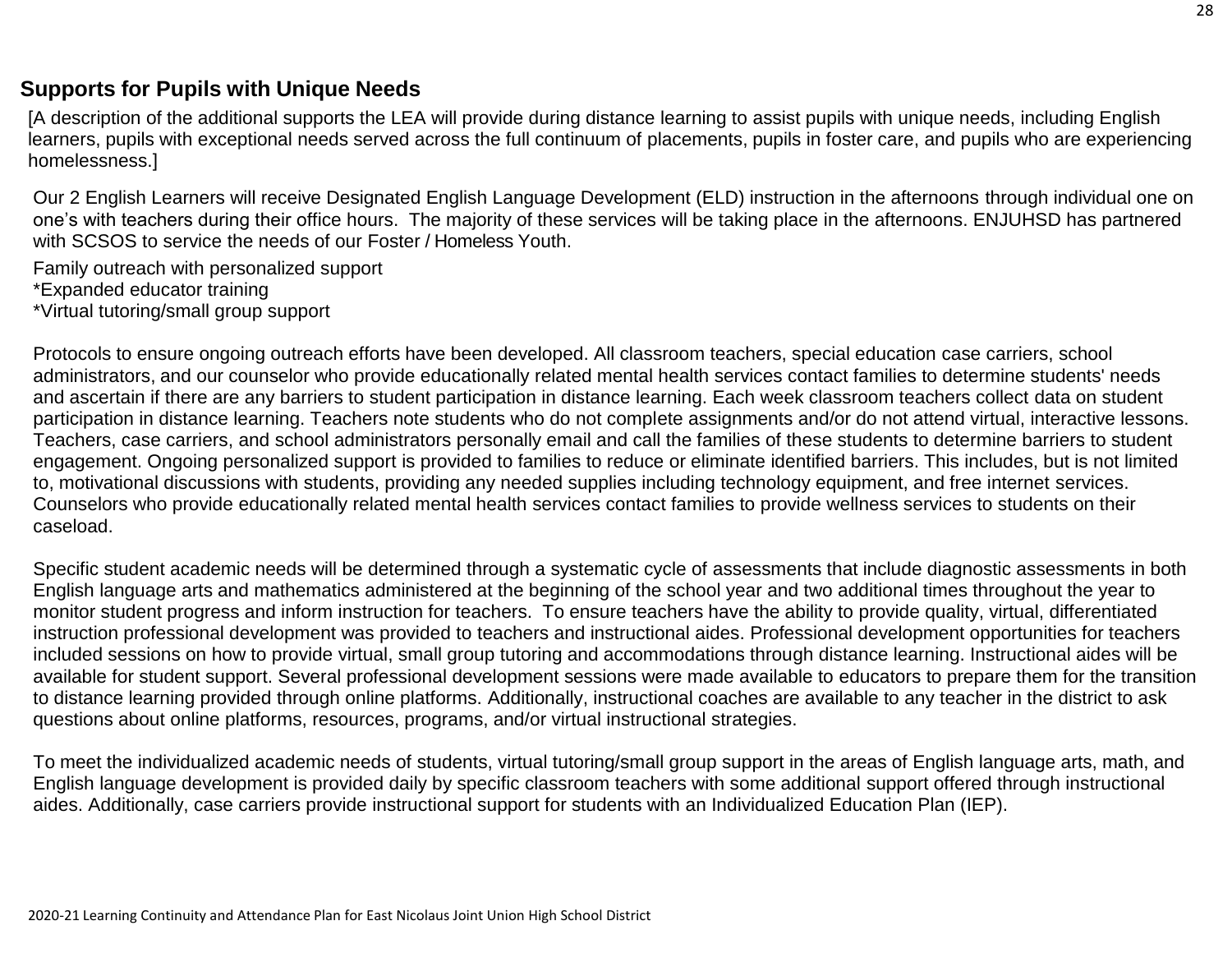Our partnership with SCSOS's Student Support Services/Special Education Department is developing processes to provide appointment based services, from one to one assessment or instruction up to small group instruction, for students that cannot access distance learning or the online components of distance learning. These models will include procedures developed in collaboration with our school administration and staff to ensure education staff and families are informed of health and safety procedures and precautions. The district is implementing guidance on the use of personal protection equipment and Plexiglas dividers for all in person instruction and assessment.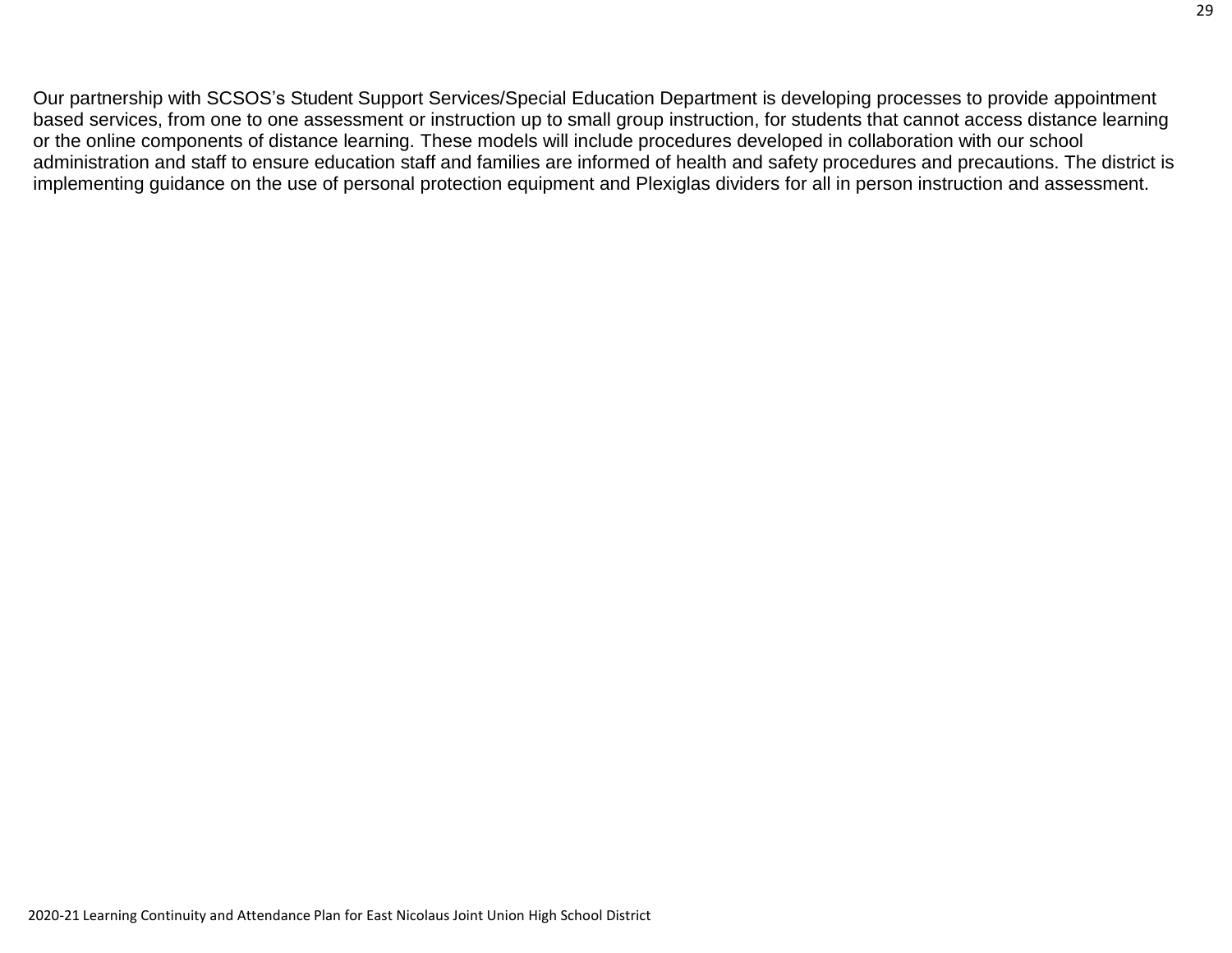| <b>Description</b>                                                                                                                                                                                                                                                                                                                                                                                                               | <b>Total Funds</b> | Contributing |
|----------------------------------------------------------------------------------------------------------------------------------------------------------------------------------------------------------------------------------------------------------------------------------------------------------------------------------------------------------------------------------------------------------------------------------|--------------------|--------------|
| Administrators and teachers create and implement a distance learning model that includes daily<br>virtual, interactive instruction and independent work, and daily intervention instruction blocks for<br>transitional kindergarten through twelfth grade students with specific intention targeted toward the<br>needs of those who have not yet met academic standards.                                                        | 3,100              | Yes          |
| District and schools provide at-home access to technology and digital integration to support<br>student learning through the procurement, maintenance, and replacement of Chromebooks for<br>every student and wireless hot-spots for those who would not otherwise have internet service.                                                                                                                                       | 20000              | Yes          |
| District and schools provide supplemental online programs and resources for all teachers and<br>students to support effective virtual classroom instruction.                                                                                                                                                                                                                                                                     | 3000               | Yes          |
| District and school administrators work collaboratively with to assist with the professional<br>development plan for general and work with SCSOS for our special education teachers that<br>include training and coaching in effective virtual intervention strategies and integrated/designated<br>English language development to address student learning loss that may have or will occur as a<br>result of school closures. | 3000               | Yes          |
| Extra office help for staff to ensure a strong infrastructure for the technology needed for all<br>models of instruction                                                                                                                                                                                                                                                                                                         | 2,000              | <b>No</b>    |
| Laptops for teachers and support staff                                                                                                                                                                                                                                                                                                                                                                                           | 10,000             | Yes          |

## **Actions related to [the Distance Learning](http://www.doc-tracking.com/screenshots/20LCP/Instructions/20LCPInstructions.htm#DistanceLearningProgram7) Program [additional rows and actions may be added as necessary]**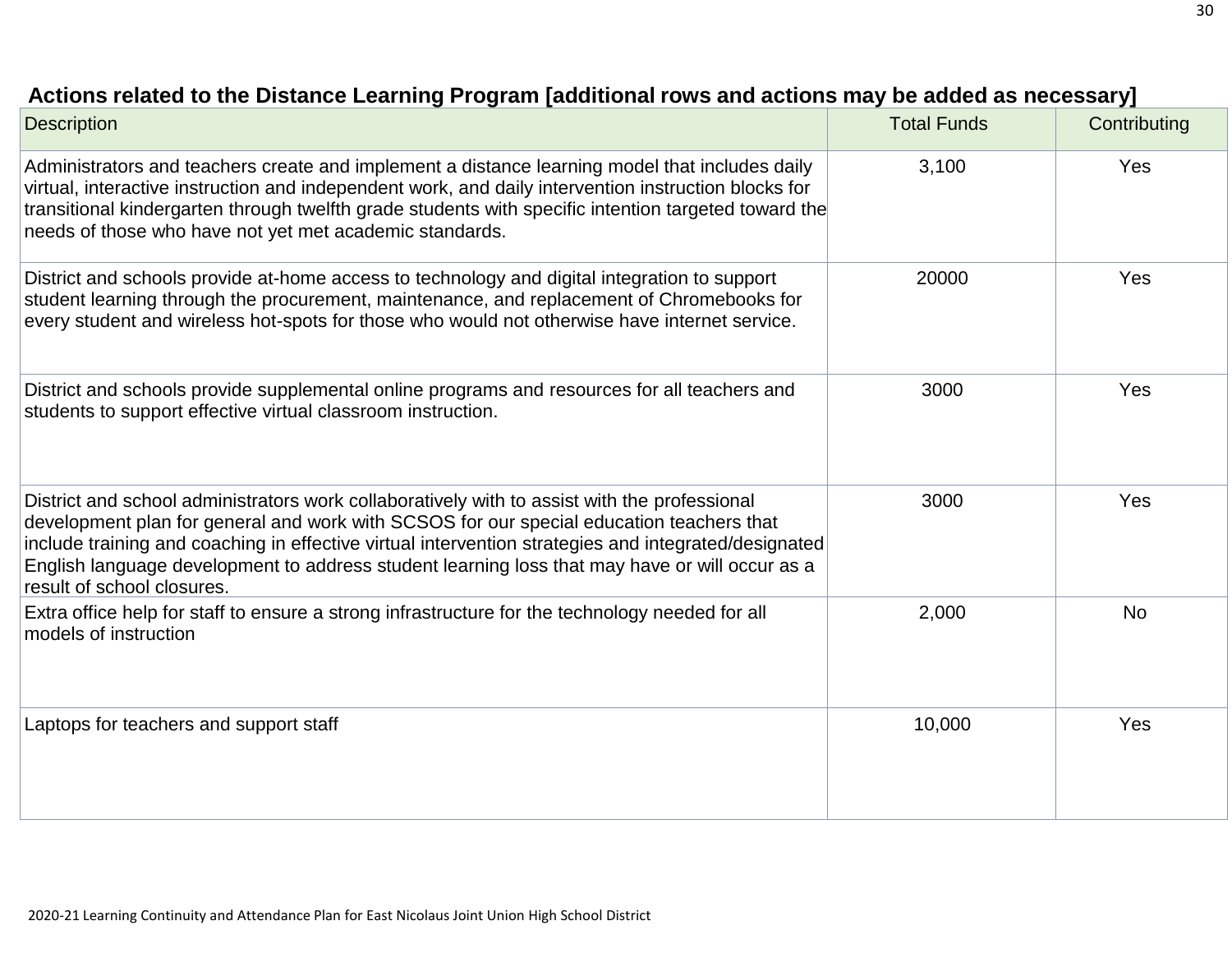| Social-Emotional Supports: Comprehensive counseling program. | 1,000 | No  |
|--------------------------------------------------------------|-------|-----|
|                                                              |       |     |
|                                                              |       |     |
| Training costs for APEX (main online learning platform)      | 2,000 | Yes |
|                                                              |       |     |
|                                                              |       |     |
|                                                              |       |     |
|                                                              |       |     |
|                                                              |       |     |
|                                                              |       |     |
|                                                              |       |     |
|                                                              |       |     |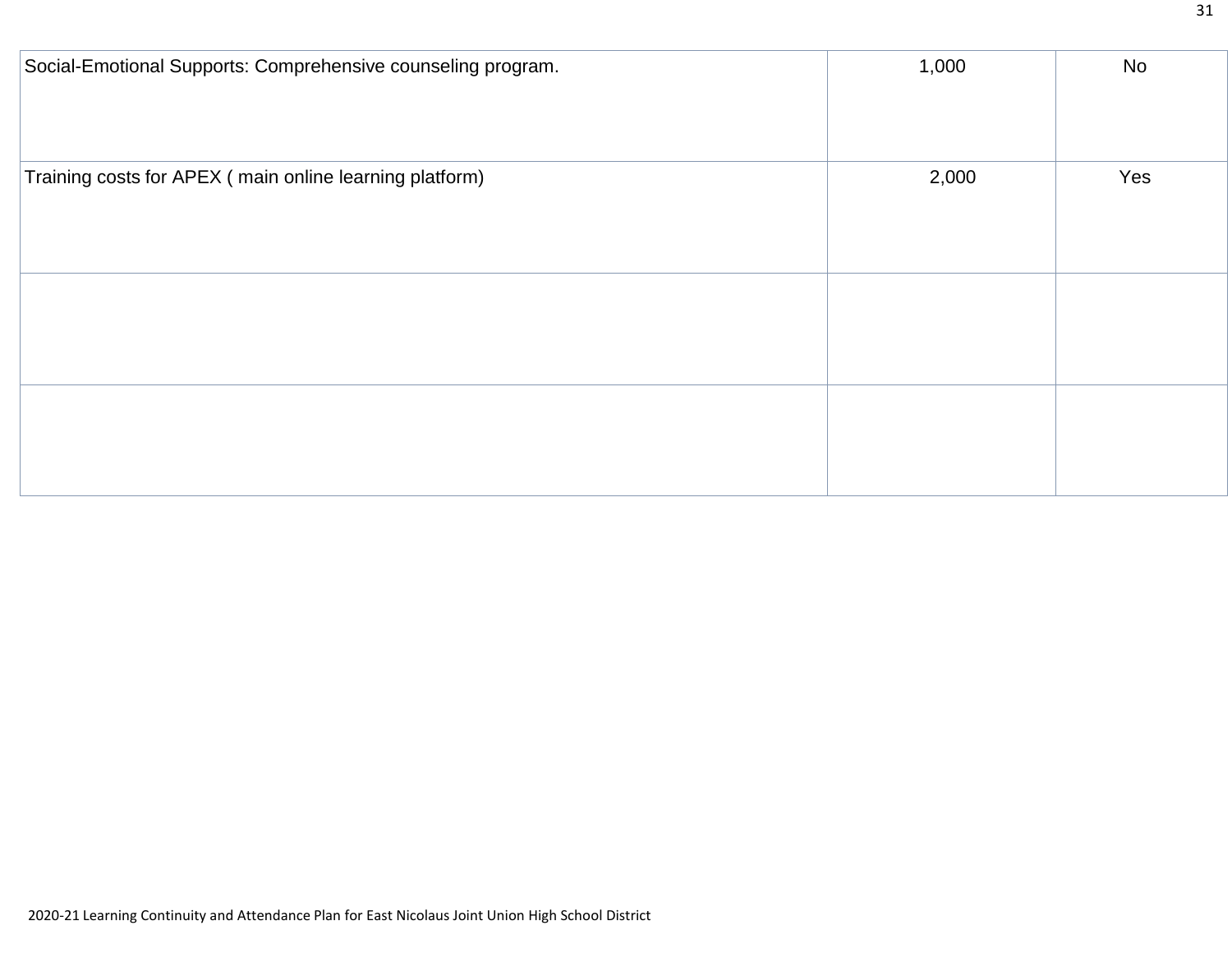| <b>Description</b>                                                                                                                                                 | <b>Total Funds</b> | Contributing |
|--------------------------------------------------------------------------------------------------------------------------------------------------------------------|--------------------|--------------|
| Additional Professional Development time for teachers (initial day)                                                                                                | 2,000              | Yes          |
| 3 additional teacher Professional Development days                                                                                                                 | 2,100              | Yes          |
| Special Education Professional Development days for teachers and<br>paraprofessionals (SCSOS)                                                                      | 5,000              | <b>No</b>    |
| APEX Curriculum (grades 9-12) for ENHS                                                                                                                             | 10,000             | Yes          |
| ICEV Curriculum (grades 9-12) for ENHS CTE Programs                                                                                                                | 4,000              | Yes          |
| CANVAS-ROP-SCSOS SWF Grant                                                                                                                                         |                    | Yes          |
| SCSOS (Special Education)—One RSP and One Para professional, Online Speech Platform,<br>School Psychologist, total contracted cost for ENHS (Regular for the year) | 160000             | <b>No</b>    |
| Zoom                                                                                                                                                               | 5,000              | Yes          |
|                                                                                                                                                                    |                    |              |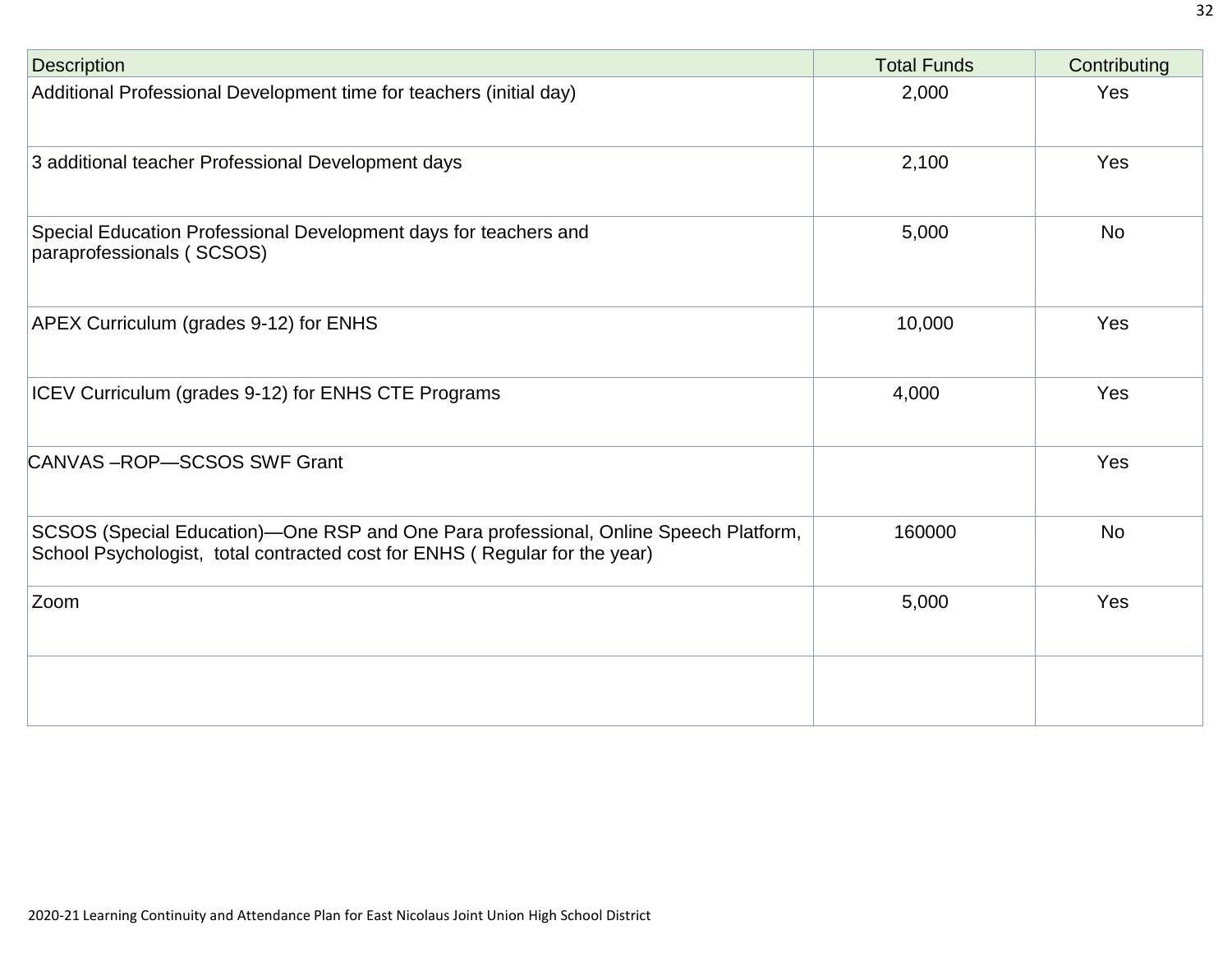| <b>Description</b>                                         | <b>Total Funds</b> | Contributing |
|------------------------------------------------------------|--------------------|--------------|
| Webcams for teachers                                       | 1,000              | Yes          |
| Honors English course APEX curriculum revisions            | 1,000              | No           |
| <b>Site Discretionary</b>                                  | 10,000             | <b>No</b>    |
| Wireless access points at school (AT&T bandwidth increase) | 5000               | Yes          |
| Comcast / DML Contract                                     | 5000               | Yes          |
| Verizon Hot Spots (Unlimited data and 5g bandwidth)        | 30,000             | Yes          |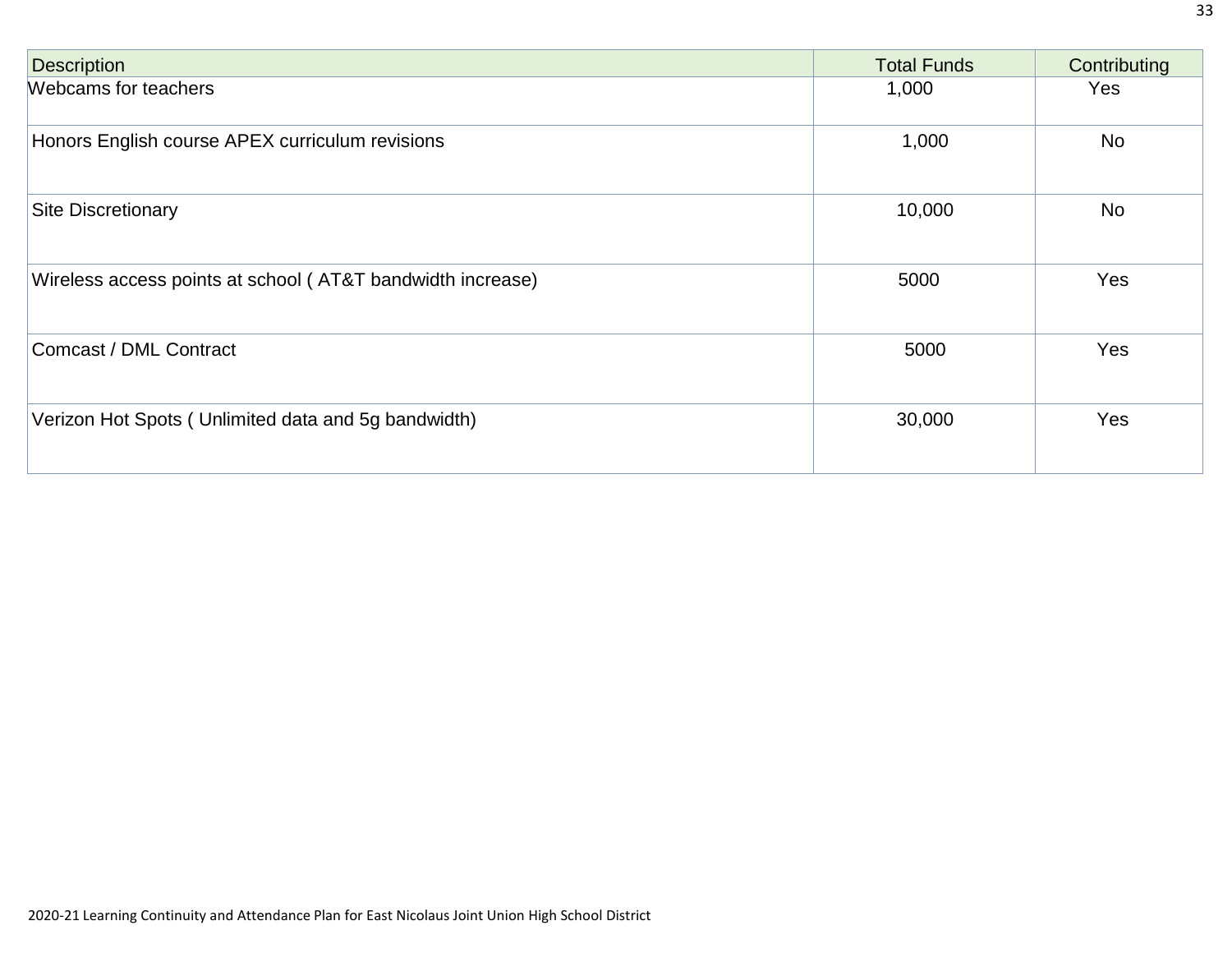## **Pupil [Learning](http://www.doc-tracking.com/screenshots/20LCP/Instructions/20LCPInstructions.htm#PupilLearningLoss) Loss**

[A description of how the LEA will address pupil learning loss that results from COVID-19 during the 2019–2020 and 2020–21 school years, including how the LEA will assess pupils to measure learning status, particularly in the areas of English language arts, English language development, and mathematics.]

We have no doubt that there will be some learning loss as a result of COVID-19, and last spring's sudden transition to distance learning. We will address this by carefully assessing where each student is academically compared with his or her peers and with grade-level benchmarks, and providing support to move forward. Student performance will be measured regularly, using the assessments that are a part of the curriculum ( APEX, ICV, and Canvas) and formative assessments. Teachers will analyze the data from these assessments and determine which students need additional support or enrichment, just as they did in traditional in-person classroom instruction. Planning interventions based on assessment data is not new for our teachers; what is new, however, is having a block of dedicated time in which to deliver those interventions. Our afternoon asynchronous learning time will permit students to take part in interventions and one-on-one or small group instruction. Guided by assessment results and supported by specialists (including ELD and special education staff), we will tailor asynchronous time to individual student need, particularly in English language arts, ELD, and mathematics.

Per the new Education Code, ENJUHSD's distance learning schedules include daily intervention time for teachers to meet with multiple small groups to provide intervention (ELA and/or Math) to remediate learning loss and accelerate learning. The intervention groupings are fluid teachers identify students based on diagnostic assessment, progress monitoring, and formative assessment as well as other factors that include students' English Learner status, low-socio economic status, foster care, and homelessness. Additionally, students access their assigned digital interventions for 20 to 30 minutes daily.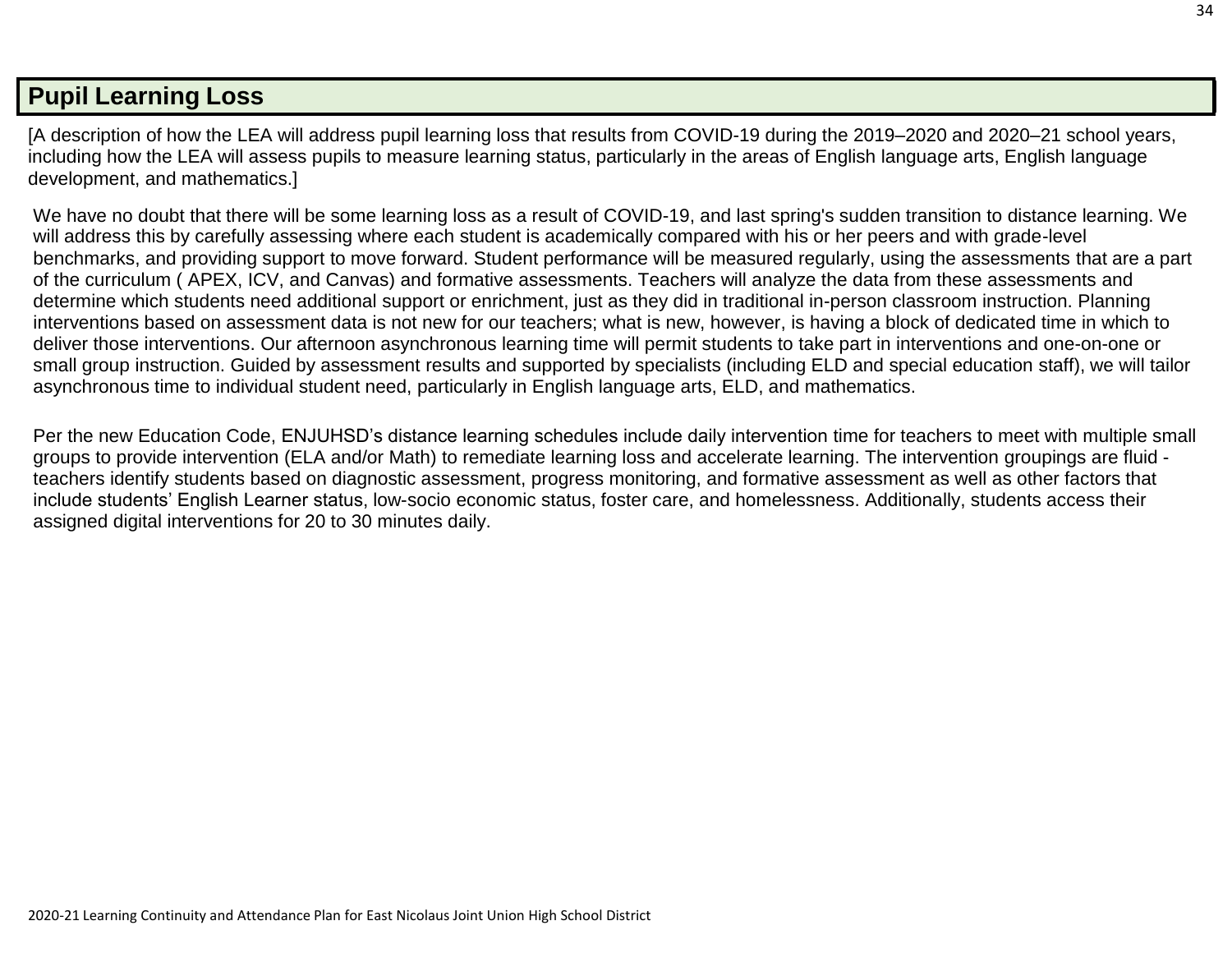## **Pupil Learning Loss [Strategies](http://www.doc-tracking.com/screenshots/20LCP/Instructions/20LCPInstructions.htm#PupilLearningLoss1)**

[A description of the actions and strategies the LEA will use to address learning loss and accelerate learning progress for pupils, as needed, including how these strategies differ for pupils who are English learners; low-income; foster youth; pupils with exceptional needs; and pupils experiencing homelessness.]

Our afternoon asynchronous learning time is designed to provide interventions and one-on-one or small group time to mitigate learning loss. Designated ELD instruction will be delivered during the asynchronous afternoon time. Students with exceptional needs will be supported as designated on their IEPs during asynchronous learning time as well. Low-income pupils and families will be supported in accessing the internet to take part in distance-learning, through mobile hot spots and participation in SCSOS programs designed around intervention for students with unique needs. SCSOS principals and administrative managers will further support low-income and other pupils and families.

## **[Effectiveness of](http://www.doc-tracking.com/screenshots/20LCP/Instructions/20LCPInstructions.htm#PupilLearningLoss2) Implemented Pupil Learning Loss Strategies**

[A description of how the effectiveness of the services or supports provided to address learning loss will be measured.]

Attendance will be carefully followed for these afternoon asynchronous intervention sessions to ensure that students are participating. If students are not showing regular attendance, our SCSOS and ENHS administrative team and office staff will be following up with the families in a very timely manner so as not to lose any instruction. The staff providing interventions and small-group instruction will measure the effectiveness of these services by monitoring individual student academic progress.

Multiple metrics will be measured including:

\*IEP driven Goals and Objectives

\*Formative and summative unit and lesson assessments that are embedded in online curriculum offerings

\*District-created formative assessments will continue to be administered as they were for in-person learning prior to the pandemic

\*Quarterly and semester progress reports

Primarily, these will be measured using reporting from online curriculum. These metrics will be regularly communicated via Aeries Communication, Google Classroom Communication, and individual, online learning platform communication.

2020-21 Learning Continuity and Attendance Plan for East Nicolaus Joint Union High School District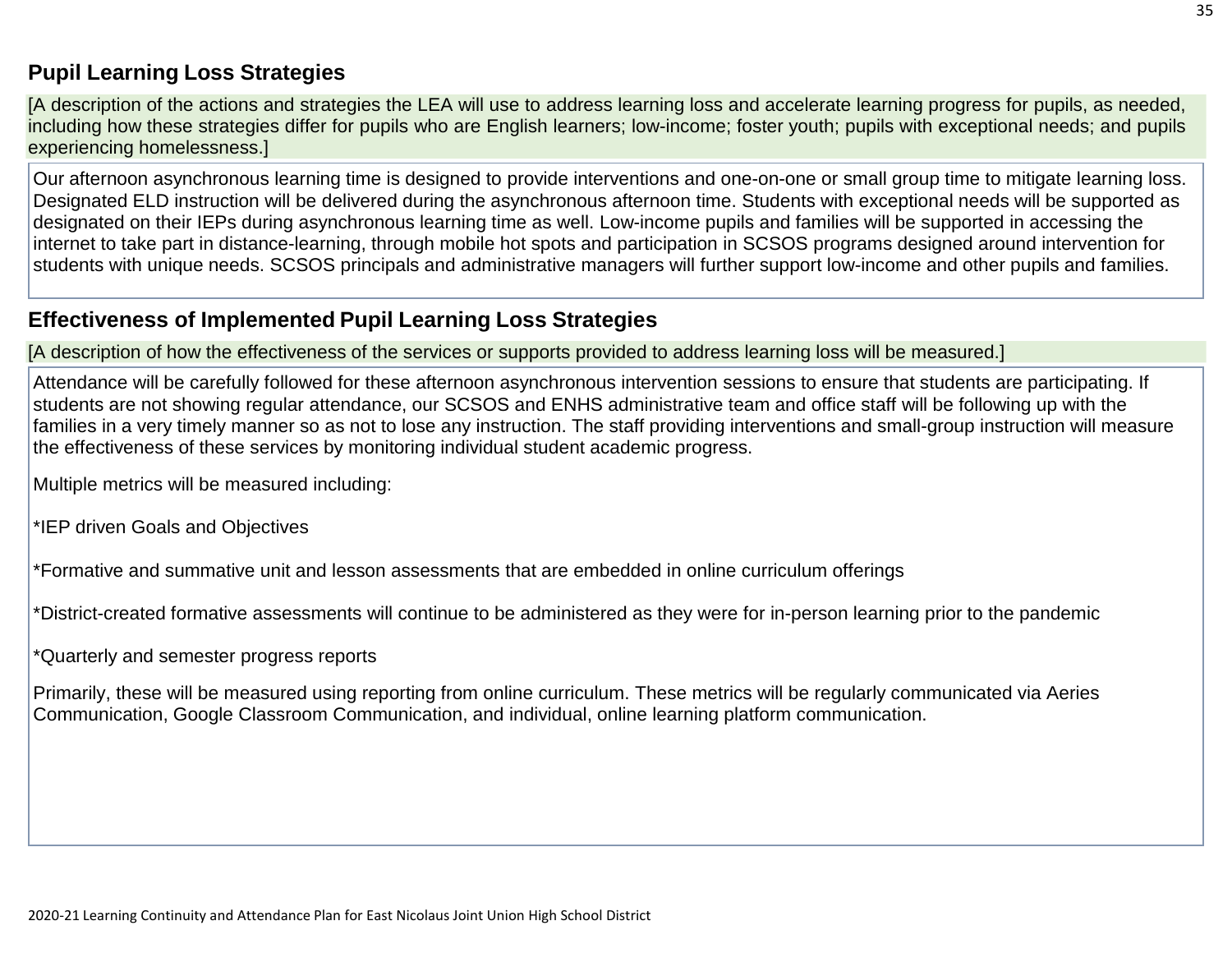| <b>Description</b>                                                                                                                                                                                                                                                                                                                                    | <b>Total Funds</b> | Contributing |
|-------------------------------------------------------------------------------------------------------------------------------------------------------------------------------------------------------------------------------------------------------------------------------------------------------------------------------------------------------|--------------------|--------------|
| Extra Paid time for staff for Tutorials (on-line) after school hours.                                                                                                                                                                                                                                                                                 | 5000               | Yes          |
| Although we only have two EL students this year, 30 % of our students are low income. As such<br>school administrators and teachers provide the 2 English learners with additional supports<br>through annual screening, progress monitoring, and an individualized plan for those close to<br>becoming or identified as a long-term English learner. | 1000               | Yes          |
| Develop a Relationship with the BARR organization to coordinate cohort tasking to monitor and<br>maintain a structured approach identifying our 9 <sup>th</sup> grade students.                                                                                                                                                                       | 20000              | Yes          |
| See Above:                                                                                                                                                                                                                                                                                                                                            | See Above          | Yes          |
| School staff support students who face barriers to academic achievement by:                                                                                                                                                                                                                                                                           |                    |              |
| *Monitoring progress using an early intervention.                                                                                                                                                                                                                                                                                                     |                    |              |
| *Coaching students in developing goals and assessing their progress.                                                                                                                                                                                                                                                                                  |                    |              |

## **Actions to [Address Pupil](http://www.doc-tracking.com/screenshots/20LCP/Instructions/20LCPInstructions.htm#PupilLearningLoss4) Learning Loss [additional rows and actions may be added as necessary]**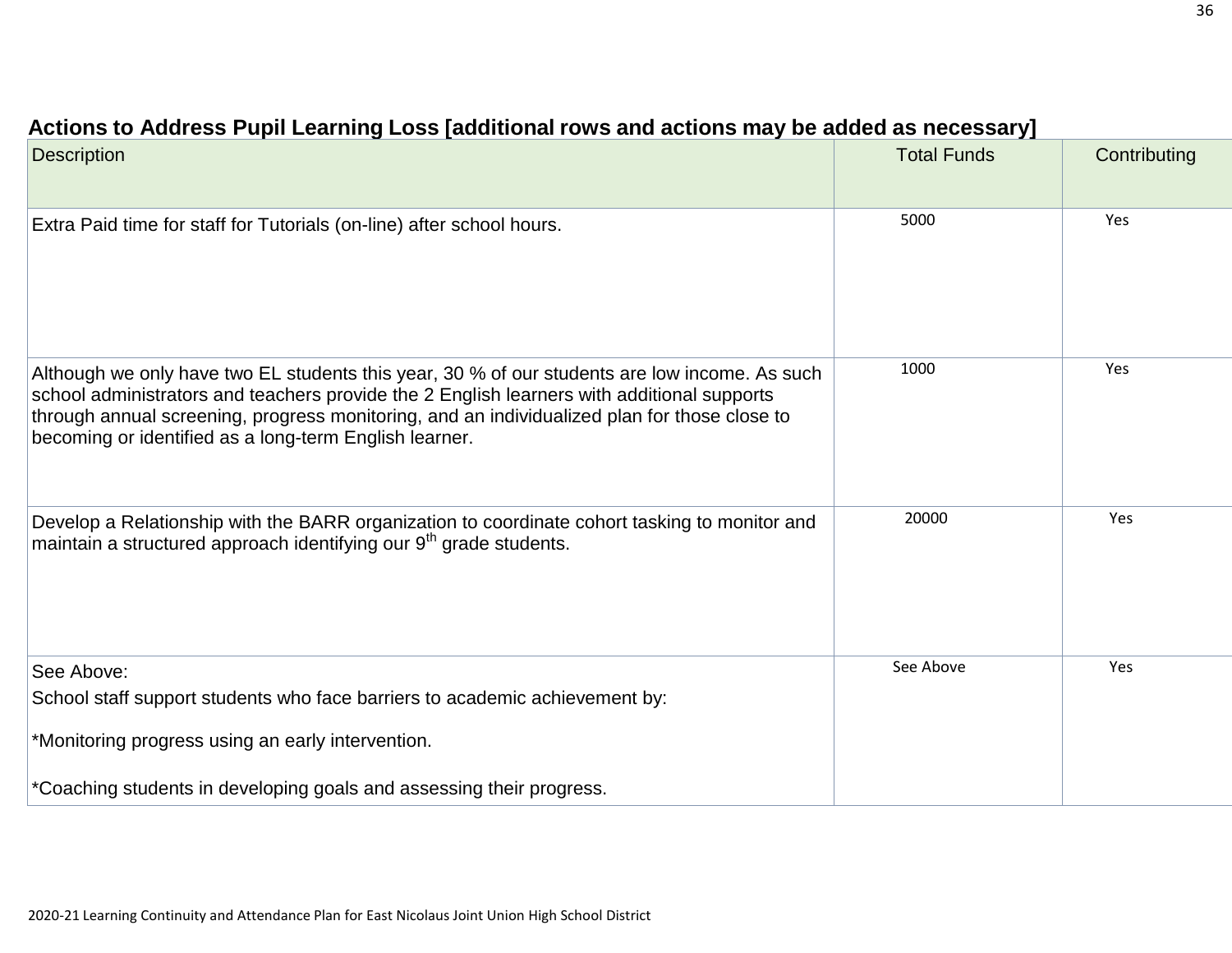| *Collaborating with colleagues to address barriers to academic success.<br>*Facilitating intervention supports and referrals to the Student Study Team (SST).<br>*Assisting with outreach efforts for families to remove barriers to school participation. | See Above | <b>Yes</b> |
|------------------------------------------------------------------------------------------------------------------------------------------------------------------------------------------------------------------------------------------------------------|-----------|------------|
| Daily class schedules that provide time every day for intervention with a certificated teacher                                                                                                                                                             | Standard  | Yes        |

## **Mental Health and Social and Emotional [Well-Being](http://www.doc-tracking.com/screenshots/20LCP/Instructions/20LCPInstructions.htm#MentalHealthandSocialandEmotional)**

[A description of how the LEA will monitor and support mental health and social and emotional well-being of pupils and staff during the school year, including the professional development and resources that will be provided to pupils and staff to address trauma and other impacts of COVID-19 on the school community.]

ENJUHSD made a commitment a number of years ago to support the mental health and social and emotional well-being of our students and staff. This commitment grew stronger after the widespread trauma following the 2017 Flood, Suicide of an ENHS teenager in 2018, and the firs over the last two years. We are proud to have some very strong supports in place to help support and monitor mental health and social-emotional well-being of both students and staff. Specifically:

1) All students and staff have access to two different mental health professionals that we brought on board a few years ago through our partnership with SCSOS. Their approach is of the regular practice of mindfulness, mental health awareness, and facing teen pressures. This practice allows our student's to ease anxiety, improve focus, and support better decision-making for people of all ages. Students and staff have access to these two professionals at any time.

2) ENJUHSD has contracted with SCSOS to connect students, families and staff members to health care professionals in our area. This connection ranges from general health care providers to mental health professionals. SCSOS's mental health arm provides ENHS with the ability for families to a variety of service providers, from medical to social supports to counseling supports.

2020-21 Learning Continuity and Attendance Plan for East Nicolaus Joint Union High School District 3) ENHS this year added to our mental health and social-emotional well-being platform. ENHS and Sutter Schools are in the collaboration of developing a PREP (Peer Resource Engagement Program) team. We want our school campus to be part of this team to develop and host mental health awareness campaigns. Students themselves get to decide which mental health issues they need to target on their campus and host events (if we ever can again) and create and promote campaigns designed by youth for youth. We want to give students a voice.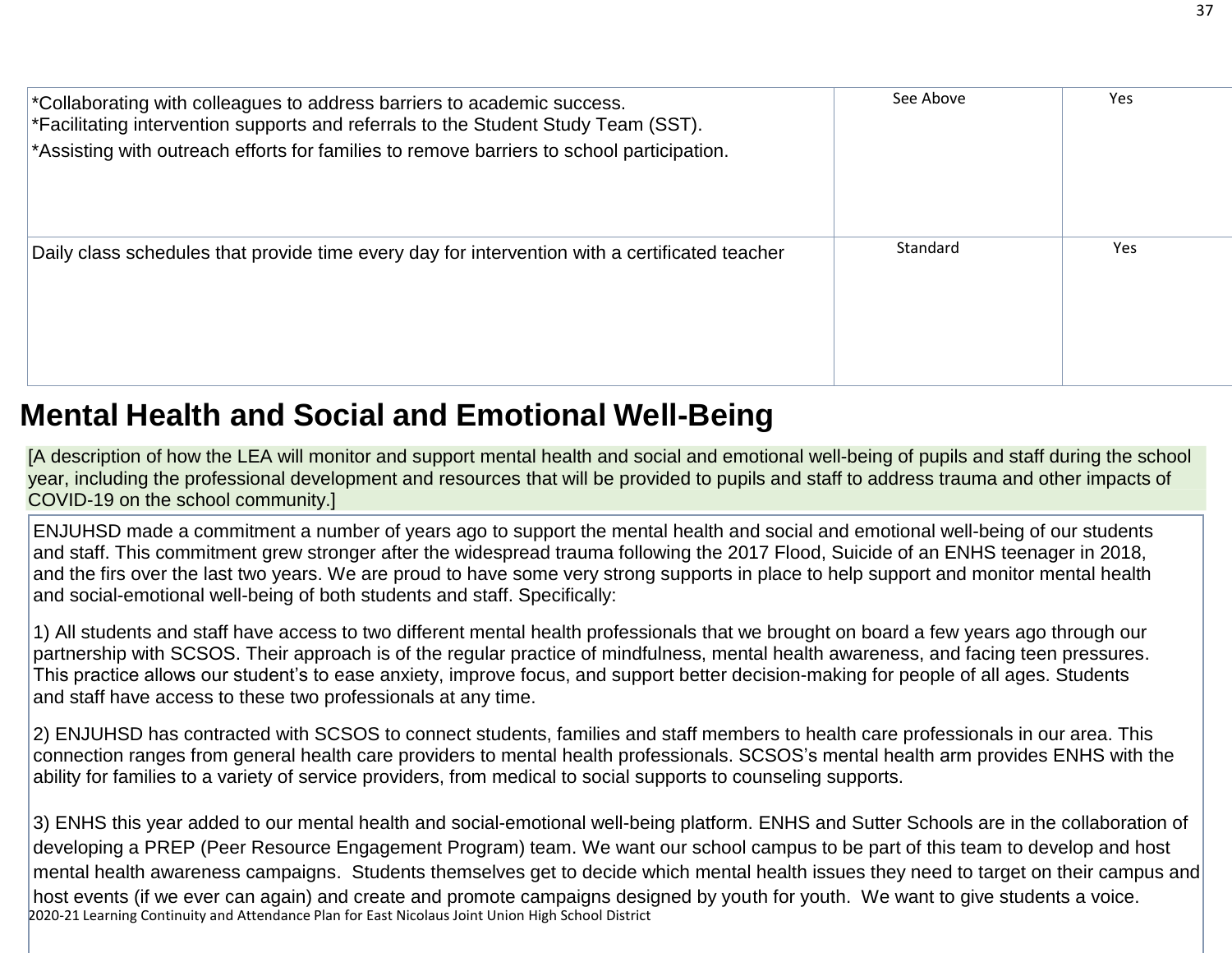4) Finally, ENHS is planning on utilizing the Character Counts program for the first week of school with all students in the schools participating. This program encompasses social emotional learning and character development in one curriculum. This curriculum is focused on fostering the Whole Child with vertically-aligned lessons that teach SEL and character, side by side.

In addition to these systems and supports, staff has been provided with professional development focused on addressing social-emotional well-being since the flood evacuation and tragic suicide, fire displacement, and continuing on into COVID. Moving forward, we will continue to address these needs for both students and staff and include our site to continue to utilize each site's referral system for student support. Our Wellness Teams include: teachers, counselors, administration, and SCSOS's Special Education Managers.

Students are volunteering to form site-based clubs to support each other and provided student-to-student connections in this online learning environment.

Actions Related to Mental Health and Social-Emotional Well-being

We have continued to focus on all actions related to our supports for mental health and the social-emotional well-being of our youth, English learners, low-income students, and ALL students. As Yuba / Sutter County has had more than its fair share of trauma and change in the community these past two years, we are highly aware that our under-served children need our continued supports. Although we are very small and rural in nature, our students at some point and in some capacity may need to utilize offered mental health support systems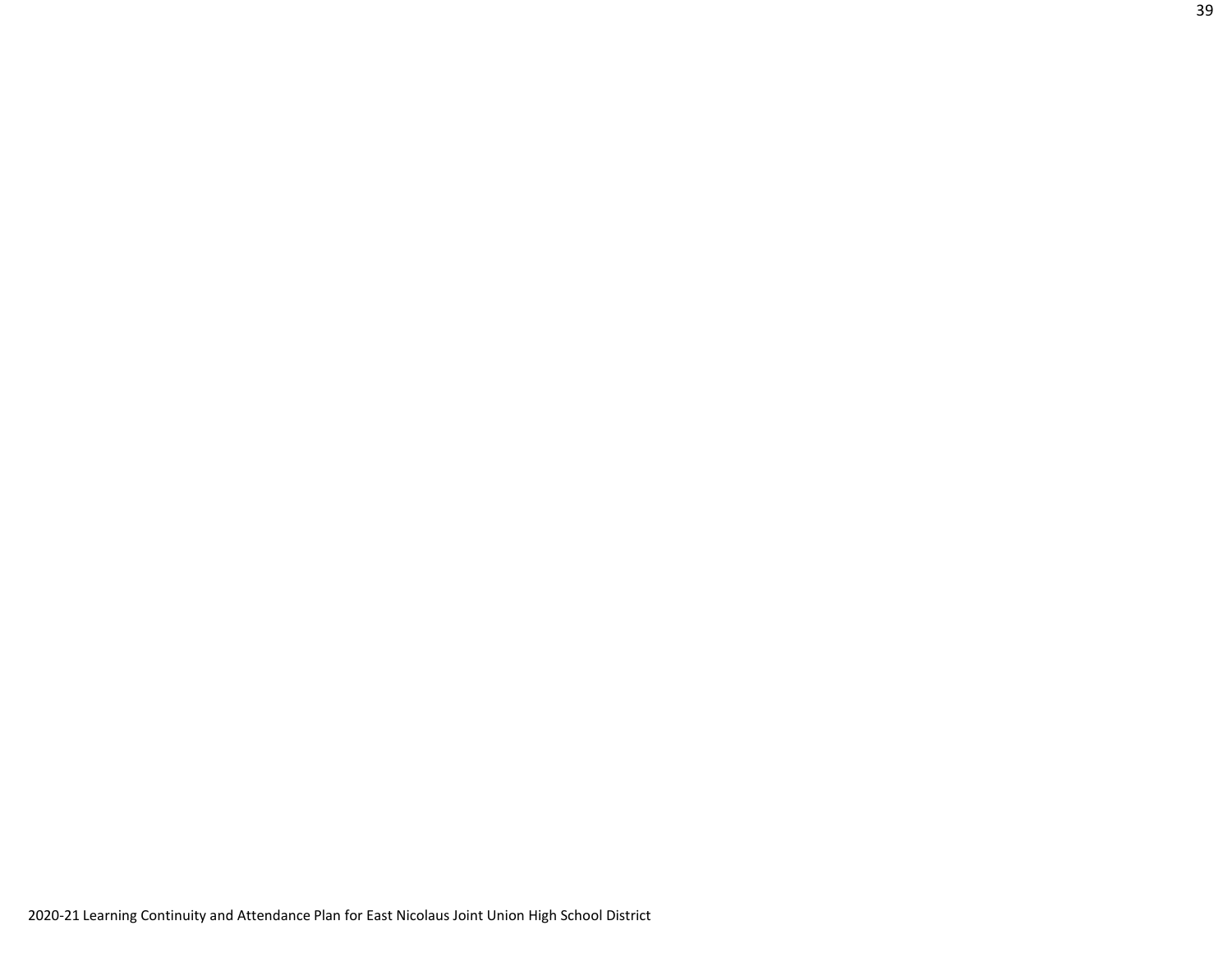## **Pupil [Engagement](http://www.doc-tracking.com/screenshots/20LCP/Instructions/20LCPInstructions.htm#PupilEngagementandOutreach) and Outreach**

[A description of pupil engagement and outreach, including the procedures for tiered reengagement strategies for pupils who are absent from distance learning and how the LEA will provide outreach to pupils and their parents or guardians, including in languages other than English, when pupils are not meeting compulsory education requirements, or if the LEA determines the pupil is not engaging in instruction and is at risk of learning loss.]

As we begin the 2020-21 school year 100% online, teachers / administrators / and administrative staff will keep track of students who are not participating. There will be constant communication between teachers and our district counselors, administration, and SCSOS Special Education Managers about students who are not participating so staff can reach out to the students and families who are not attending. We are fortunate to have Spanish speakers in our office to connect with families whose primary language is other than English in the event that students are not participating in online learning. Our Wellness Team: will also be meeting once school gets underway with the purpose of looking directly at the student engagement and concerns teachers are having with participation and attendance.

The first week of school has been designed to build relationships between teachers and students in this new world. There have been a wide variety of engagement strategies that teachers are implementing. These strategies range from implementing the Character Counts program schoolwide to describe the New Year in a certain class. The third full week of school will welcome the rolling out of our curriculum 9-12 in hope that students are accounted for and are comfortable with the technology piece to start accessing the curriculum.

The East Nicolaus Joint Union School District will continue to provide engagement and outreach to students who are absent from distance learning. The district will use tiered reengagement strategies for pupils who are absent from distance learning. Teachers are keeping daily attendance in their classes. When teachers see that kids are not attending, the following support tiers will be put in to place:

1) Teacher will communicate with administrative office assistants and Administrator to connect with each family.

2) SCSOS and RSAI teachers / paraprofessionals will assist in connecting with family

3. If necessary, other district supports will be utilized, depending on the situation. These identified supports are site counselors, administrators, and administrative staff.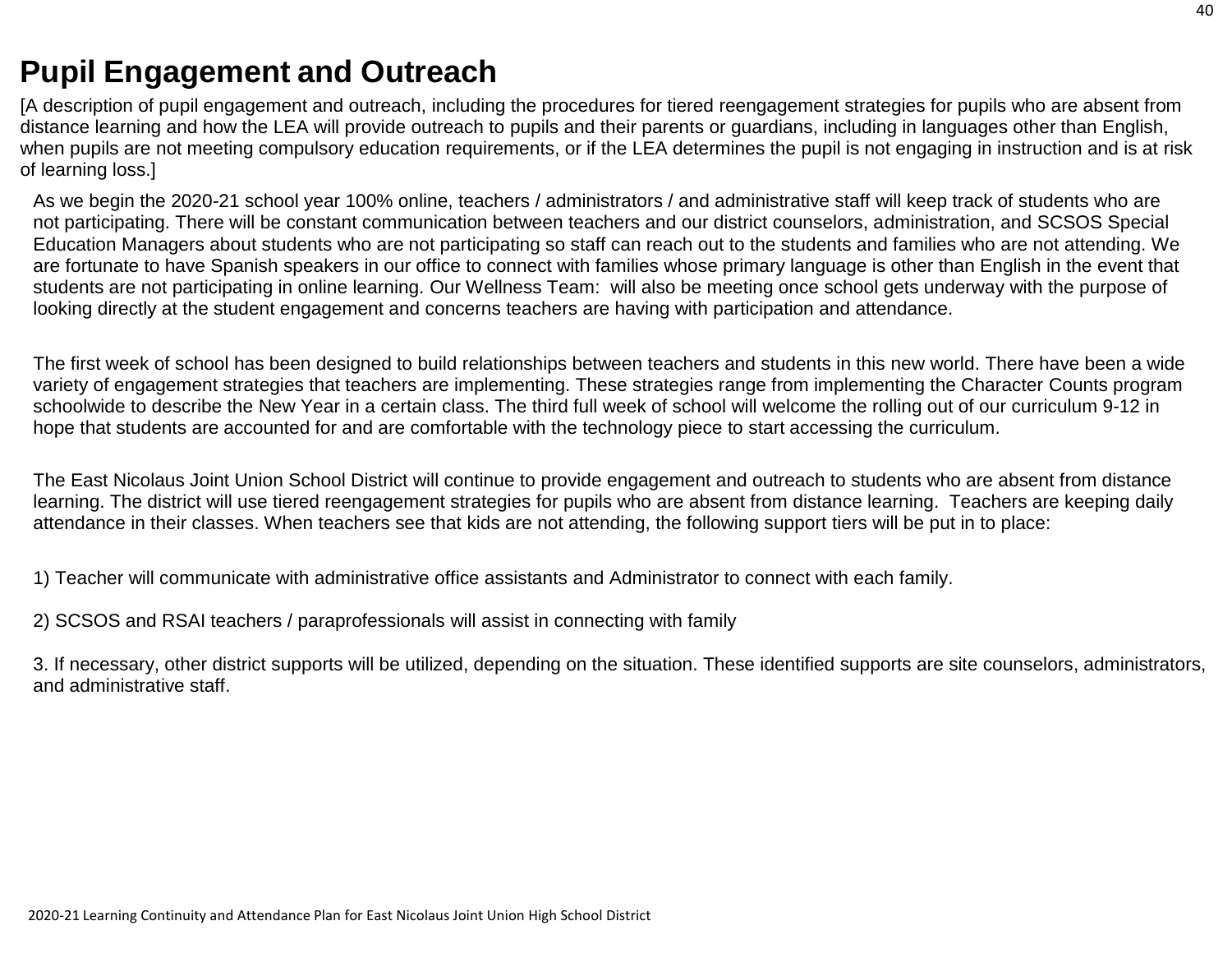## **School [Nutrition](http://www.doc-tracking.com/screenshots/20LCP/Instructions/20LCPInstructions.htm#SchoolNutrition)**

[A description of how the LEA will provide nutritionally adequate meals for all pupils, including those students who are eligible for free or reduced-price meals, when pupils are participating in both in-person instruction and distance learning, as applicable.]

The ENJUHSD Nutrition Services will be serving sack meals for breakfast and lunch to all students free of charge. We will also be offering daily and weekly service models for our families both on site and at designated delivery areas in our rural community. This model will allow us to accommodate both in-person instruction and distance learning. As we are able to continue with the Summer Feeding model that is currently in place, students will not need to be identified; thusly, we are able to serve nutritious food to any student under the age of 18.

We will continue to follow the CDC guidelines and Yuba / Sutter County Health Department regulations currently in place for COVID. The Nutrition Services staff pre-packages all entrée items remotely to limit the time needed to serve meals and the exposure of our staff and the community at the serving sites. All meal preparation and service is completed outside to allow for appropriate social distancing at all times.

Social distancing is also ensured through using a drive-through service for pick-up, eliminating close interaction between school staff and the public. The families stay in their vehicle and a Nutrition Services staff member asks how many meals they need. The staff member then collects the required meals and sets them on a table six feet away. When the staff member is away from the table, a member of the family can get out of the vehicle and take their meals.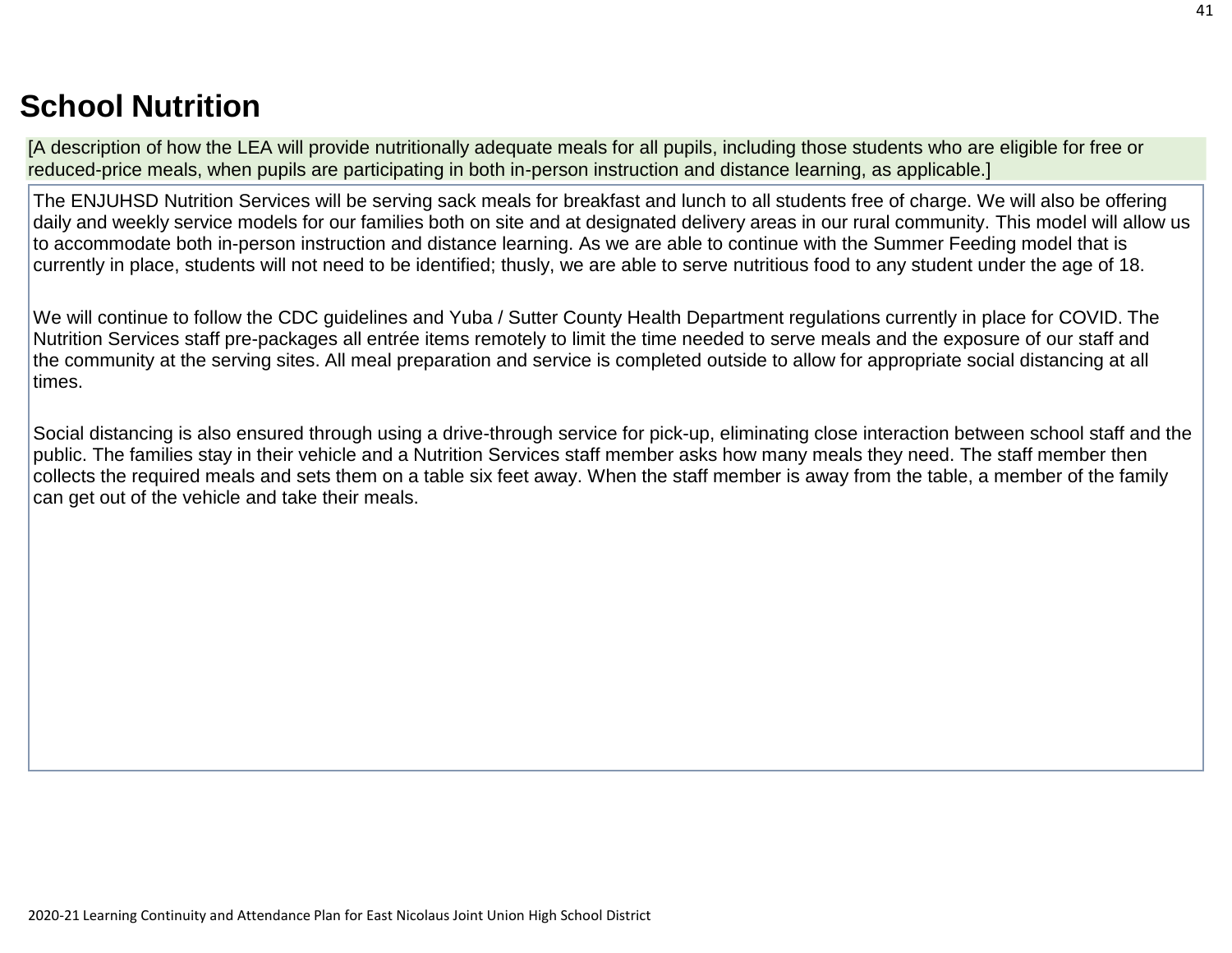## **Additional Actions to Implement [the Learning](http://www.doc-tracking.com/screenshots/20LCP/Instructions/20LCPInstructions.htm#AdditionalActions) Continuity Plan [additional row[s](http://www.doc-tracking.com/screenshots/20LCP/Instructions/20LCPInstructions.htm#AdditionalActions) and actions may be added [as necessary\]](http://www.doc-tracking.com/screenshots/20LCP/Instructions/20LCPInstructions.htm#AdditionalActions)**

| <b>Section</b>                                                  | <b>Description</b>                                                                                                                                                                                                                                                            | <b>Total Funds</b> | Contributing |
|-----------------------------------------------------------------|-------------------------------------------------------------------------------------------------------------------------------------------------------------------------------------------------------------------------------------------------------------------------------|--------------------|--------------|
| Family and Pupil Engagement<br>and Outreach                     | Purchase of Catapult and EMS Connect so that our<br>communication platform is seamless with our families and<br>student's.                                                                                                                                                    | 10,000             | Yes          |
| <b>Distance Learning Program</b><br>(Continuity of Instruction) | District provides alternative educational settings for students<br>such as Independent Study at Yuba City Independence<br>Academy and an alternative program at Albert Powell High<br>School to meet unique student needs and provide learning<br>model options for families. | No Add'l<br>Cost   | Yes          |
| <b>Distance Learning Program</b><br>(Continuity of Instruction) | Teacher leaders and district collaborate to pilot, adopt, and<br>procure state-approved instructional materials in English<br>Language Arts, Mathematics, Science, and History/Social<br>Studies that are provided to all students.                                           | No Add'l Cost      | <b>No</b>    |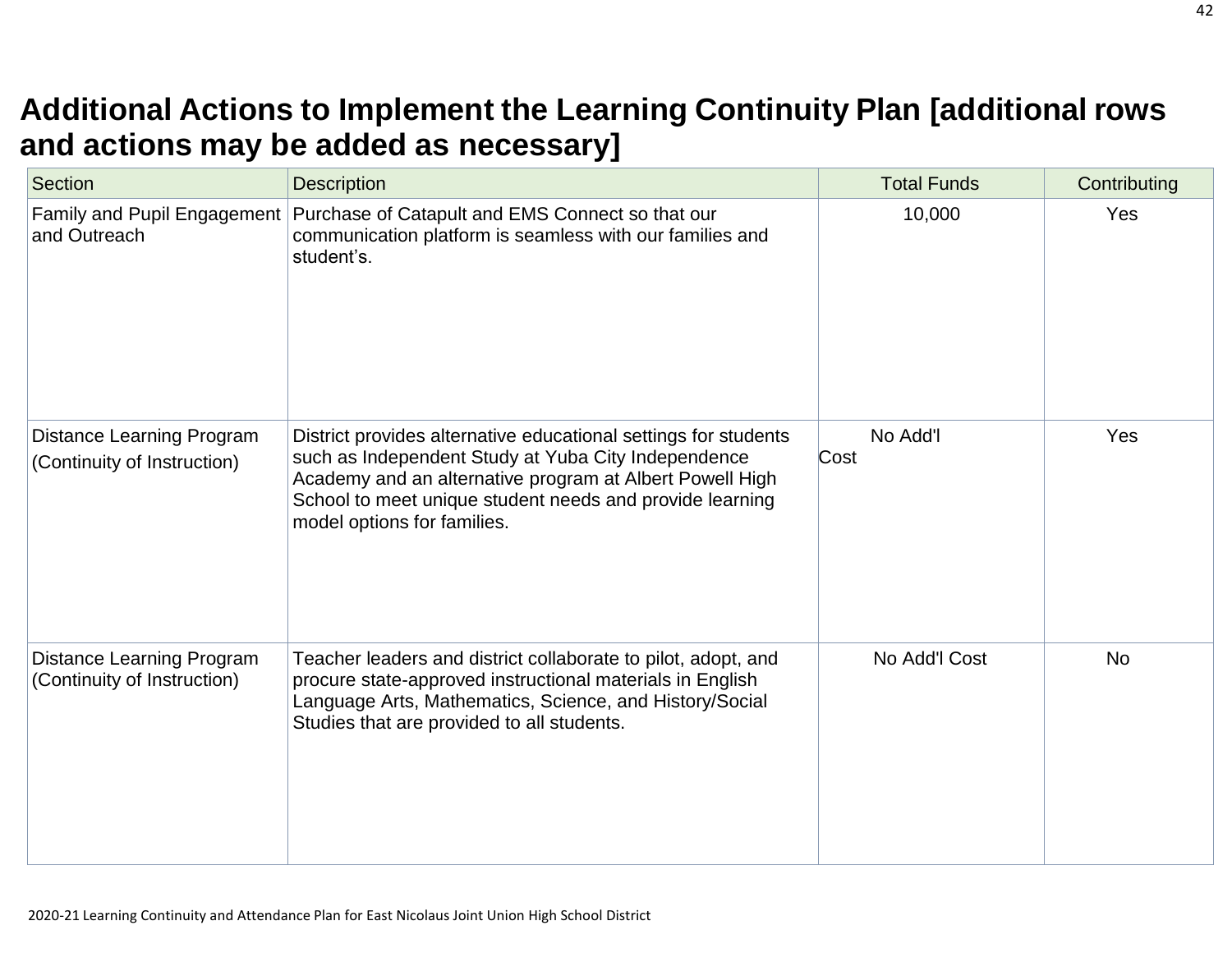| In-Person Instructional<br><b>Offerings</b>                    | District and school administrators annually update safety<br>plans and oversee facility maintenance and improvements.<br>Thorough cleaning procedures have to be put in place for the<br>2020-2021 school year.                                                                                | No Add'l<br>Cost | Yes |
|----------------------------------------------------------------|------------------------------------------------------------------------------------------------------------------------------------------------------------------------------------------------------------------------------------------------------------------------------------------------|------------------|-----|
| <b>Pupil Learning Loss (Pupil</b><br>Learning Loss Strategies) | General and special education teachers regularly utilize time<br>built into the school year calendar (non student days,<br>preparation periods, and minimum days) to collaborate with<br>each other, identify the learning needs of every student, and<br>plan for differentiated instruction. | No Add'l Cost    | Yes |
| Mental Health and Social and<br><b>Emotional Well-Being</b>    | District clinical counselors facilitate a counseling program and<br>coordinated services to provide mental health supports at<br>schools.                                                                                                                                                      | No Add'l<br>Cost | Yes |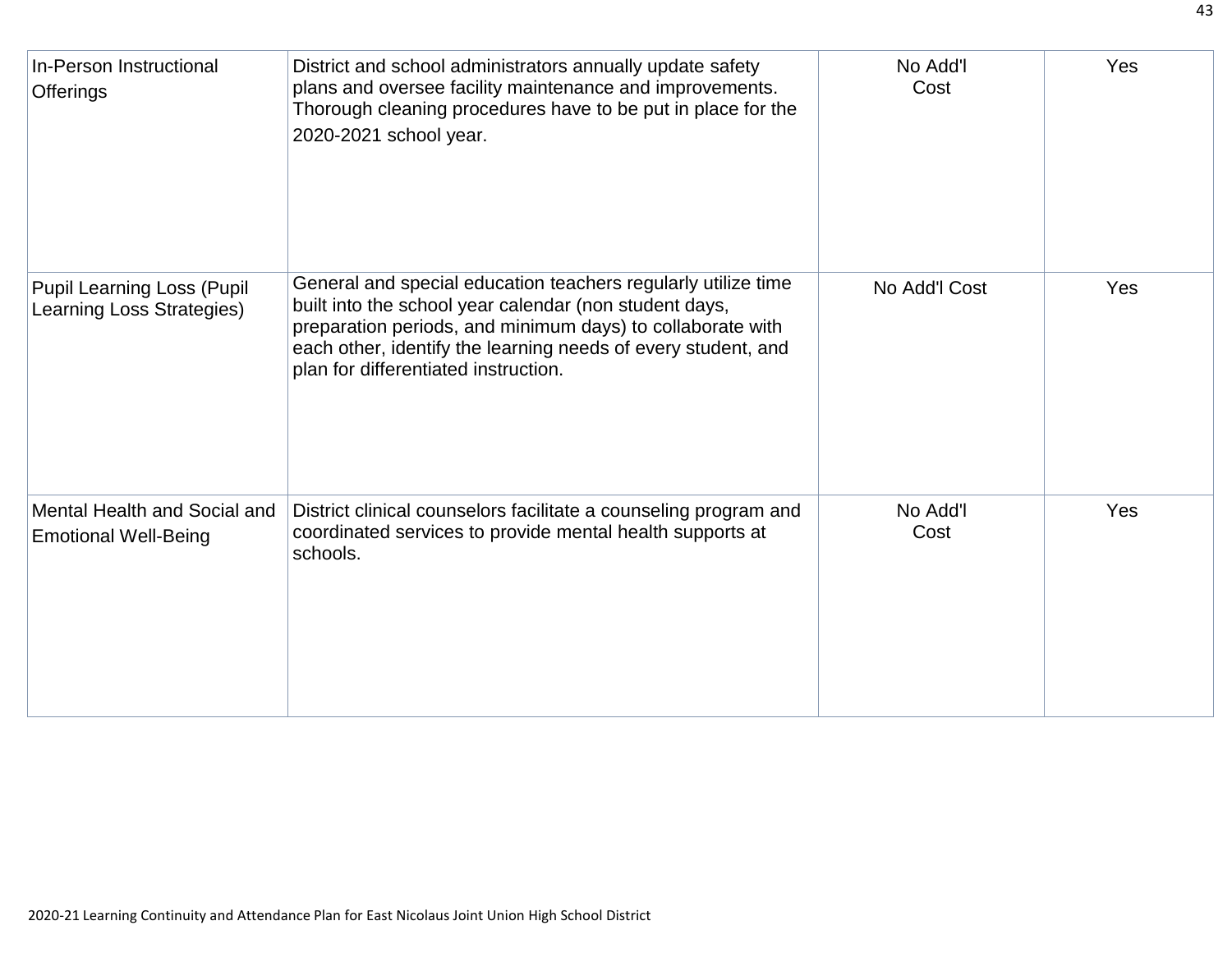| <b>Pupil Engagement and</b><br>Outreach | School administrators and teachers utilize a multi-tiered<br>system of supports which includes Positive Behavior<br>Interventions and Supports (PBIS), bully prevention programs,<br>and other means of correction to ensure positive school<br>climates and wellness for all students.                 | No Add'l<br>Cost | Yes       |
|-----------------------------------------|---------------------------------------------------------------------------------------------------------------------------------------------------------------------------------------------------------------------------------------------------------------------------------------------------------|------------------|-----------|
| <b>Pupil Engagement and</b><br>Outreach | Administrators, teachers, counselors, social workers and<br>parent liaisons promote and encourage home-school<br>communication to engage families through:<br>*Websites, auto-dialer system, newsletters, social media,<br>Aeries portal.<br>*Email which can be accessed on mobile or desktop devices. | No Add'l Cost    | <b>No</b> |
| <b>Pupil Engagement and</b><br>Outreach | Administrators, teachers, and academic advisors/student<br>services assistants contact parents/guardians to engage<br>under-served families in the decision-making process,<br>determine school participation barriers for students, and<br>provide personalized support to eliminate barriers.         | No Add'l<br>Cost | Yes       |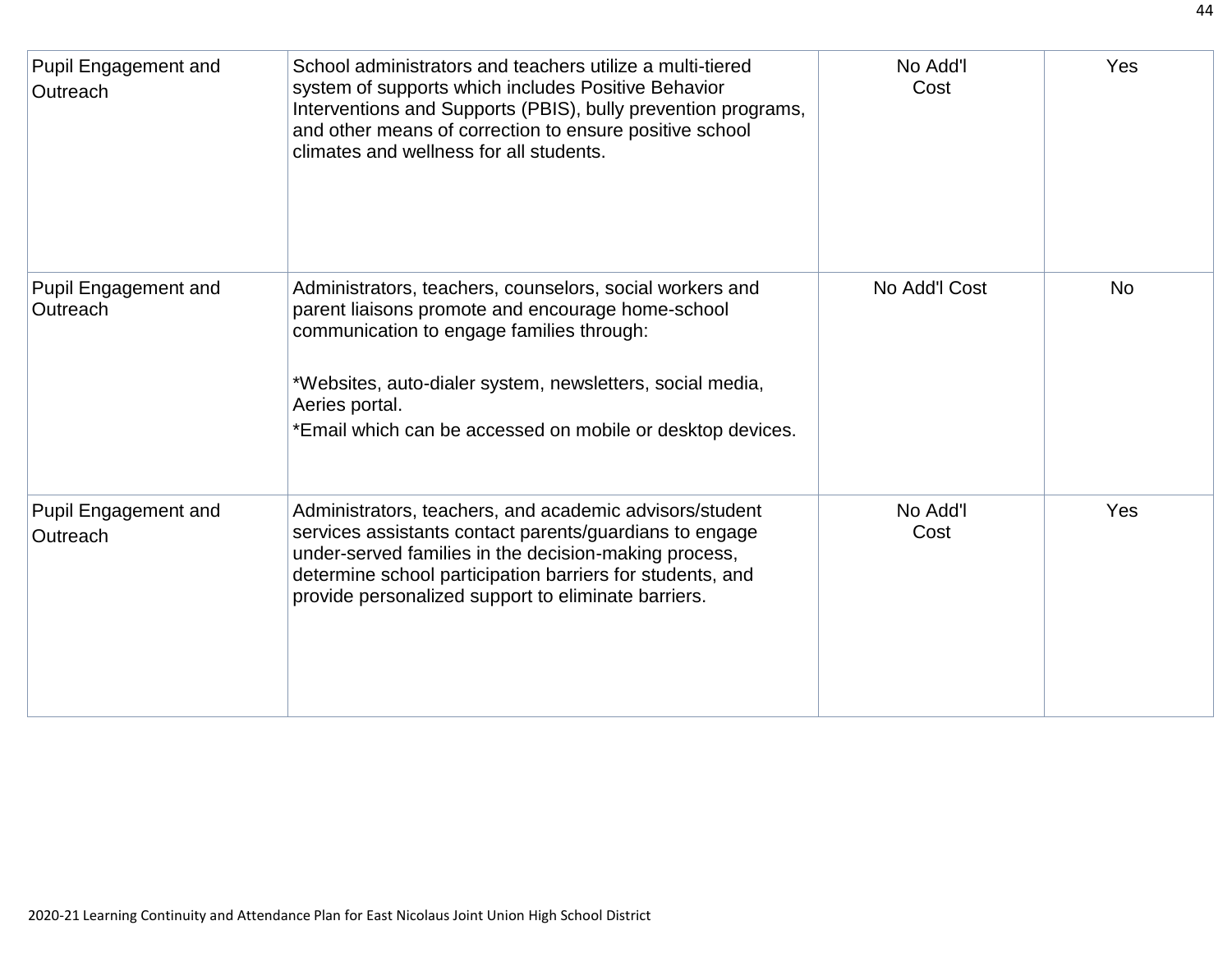| Pupil Engagement and<br>Outreach | School administrators and teachers utilize a multi-tiered<br>system of supports which includes Positive Behavior<br>Interventions and Supports (PBIS), bully prevention programs,<br>and other means of correction to ensure positive school<br>climates and wellness for all students. | No Add'l<br>Cost | Yes |
|----------------------------------|-----------------------------------------------------------------------------------------------------------------------------------------------------------------------------------------------------------------------------------------------------------------------------------------|------------------|-----|
|                                  |                                                                                                                                                                                                                                                                                         |                  |     |
|                                  |                                                                                                                                                                                                                                                                                         |                  |     |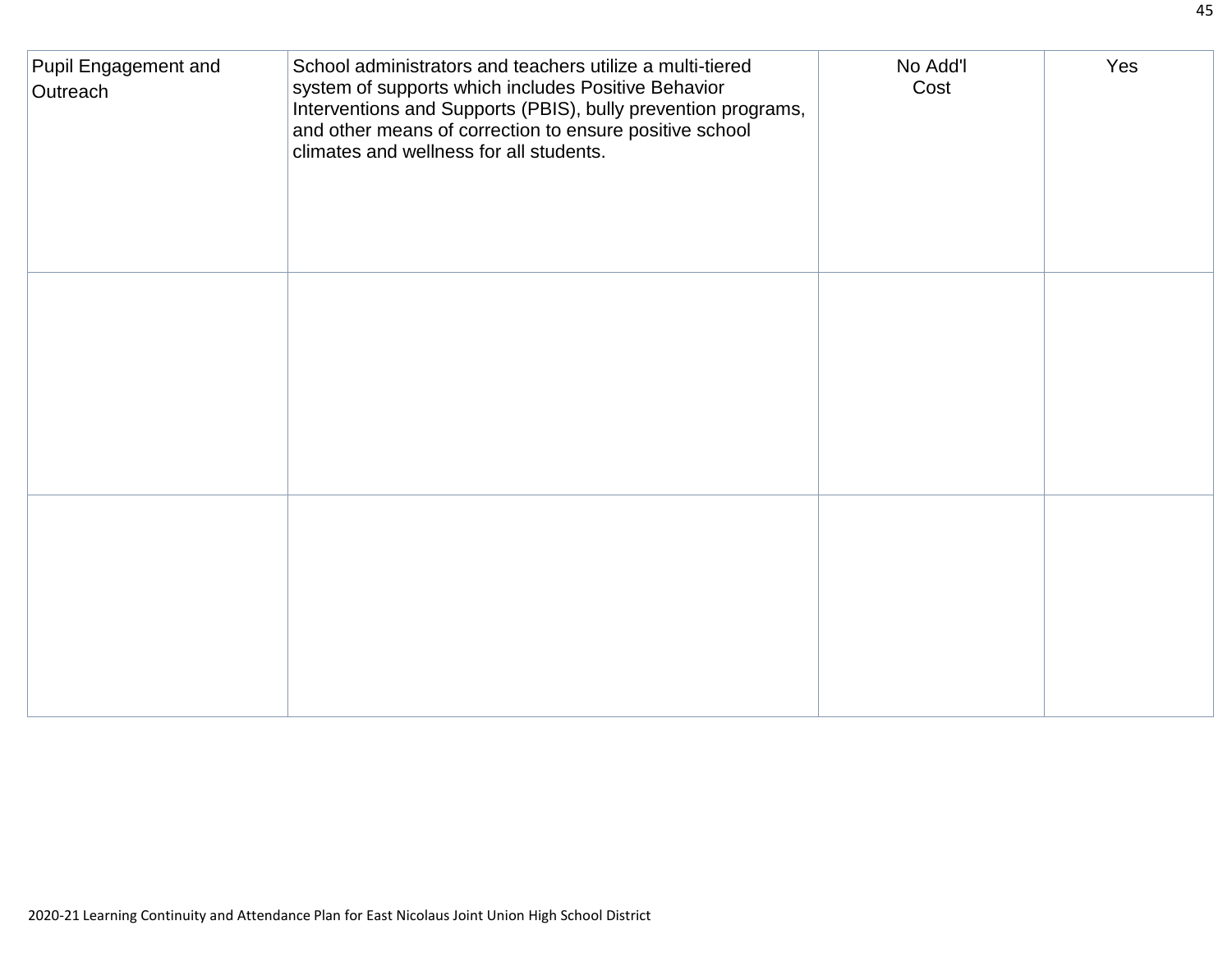## **Increased or Improved [Services for Foster Youth,](http://www.doc-tracking.com/screenshots/20LCP/Instructions/20LCPInstructions.htm#IncreasedorImprovedServices) English Learners, and Low[-](http://www.doc-tracking.com/screenshots/20LCP/Instructions/20LCPInstructions.htm#IncreasedorImprovedServices)Income [Students](http://www.doc-tracking.com/screenshots/20LCP/Instructions/20LCPInstructions.htm#IncreasedorImprovedServices)**

| Percentage to Increase or Improve Services | Increased Apportionment based on the Enrollment of Foster Youth, English Learners, and Low-<br>Income students |
|--------------------------------------------|----------------------------------------------------------------------------------------------------------------|
| 6.88%                                      | 195,055.00                                                                                                     |
|                                            | All General Ed. Funds are applicable for our EL and Homeless students (3).                                     |

## **Required [Descriptions](http://www.doc-tracking.com/screenshots/20LCP/Instructions/20LCPInstructions.htm#RequiredDescriptions)**

[For the actions being provided to an entire school, or across the entire school district or county office of education (COE), an explanation of (1) how the needs of foster youth, English learners, and low-income students were considered first, and (2) how these actions are effective in meeting the needs of these students.]

This Learning Continuity Plan encompasses how the East Nicolaus Joint Union High School District has supported and planned for meeting the needs of our unduplicated pupils -- English learners, low-income students -- as well as for ALL students. This year, we are fortunate to have hired a PPS certified and focused SEL counselor. A primary focus of her work this year is to build relationships with, connect with, and support the academic and social emotional progress of ALL of our students. In addition, together with our Wellness team and SCSOS Special Ed team of managers and staff, Ms. Cheema will help school and district personnel to identify and address needs specific to these unduplicated populations. We are using our Learning Loss Mitigation (LLM) funds to support the needs of ALL students who have lost learning and have been lacking the support school provided prior to the pandemic. We have been able to use our LLM funds to purchase online curriculum, intervention materials, Technology headphones, and English Language Development (ELD) curriculum.

The East Nicolaus Joint Union High School District's student population is at a poverty rate of 30 % and has an English Learner population of over 1%. The district focuses its supports on research-based best practices across the high school grades and content areas. Diagnostic, formative and summative assessments are used for progress monitoring and intervention support..Services provided include, but are not limited to a provision of school supplies, access to a food pantry, chromebooks and hotspots, headphones, and personal hygiene products. All of these supports were delivered directly to families as needed or requested.

The East Nicolaus Joint Union High School District supports students with increased and improved services including but not limited to the provision of the following:

\*Comprehensive counseling program

2020-21 Learning Continuity and Attendance Plan for East Nicolaus Joint Union High School District